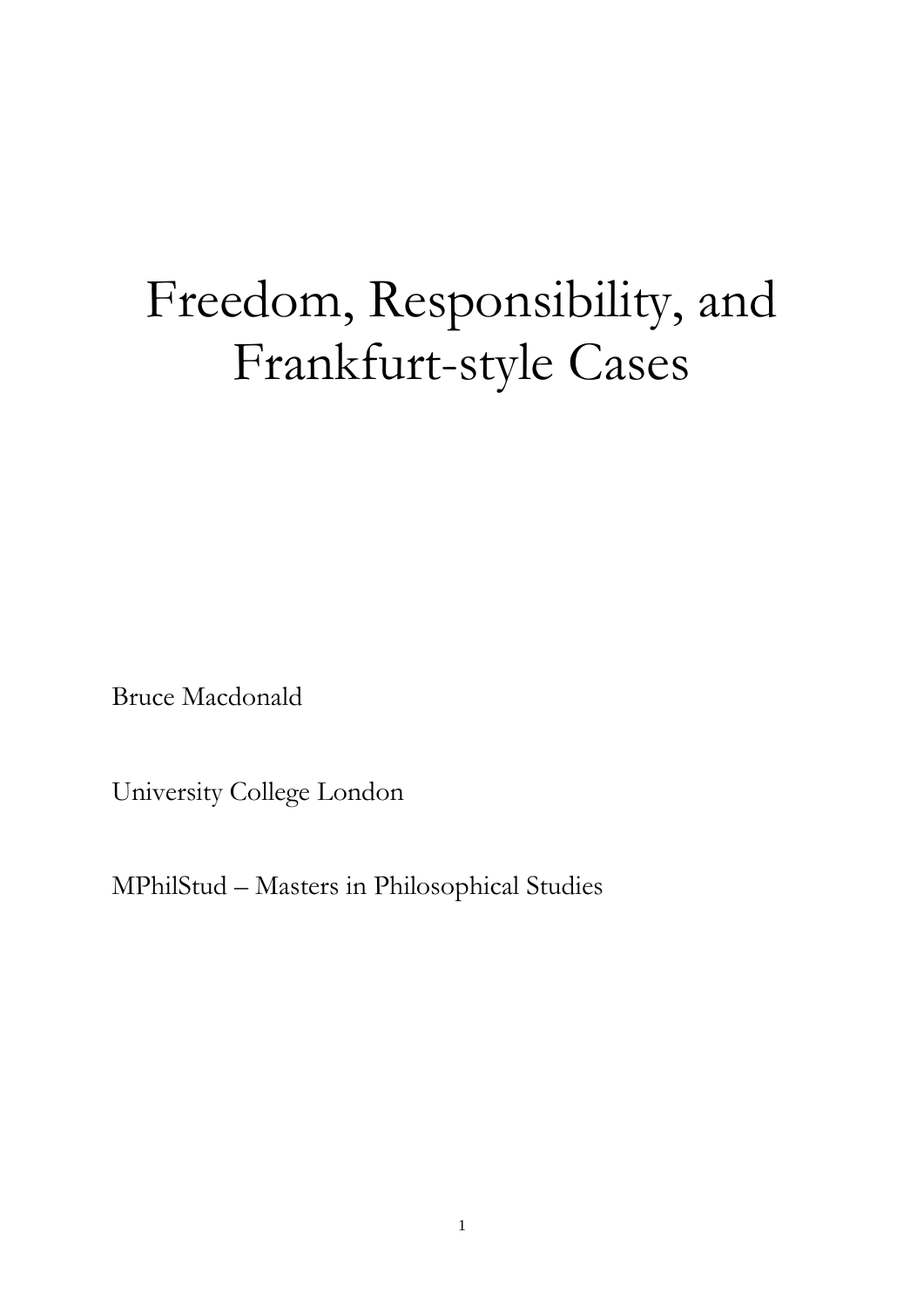# **Declaration**

I, Bruce Macdonald, confirm that the work presented in this thesis is my own. Where information has been derived from other sources, I confirm that this has been indicated in the thesis.

Signed: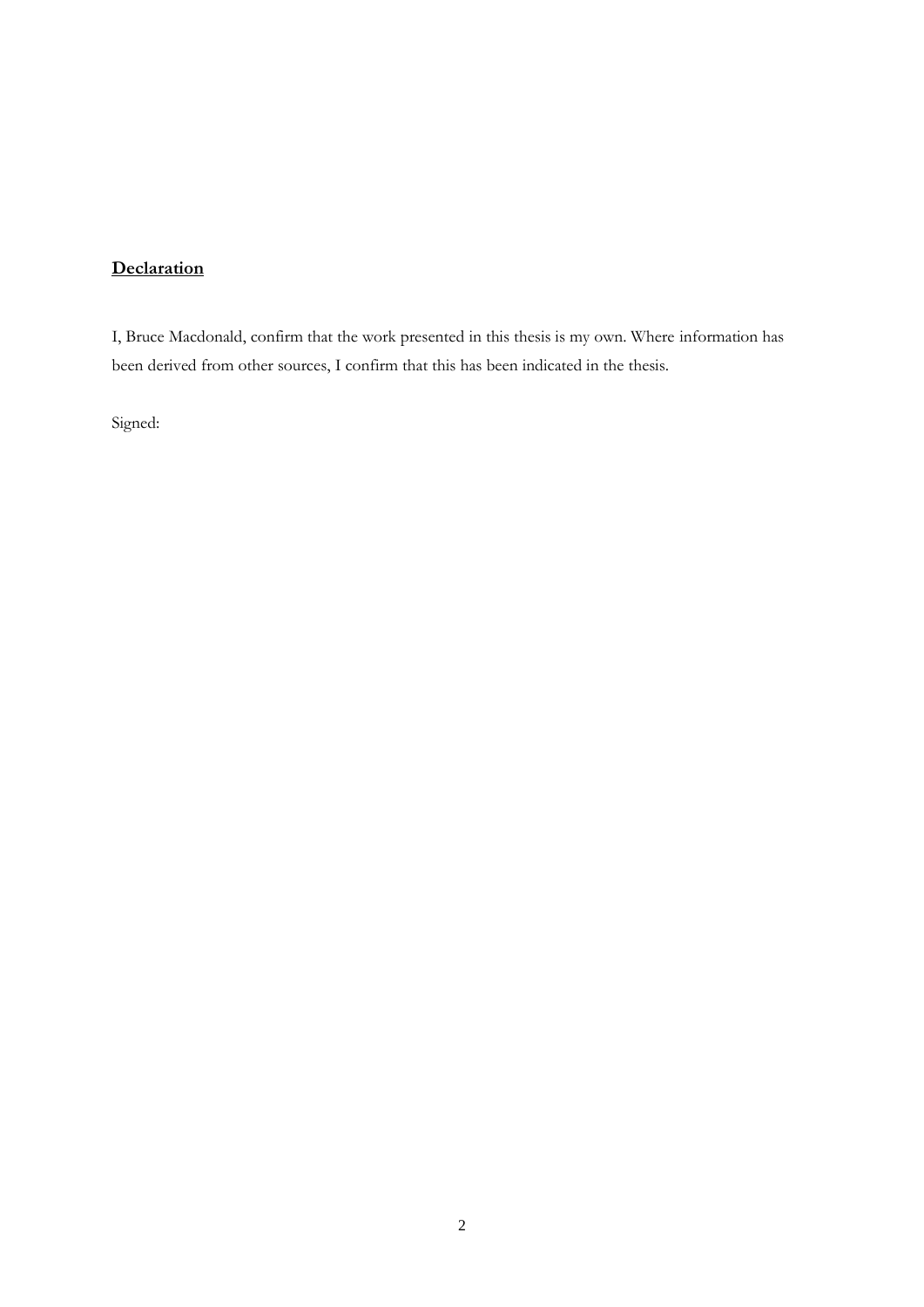# **Abstract**

In this thesis I consider an argument against the claim that an agent is responsible for what they have done only if they could have done otherwise. Frankfurt-style cases are proposed as scenarios in which an agent is responsible for what they have done, despite having been unable to do otherwise. A successful Frankfurt-style case would render the question of the compatibility of the *ability to do otherwise* and determinism or indeterminism irrelevant to the question of the compatibility of *responsibility* and determinism or indeterminism. My aim is to assess whether this style of argument succeeds.

I begin by considering a strategy employed by some "leeway compatibilists" who have argued, via a modified conditional analysis of the ability to do otherwise, that an agent in a Frankfurt-style case could, in fact, have done otherwise in some relevant sense. I argue that these views fail to establish that the agent could have done otherwise in a sense relevant to accounting for that agent's responsibility. I suggest that, for all that these views show, Frankfurt's challenge may stand against leeway compatibilism.

I go on to argue that, insofar as Frankfurt-style cases are proposed to count against "leeway incompatibilism", determinism must not be assumed, and the counterfactual intervener or intervening mechanism must be equipped to pre-empt the agent's acts of will. I suggest that no dialectically effective Frankfurt-style case can be constructed which would show that the agent could not have done otherwise, in some relevant sense, if it is granted that the agent has the power to determine, without prior determination, their own acts of will. Leeway incompatibilism must be rejected only if there is independent reason to suppose that this ability is unnecessary for responsibility. I conclude that Frankfurt-style cases, in isolation, do not count decisively against leeway incompatibilism.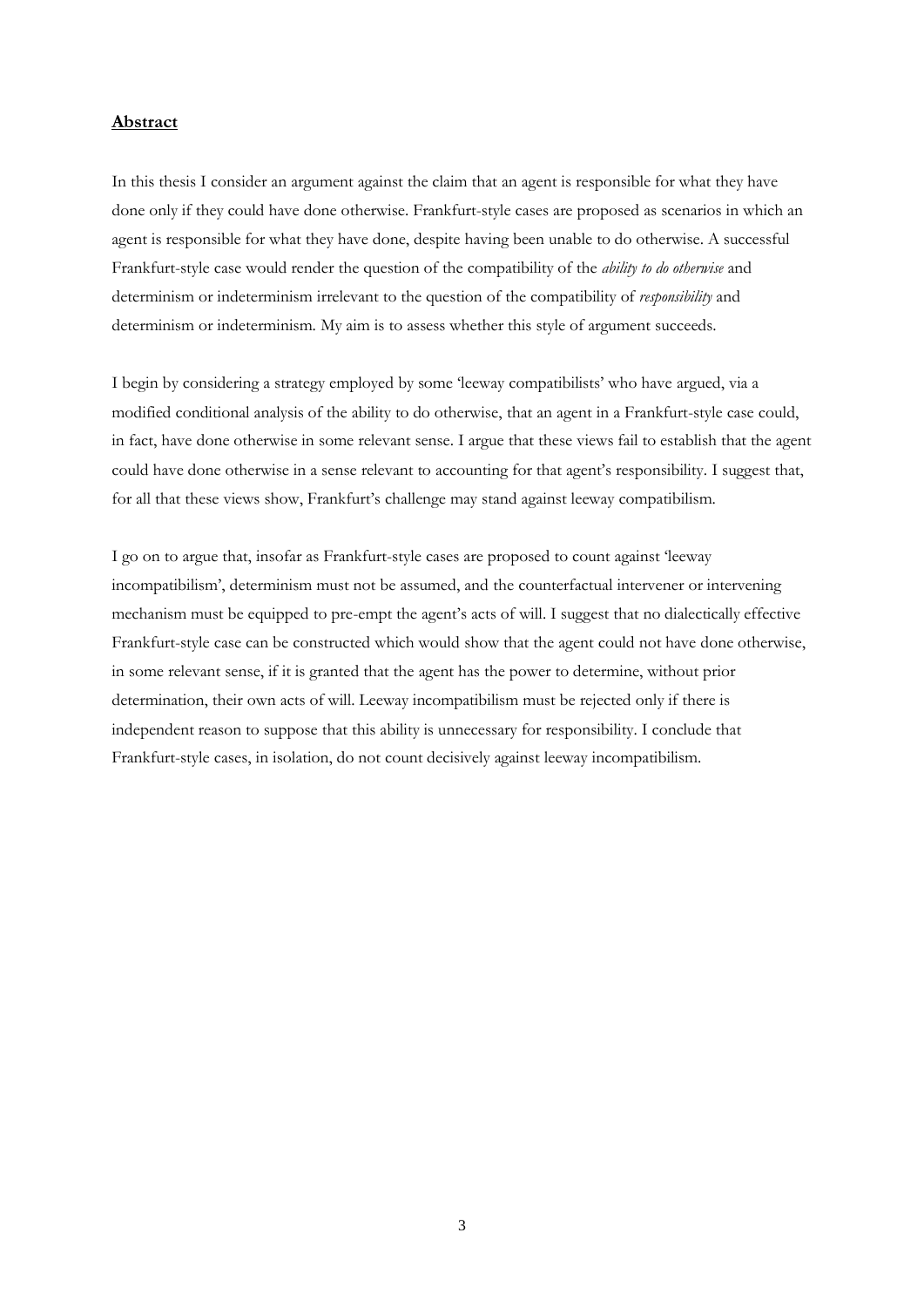# **Contents**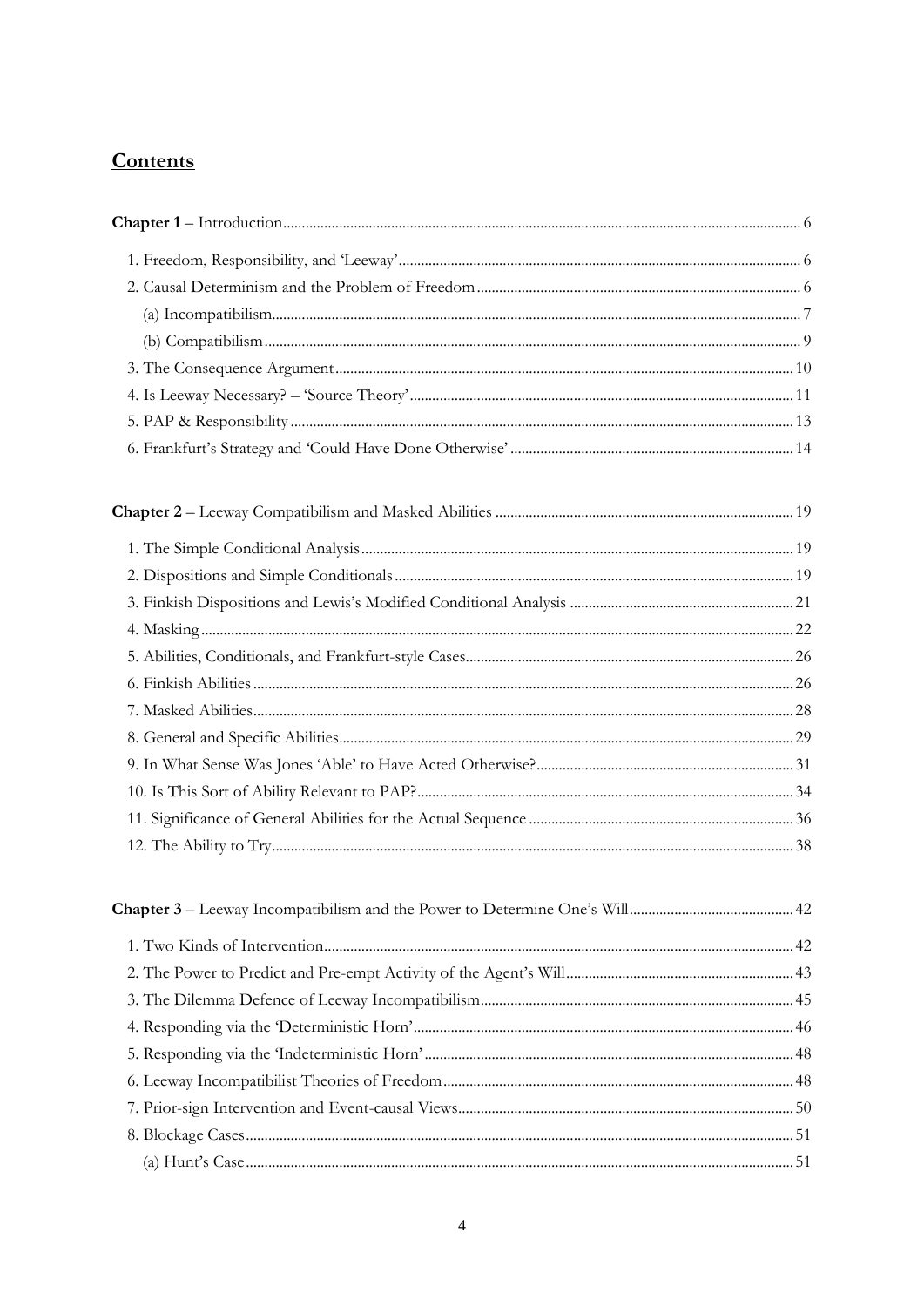| ________ |  |
|----------|--|
|          |  |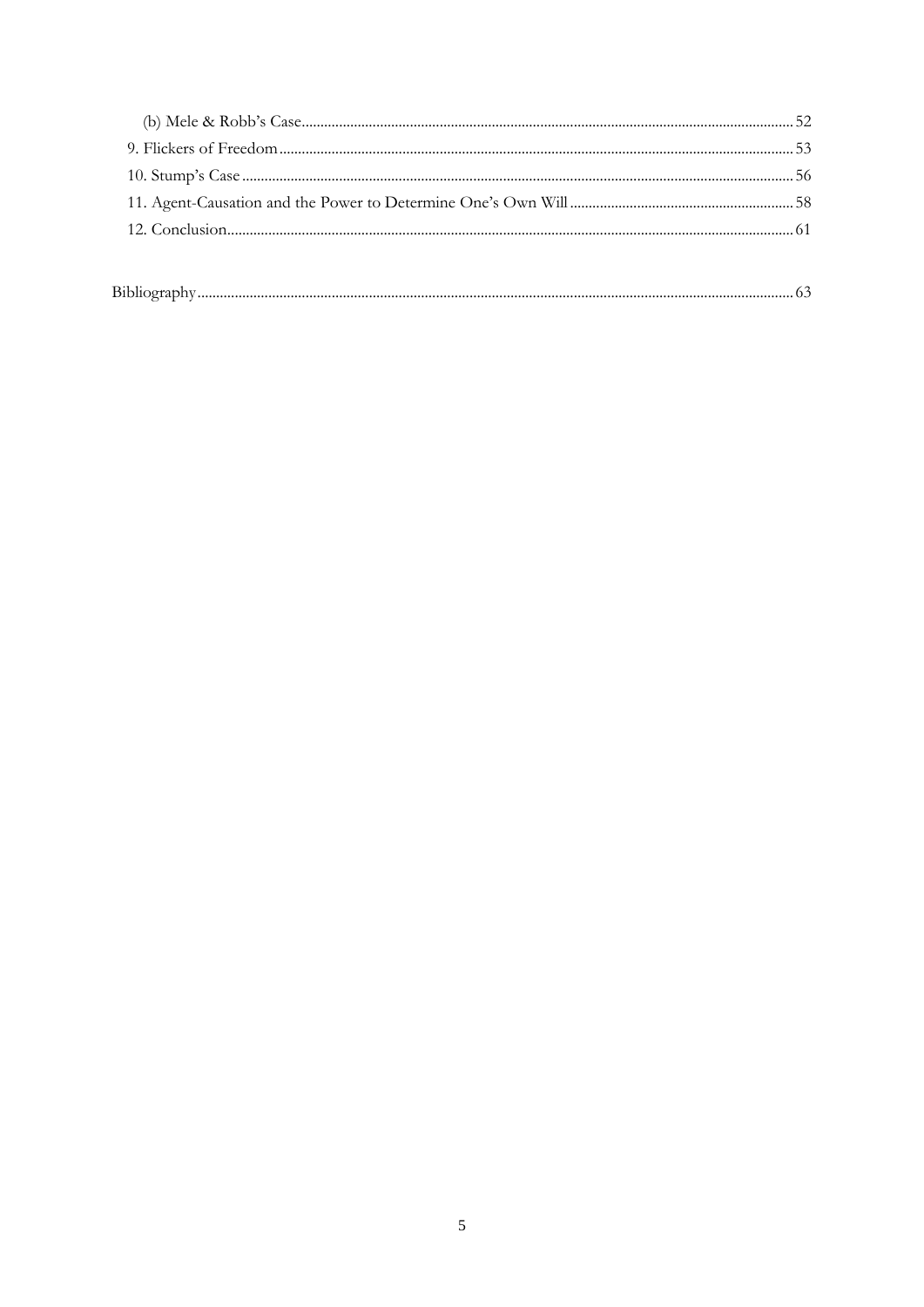# **Chapter 1 – Introduction**

## 1. Freedom, Responsibility, and "Leeway"

When I deliberate about what to do now, it seems to me that I could do various things; I could, for example, continue writing, I could go to the cinema, or I could go swimming. It seems to me that I am *free* to do any one of these things.

A few moments ago, I decided to continue writing, and did so. It seems to me that I am responsible for having done so; some kind of response towards me – of, say, approval, disapproval, or indifference – is warranted in virtue of my having done so. A natural thought is that any such response is warranted only insofar as I could have done otherwise. If deciding to continue writing, and doing so, were the only things that I could have done, then it is not obvious that approval or disapproval, say, are warranted in virtue of my having done so. This might be explained by the thought that, if I could not have done otherwise, then I did not play the kind of role in determining my own behaviour which would make it *mine* – the kind of thing for which *I* am responsible.

This is, I think, a natural way in which to understand what it is to be a free agent, and the relation between an agent's freedom and their responsibility for what they have done. Firstly, we are free only if we could have done otherwise; call this the "*leeway* condition" for freedom. And, secondly, we are (directly) responsible for what we have done only if we did it freely – that is, only if we could have done otherwise; call this the "*leeway* condition" for direct responsibility.<sup>1</sup>

# 2. Causal Determinism and the Problem of Freedom

I will call *causal determinism* the thesis that a full description of a past state of the world, in conjunction with the laws of nature, entails every fact about present and future states of the world.<sup>2</sup> If this thesis were true, then given the actual past and the laws of nature, there would be only one possible future; those events which are entailed by the actual past and the laws of nature could not fail to occur.

<sup>1</sup> Direct responsibility may be distinguished from derivative responsibility; it is less plausible that "leeway" is necessary for derivative responsibility (see §5).

<sup>2</sup> See Fischer, 1994, p. 9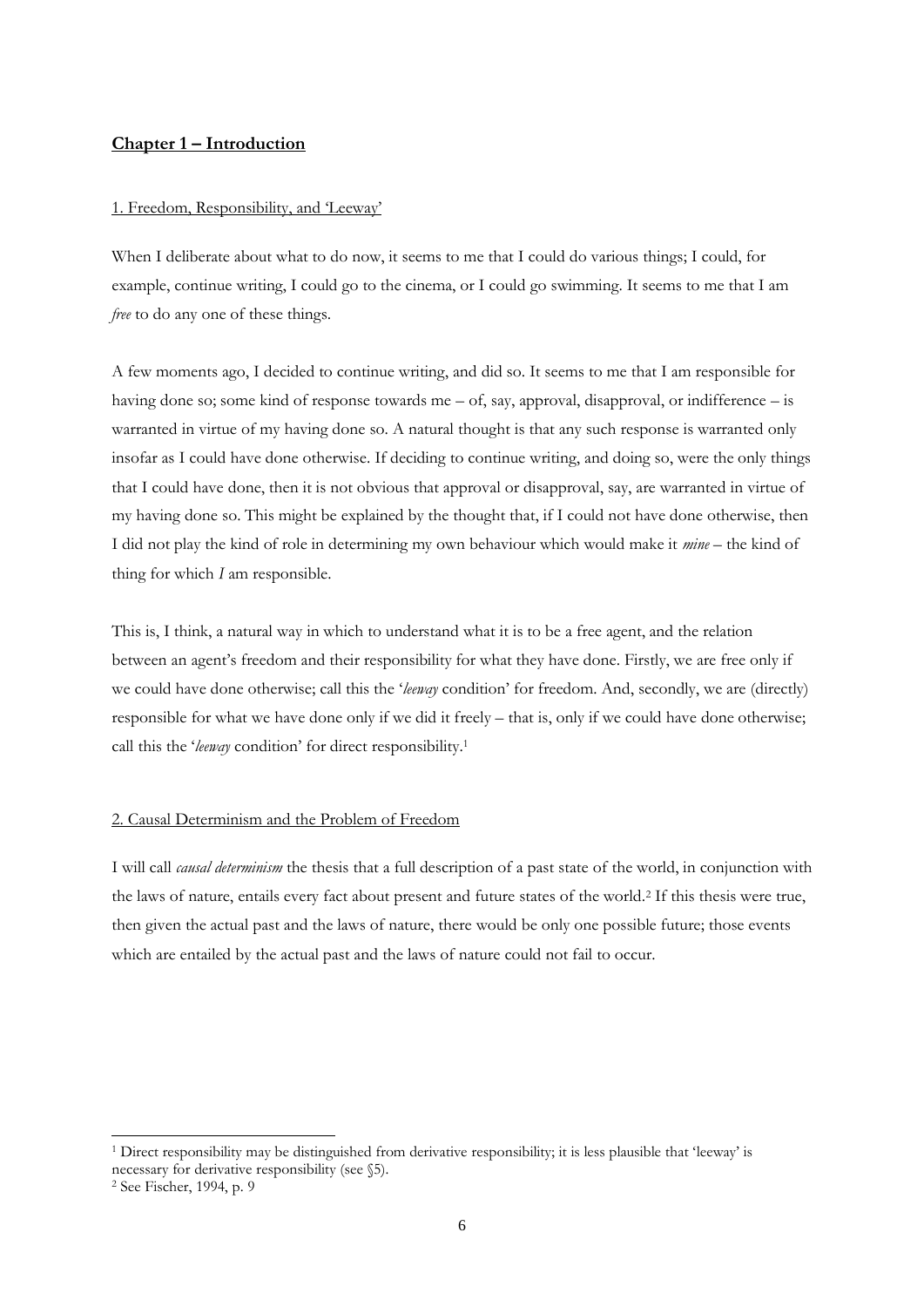# (a) Incompatibilism

An *incompatibilist* claims that at least one condition, the satisfaction of which is necessary for an agent"s freedom (and perhaps, therefore, for their responsibility for what they have done), cannot be satisfied given the truth of the thesis of causal determinism.<sup>3</sup>

One motivation for incompatibilism is the thought that if causal determinism obtains, no agent could ever satisfy the leeway condition for freedom.<sup>4</sup> If it is true that, given a full description of the past, in conjunction with the laws of nature, there is only one possible future, then when I decided to continue writing, and did so, it would seem that I could not have done otherwise; the events of my deciding and acting as I did were entailed by facts about the past and the laws of nature over which I had no control.

Here, then, is a simple argument for what I will call *leeway incompatibilism*: the view that freedom (and, perhaps, responsibility) is (are) incompatible with causal determinism, because no agent could satisfy the leeway condition under causal determinism.

- 1. We do what we do freely only if we could have done otherwise (and, we are responsible for what we have done only if we did it freely).<sup>5</sup>
- 2. We could have done otherwise only if, given a full set of facts about the actual past, and the actual laws of nature, up until the moment of one"s decision, more than one set of future events is causally possible.
- 3. If the thesis of causal determinism were true, then given the actual past and the actual laws of nature only one set of future events is causally possible; so, no agent could have done otherwise, and therefore no agent is free in doing (or responsible for having done) what they do (or have done).

According to incompatibilism, it is necessary, at least for freedom, and perhaps also for responsibility, that one"s doings (or perhaps their immediate causal antecedents) are undetermined by anything beyond one"s control.<sup>6</sup> Therefore, the thesis of causal determinism must be false; indeterminism, of a certain sort, must obtain.<sup>7</sup>

<sup>3</sup> As I discuss in §4, some who consider freedom and determinism to be incompatible might consider freedom (at least in this sense) to be unnecessary for responsibility and, perhaps, responsibility to be compatible with determinism (e.g. semi-compatibilists). (Some incompatibilists might consider the truth of other theses of 'determinism' to threaten freedom/responsibility; here I focus on the purported threat posed by the thesis defined in the first paragraph of § 2).

<sup>4</sup> As I discuss in §4, incompatibilism may be motivated by concerns other than the purported threat posed by determinism against agents' satisfaction of the leeway condition.

<sup>5</sup> The bracketed condition is not compulsory for leeway incompatibilists (see fn. 2).

<sup>6</sup> Van Inwagen, 1983, p. 127

<sup>7</sup> Indeterminism, of *some* sort, would obtain if the occurrence of only a single event, somewhere distant from the agent, is undetermined. If an agent"s freedom is incompatible with determinism, then it seems clear that their freedom is also incompatible with indeterminism of this sort; nothing, of significance for agential control, is added.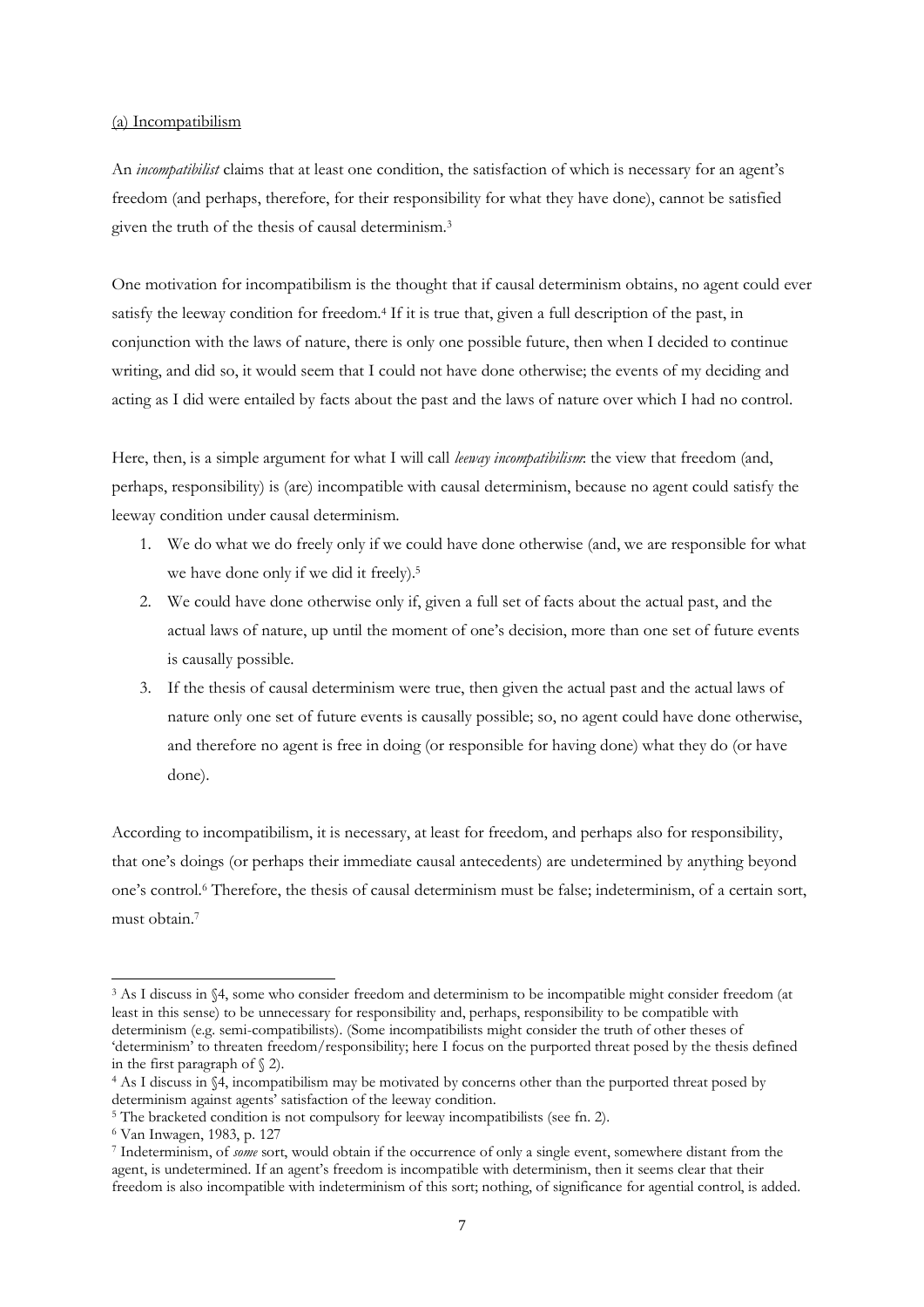It is not obvious that agents could be free under such indeterministic conditions. It seems to be required, for freedom, that an agent has control, at or immediately prior to some time ("*t*"), over whether or not they do something (say, make a decision to perform act A) at this time. If the event of one"s deciding, at time *t*, to do A, was undetermined, there are possible worlds in which conditions are precisely as they were prior to time *t*, in which one does not decide, at *t*, to do A. The role played by the agent, at or immediately prior to *t*, is not (or, at least not obviously) different in these different worlds. There is, then, reason to suppose that, if the indeterministic conditions, which incompatibilists deem necessary for freedom, obtain, then it is merely a matter of chance whether or not the agent decides, at *t*, to do A. And, if so, it would seem to be beyond the control of the agent whether they decide, at *t*, to do A, whether they decide otherwise, or whether they make no decision.<sup>8</sup>

There is, then, reason to suppose that freedom is incompatible with the truth of the thesis of causal determinism, *and* that freedom is incompatible with the falsity of this thesis. On the assumption that the thesis is either true or false, these options are exhaustive; so, there is reason to suppose that freedom is impossible, in some sense. But, freedom nonetheless seems to exist; as I have stated, it seems to me that I am now free to do any one of various things. The apparent inconsistency of these claims might be called the "problem of freedom".<sup>9</sup>

*Libertarian incompatibilists* propose the following solution. They argue in favour of the following claims: (i) freedom is incompatible with the truth of the thesis of causal determinism, (ii) freedom is compatible with the falsity of this thesis of determinism, and (iii) the relevant sort of indeterminism obtains, such that some agents have freedom. Libertarians face the challenge of developing a plausible account of freedom for which claims (i) and (ii) are true. I discuss some of these views in the third chapter.<sup>10</sup> Libertarians also face the challenge of defending (iii), which seems to be an empirical claim.

Incompatibilists must accept some version of (i).<sup>11</sup> I will call *hard determinists* those incompatibilists who also accept some version of (ii), but who deny (iii) because they claim that the relevant thesis of determinism is true. I will call *hard incompatibilists* those who deny any version of (ii). Both hard determinists and hard incompatibilists deny that any agent actually has freedom; hard incompatibilists deny that any agent could, in some sense, have freedom. Both must claim that our apparent experience of freedom is merely apparent. Both may claim that no agent is responsible for what they do. Alternatively,

 $8$  Van Inwagen has called this the 'Mind argument' – see his 1983, pp. 126 – 152.

<sup>9</sup> See Van Inwagen, 2002, p. 169

Undetermined events *at the locus of the agent's actions* seem to be required (but, might not be sufficient) (see, for example, van Inwagen, 1983, p. 126).

<sup>&</sup>lt;sup>10</sup> I do so with reference to 'Frankfurt-style cases'; see §4 and onwards.

<sup>&</sup>lt;sup>11</sup> I add 'some version' because the relevant thesis of determinism may be disputed.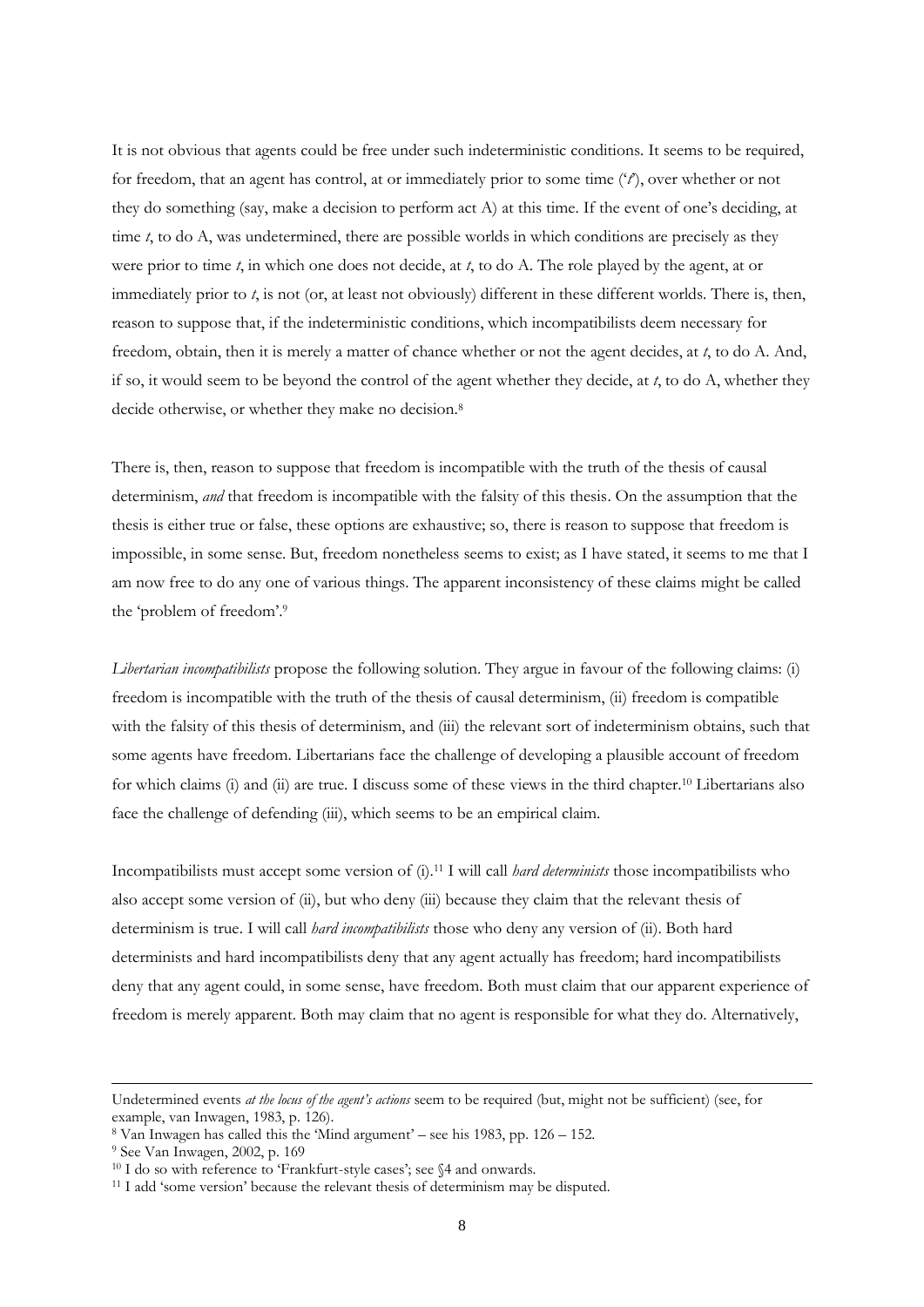both may argue (as I discuss in §4) that freedom is not required for responsibility, and that responsibility is compatible with determinism, or indeterminism, or both.

# (b) Compatibilism

-

*Compatibilists* propose to solve the problem by accepting that all conditions which are necessary for freedom may be satisfied, given the truth of the thesis of causal determinism; that is, they deny (i) and claim that, even if the thesis of causal determinism is true, some agents may have freedom.<sup>12</sup> Compatibilists face the challenge of developing a plausible account of freedom, according to which an agent may be free, compatible with the truth of the thesis of causal determinism.

Some compatibilists endorse what I will call *leeway compatibilism*; they accept the first premise of the above argument for leeway incompatibilism – that satisfaction of the leeway condition is necessary for freedom (and, perhaps, for responsibility) – but deny the second premise of this argument.<sup>13</sup> They argue that, when assessing what an agent could have done, it is legitimate to look to possible worlds in which facts about the past, or the laws of nature, differ from those which obtain in the actual world.

A popular leeway compatibilist strategy has been to analyse an agent"s ability to have done otherwise in terms of simple counterfactual conditionals; one "could have done otherwise" is analysed as "one would have acted otherwise, if one had decided (willed/chosen/tried, etc.) to act otherwise'.<sup>14</sup> If this analysis is correct, then we may say that I could have refrained from raising my arm, even if I did not actually do so, and causal determinism obtains. For example, I am such that, if I decide to raise my arm, and nothing constrains my doing so, I would raise my arm. And, similarly, if I decide to refrain from raising my arm, I would refrain. It is true of me that, if I were to have decided to refrain from raising my arm, I would have refrained. It is consistent with the thesis of causal determinism that, had a different set of past events occurred, a different set of future events would have occurred. And, if I had decided to refrain (given that I did not actually decide to refrain), at least one fact about the past would have been different.

Analyses of this sort have faced various difficulties. In the second chapter, I discuss recent attempts to resurrect this strategy. I do so with particular reference to the implications of these views for "Frankfurtstyle cases', which I introduce in  $\S4$  of this chapter. These are cases which purportedly undermine leeway compatibilist and leeway incompatibilist accounts of freedom as accounts of the kind of control necessary for responsibility.

<sup>12</sup> Compatibilists might, but need not, deny that freedom is compatible with indeterminism of any sort.

<sup>&</sup>lt;sup>13</sup> As I go on to discuss in §4, other 'non-leeway' versions of compatibilism are available.

<sup>14</sup> Ayer, 1954, pp. 15 – 23 (I discuss some epistemological and metaphysical motivations for such analyses in C.2,  $\mathcal{Z}$ ).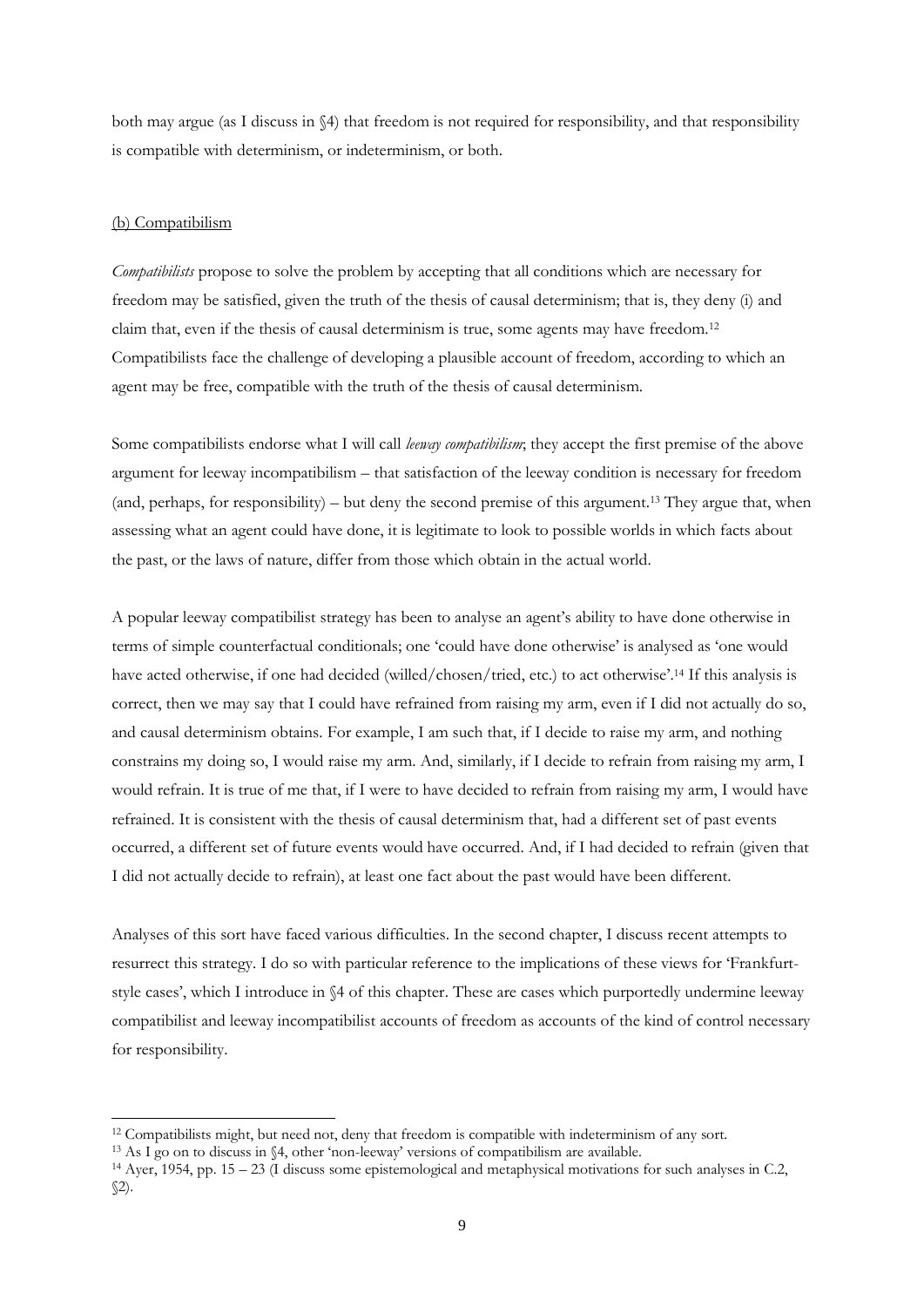#### 3. The Consequence Argument

If causal determinism obtains, then my earlier decision and other actions were entailed by facts about the past and the laws of nature. For me to have decided or acted otherwise than I did, different prior events must have occurred, or different laws of nature must have obtained. One who wishes to maintain that I *could*, at or just before the time of my decision or action, have decided or acted otherwise, given causal determinism (as a leeway compatibilist must), is committed to the claim that I could, then, have behaved such that the past, or the laws of nature, would have been different. But, this seems to be absurd. Firstly, it seems that no person can, at some time ("*t*"), act such that some fact about the past, prior to *t*, would be rendered false.<sup>15</sup> Secondly, it seems that no person can alter the laws of nature such that a proposition entailed by a law of nature would be rendered false.<sup>16</sup> And, it is plausible that (a) one's powerlessness over the past and the laws, and (b) one"s powerlessness over the fact that the conjunction of the past and the laws entailed how one decided and acted, together entail (c) one"s powerlessness over how one decided and acted.<sup>17</sup> We have reason, then, to suppose that, if causal determinism obtains, I *could not* have decided or acted otherwise than I did.

This is an informal expression of the 'consequence argument', which some take to count decisively against leeway compatibilism.<sup>18</sup> There is much debate over the soundness of this argument. David Lewis, for example, has argued that it is unsound.<sup>19</sup> He distinguishes between (i) being able to perform some act that is itself, or is a cause of, a law-breaking event (i.e. being able to render false a conjunction of the laws of nature (*L*), in a strong, or causal, sense), and (ii) being able to perform some act such that, if one were to perform it, a law would not have obtained, but not because one performed this act (i.e. being able to render *L* false in a weak, or non-causal, sense). According to Lewis, the consequence argument leaves open the possibility that we are able to render *L* false in this weak sense. It is true, for example, that if, contrary to fact, I were to have acted otherwise at *t*, then (assuming the fixity of the past) a law-breaking event – a "divergence miracle" – which is incompatible with the actual laws, must have occurred at some point prior to *t*. <sup>20</sup> Hence, he claims, leeway compatibilism may stand.

Note that, if some conditional analysis of "could have done otherwise" were correct, then the inference from (a)-(c) would be invalid. Suppose that I performed some act "*A'* at *t*. If, contrary to fact, I were to have decided before *t* to perform some other act '*B*' at *t*, I would have performed this act at *t*; so, on a conditional analysis I *could* have *B*-ed at *t* and thereby done otherwise than *A* at *t*. Therefore, I would not

<sup>&</sup>lt;sup>15</sup> Call this the 'principle of the fixity of the past'.

<sup>&</sup>lt;sup>16</sup> Call this the 'principle of the fixity of the laws'.

<sup>&</sup>lt;sup>17</sup> This rule of inference has been termed the 'principle of the transfer of powerlessness'; it alleges that the property of "being powerless over whether or not *p*" is closed under logical entailment.

<sup>18</sup> See van Inwagen, 1983, p. 16, and Ginet, 1980, pp. 171 – 186

<sup>19</sup> See Lewis, 1981 (reprinted in Watson, ed. 2003), p. 123 (a parallel argument might be given with regard to the fourth premise, but Lewis does not to make this argument – see his 1979, pp.  $456 - 457$ )

<sup>20</sup> Fischer, 1994, p. 70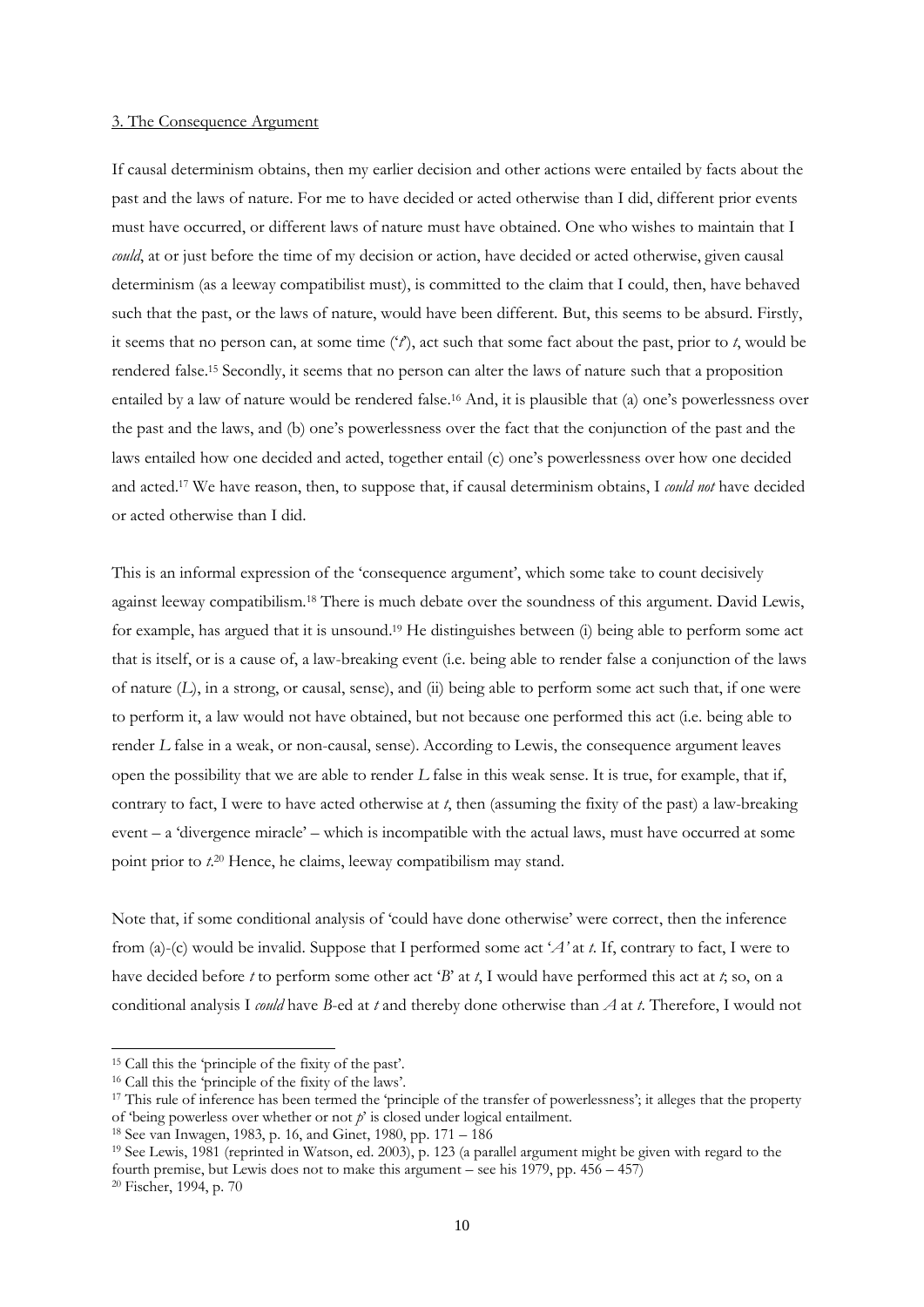have been powerless over what I did at *t*. But, I would have been powerless over facts about the past and the laws of nature, and over their entailing what I did at *t*. As I have mentioned, however, analyses of this sort face difficulties, which I will go on to discuss.

# 4. Is Leeway Necessary? – "Source Theory"

The consequence argument does not directly refute the leeway compatibilist"s view, but it does place a burden upon leeway compatibilists; they must develop an independently convincing account of an agent"s ability to do otherwise, given causal determinism. There is, however, reason to think that debate over the consequence argument does not get to the heart of the matter, at least with regard to the conditions necessary for responsibility. The question of whether leeway is necessary for responsibility, and perhaps for freedom, threatens to undercut this debate.

Various arguments challenge some aspect of "leeway theory" (i.e. the view that leeway – the ability to do, or have done, otherwise – is necessary for freedom and, perhaps, responsibility). <sup>21</sup> In what follows, I wish to consider in detail one such challenge; this is due to Harry Frankfurt, who has argued that satisfaction of the leeway condition is not necessary in order for us to be responsible for what we have done.<sup>22</sup> If his argument is sound, then we should reject leeway incompatibilist and leeway compatibilist accounts of freedom as accounts of the kind of control necessary for responsibility. This would permit agnosticism about the soundness of the consequence argument – even if we could not, under causal determinism, have done otherwise than behave as we did, this need not count against our responsibility for what we have done, because we need not have been able to do otherwise in order to be responsible for what we have done.

It is natural to suppose that something that I apparently did (e.g. my performance of a bodily movement) was genuinely *mine* only insofar as *I* was its source or origin, in some sense; that I brought it about, via some power of mine. This thought motivates what we might call the "*source* condition" for responsibility: one is responsible for what one has done only if one was its source, in some sense. One might satisfy the source condition if one satisfies the leeway condition; for example, if I decided to do something, selecting it from among open alternatives, and thereby determining that I did this thing rather than something else, I might be the source of what I did. But, it is not obvious that satisfaction of the leeway condition is *necessary* for satisfaction of the source condition.<sup>23</sup> For example, one might be free to do as one wills, insofar as no external constraint prevents one from so acting, even if one lacked leeway; one"s will could still be the source of one"s behaviour, and determine what one does, even if one could not have willed or

<sup>21</sup> E.g. Strawson (P.F.) 1962, and Dennett, 1984, pp. 131 – 152. A full defence of leeway theory would have to engage with these arguments.

<sup>&</sup>lt;sup>22</sup> Frankfurt, 1969 (reprinted in his 1988), pp.  $1 - 10$ 

<sup>&</sup>lt;sup>23</sup> Kane has argued that leeway is necessary for source-hood; see his 1996, pp.  $60 - 78$ . I take no stand on this issue.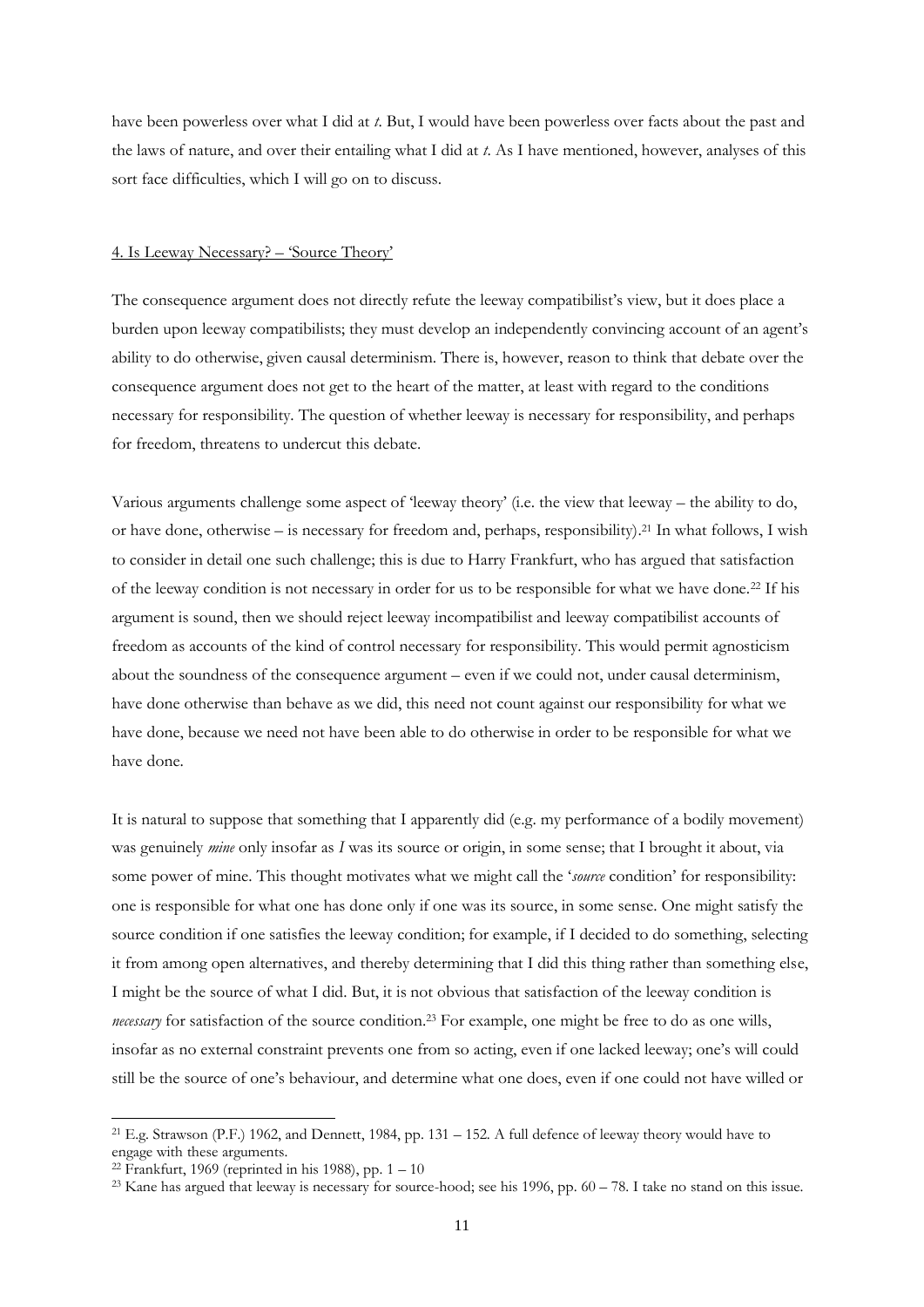acted otherwise – in such cases, it would be true that one *did* will in this way, and one did act in accordance with, and on the basis of, one"s will.

If one accepts that one might be the source of what one has done (in a sense which could ground one"s responsibility for what one has done) even if one could not have willed or acted otherwise, then one accepts what I will call a "source theory" of the kind of control required for responsibility. Frankfurt argues for the rejection of leeway theory and the acceptance of source theory. But, source theory is consistent with either the incompatibility or compatibility of causal determinism with the kind of control required for responsibility. His argument is not a direct argument for the compatibility of determinism and responsibility. Whether or not one could be the source of what one has done, if causal determinism obtains, depends upon the kind of "source" which one must be in order to be responsible for what one has done.

For example, I would be the source of what I have done, in one sense, if my act of will were the immediate and determining antecedent of my action. On this view, satisfaction of the source condition would be compatible with causal determinism; my act of will may play this role even if it is itself the determined effect of some prior event which has its causal origin outside of me. But, there is some intuitive support for the thought that, if this were the case – if all of my actions had this kind of causal history – I would never be the *genuine* source of what I do; for genuine source-hood, *I* – or at least some event within me – must be the ultimate source or origin of my action: there must be no conditions, sufficient for my action, which are independent of me, the agent. And, if this kind of "ultimate" sourcehood is necessary for satisfaction of the source condition, then responsibility would be incompatible with causal determinism.

Frankfurt"s argument is, then, consistent with "*source incompatibilism*": the view that no agent satisfies the source condition if causal determinism is true. This view is resisted by those who argue that causal determinism does not threaten satisfaction of the source condition, in the sense required for responsibility; those who take this view endorse "*source compatibilism*". Source compatibilists face the challenge of showing a relevant distinction between acting under causal determinism – circumstances in which they claim that agents may be responsible for what they do – and acting under certain kinds of manipulation – circumstances in which it seems that agents are not responsible for what they do.<sup>24</sup> I take no stand on the relative merits of source incompatibilism and source compatibilism. My concern is with the success of Frankfurt's argument against leeway theory.

Accepting a source theory of the kind of control required for responsibility does not entail accepting a source theory of freedom; one might retain a leeway theory of freedom, and merely reject the claim that

<sup>24</sup> See Kane, 1996, pp. 64 – 71 and Pereboom, 2007, pp. 93 – 98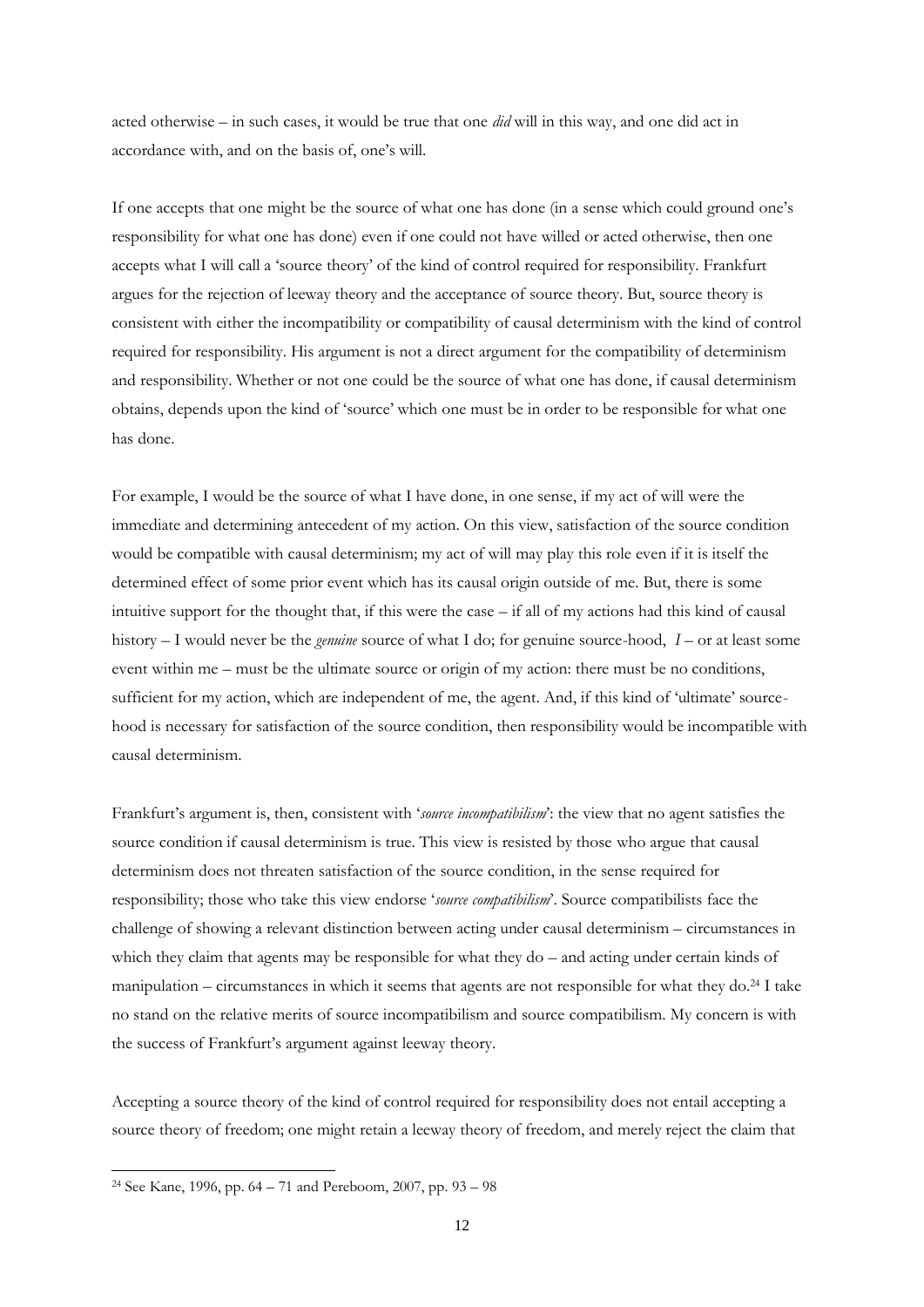we are responsible for what we have done only if we did it freely (i.e. could have done otherwise). Some who accept a source theory of the kind of control necessary for responsibility might claim that we are "free", at least in any sense worth wanting, when we possess this kind of control. It is not obvious, however, that even if the kind of control required for responsibility is distinguishable from the ability to do otherwise, the former would be the *only* kind of "freedom" worth wanting. Fischer, for example, has argued for a leeway incompatibilist theory of freedom, combined with a source compatibilist account of the kind of control required for responsibility; he calls his view 'semi-compatibilism'.<sup>25</sup>

#### 5. PAP & Responsibility

Frankfurt's argument is directed against what he called the 'principle of alternate possibilities', abbreviated as "PAP". According to PAP, "a person is morally responsible for what they have done only if they could have done otherwise'.<sup>26</sup> This is similar to what I have called the 'leeway condition for responsibility'. Note that Frankfurt"s PAP proposes a necessary condition for our *moral* responsibility for things which we *do*. Insofar as we perform actions and bring about states of affairs, we engage in "positive agency" – we do things, for which we may be responsible. But, instances of positive agency do not exhaust those things for which we may be responsible; this includes instances of 'negative agency' – things which we do not do. In what follows, I will focus on instances of responsibility for positive agency; I acknowledge that nothing follows, without further argument, with regard to the necessary conditions for responsibility for negative agency.

As I will use the term, we are *responsible* for performing actions or bringing about outcomes in virtue of which we, the agent, warrant a response of some sort.<sup>27</sup> We may be *morally* responsible for those performances of which *moral* responses, of some sort, are warranted; these include those things for which we are morally blameworthy, and those for which we are morally praiseworthy. But, perhaps one might be blameworthy or praiseworthy, for what one has done, in a non-moral sense which is not merely superficial. For example, we might be worthy of response in virtue of certain kinds of achievements which are recognisably ours; we may be worthy of praise in virtue of, say, sporting achievement, but such praise need have no moral content. And, some kinds of doings or non-doings of ours are unremarkable, and neither blameworthy nor praiseworthy; a response towards us is warranted, in virtue of their being ours, but this response is morally-neutral.

One might wish to include such doings or non-doings within the category of things for which we are morally responsible; perhaps they are potentially morally significant events. Alternatively, one might wish

<sup>25</sup> Fischer, 1994, p. 178

<sup>26</sup> Frankfurt, 1969, p. 1

<sup>&</sup>lt;sup>27</sup> This would exclude, then, cases of superficial, or merely causal, responsibility; in these cases, the event is the object of the response, and not the agent – hence, non-agents can be responsible for events in this sense (See Wolf, 1990, p. 40).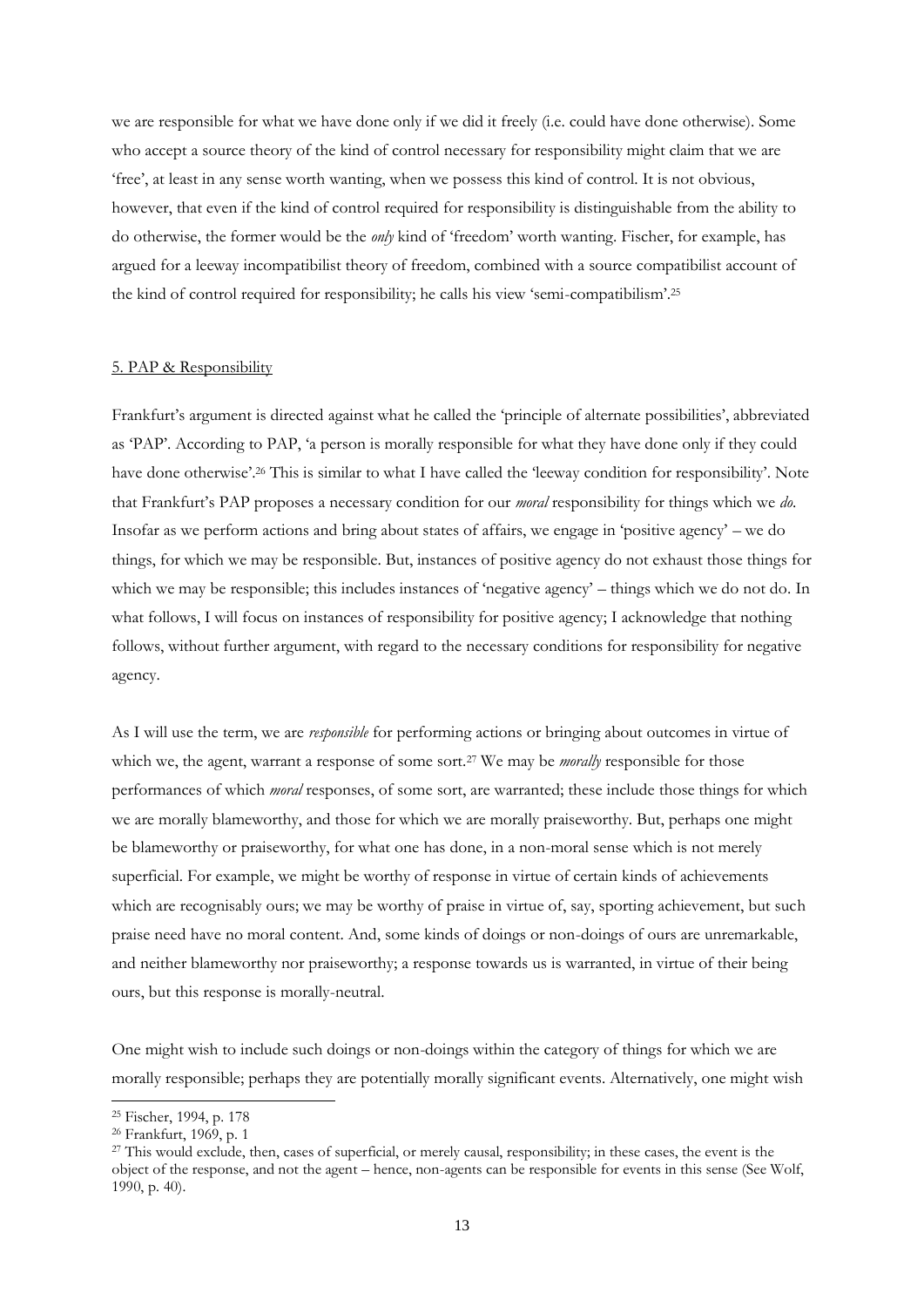to retain a narrower category of events for which we are morally responsible, and allow that we are responsible for some things for which we are not morally responsible. In what follows, my use of "responsibility" is intended to include such events for which we might not be morally responsible, in this narrow sense, although I take no stand on the correct usage. I focus on broader responsibility because narrow focus on the presuppositions of specifically *moral* praise and blame might distract from what I take to be of primary significance; that is, which kind of control over what we do is necessary in order for what we do to be *ours*, on which our responsibility, and moral responsibility, for what we do seems to depend.

PAP specifies a necessary condition for *direct* responsibility, and not for derivative responsibility. For example, the principle would not be threatened by a case of the following sort: "at the time of their accident, it was genuinely beyond the drunk driver"s power to have done otherwise than crash their car, but it does seem, nonetheless, that they are responsible for having done so'. The drunk driver may be derivatively responsible for having crashed their car, in virtue of their direct responsibility for having become drunk and driven their car.<sup>28</sup> This may be so, consistent with PAP, insofar as at some earlier stage this individual could have done otherwise than make it the case that, at some later time they would be unable to do otherwise than behave as they did. In this case, the agent need not have become drunk. Note, however, that PAP specifies a necessary condition, not a sufficient condition, for responsibility; so, even if this person had the kind of control over their behaviour which is necessary for direct responsibility, they might have failed to satisfy a further necessary condition; for example, it might not have been reasonable to have expected them to be aware of the risks inherent in behaving as they did.<sup>29</sup>

# 6. Frankfurt"s Strategy and "Could Have Done Otherwise"

Frankfurt argued against PAP via a proposed counterexample. He suggested that there is at least one possible scenario in which an agent has done something, it is false that the agent "could have done otherwise', and, because the factor which renders the agent 'unable to have done otherwise' is distinguishable from the factor which explains why the agent behaved as they did, the agent is nonetheless responsible for what they have done. In Frankfurt's examples, the agent behaved as they did because they willed, in the normal way, to do so, and were unconstrained in doing as they willed; they, purportedly, could not have done otherwise, because of the presence of some overdetermining intervener or mechanism, which ensures that they would have behaved as they did, whether or not they willed, in the normal way, to do so.

<sup>28</sup> See Mele, 2006, pp. 84 – 85

<sup>&</sup>lt;sup>29</sup> They might, say, have drunk alcohol freely but unwittingly; certain sorts of responses to them, in virtue of their behaviour might, therefore, be unwarranted.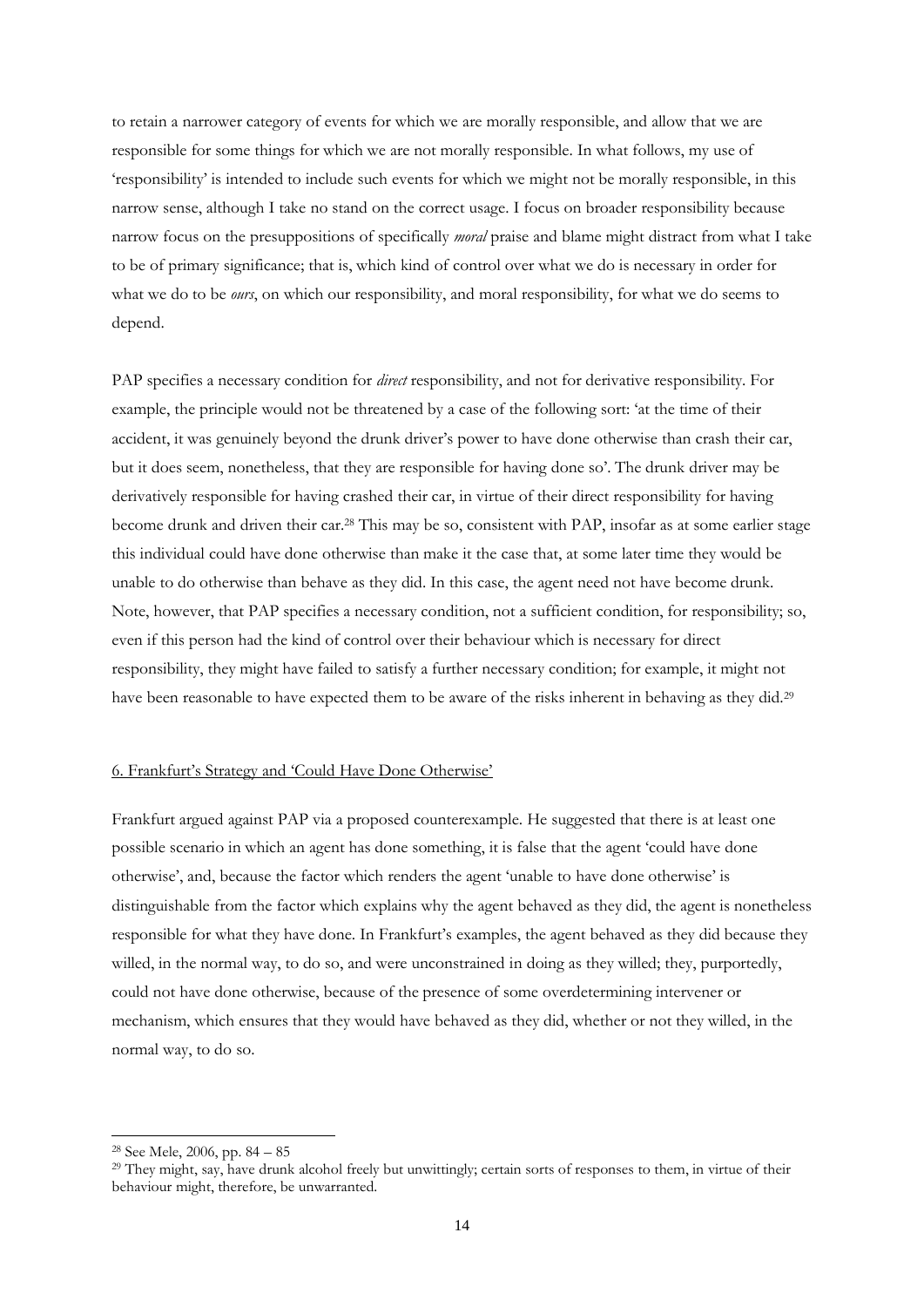If an agent performs an action and brings about an outcome, and could have successfully brought about an alternative type-outcome, then they would satisfy PAP with regard to what they have done.<sup>30</sup> But, it seems to be false that an agent could be responsible for what they have done only if they could have successfully brought about an alternative type-outcome. There may be cases in which the type-outcome was overdetermined; the type-outcome which one actually brought about via one"s action would have occurred anyway, whether or not one had acted as one did.

For example, suppose that an agent, Jones, decides to perform, and successfully performs, some action, thereby bringing about some outcome. He is confronted by, say, a bowl of blue sweets and a bowl of red sweets and is encouraged to eat whichever he likes; after deliberating about which, if any, to select, he decides to eat a blue sweet, and successfully does so. Suppose there are no further morally significant features of the case – eating sweets of either sort is a morally neutral action, but it is nonetheless *Jones's* action. And, Jones could have done otherwise than behave as he did, in whichever sense one takes to be relevant; one may suppose that he could have done otherwise on this precise occasion, given the actual past and the laws of nature, or merely that he could have done otherwise, had the past or the laws been different. So, it is uncontroversial to consider Jones to be responsible for what he has done.

Now, suppose a relevantly similar scenario, but one in which, prior to Jones"s decision, an 'unsophisticated intervener' – Dr. Green – was present. Dr. Green was keen that Jones consume at least one blue sweet, and only blue sweets. But, he was also lazy, and did not wish to expend any unnecessary effort. His presence rendered true the following counterfactual.

(a) If Jones were to have decided to eat a red sweet, or no sweets, and made an overt attempt to eat a red sweet, or to refrain from consuming any sweets, Dr. Green would have prevented him from successfully doing either, and would have force-fed him a blue sweet.

Jones actually decided to eat a blue sweet, and ate one; Dr. Green had no cause to intervene, so he did nothing – he played no role in bringing about this outcome. So, it seems uncontroversial to judge Jones to be responsible for having eaten a blue sweet, despite it being true that he could not have avoided consuming, somehow, a blue sweet. This seems, then, to be a counterexample to the claim under consideration: that an agent is responsible for what they have done only if they could have successfully brought about an alternative type-outcome.

This example leaves PAP intact, unless we suppose that one could have done otherwise, in the sense relevant to one"s responsibility for what one has done, only if one could have successfully brought about

<sup>&</sup>lt;sup>30</sup> If the actual outcome involved, say, 'Jones consuming a blue sweet', then one could have brought about an alternative *type*-outcome by making something other than 'Jones consuming a blue sweet' occur. There may be variations among specific instances – *tokens* – of the same type of outcome. There is some controversy over the significance of alternative token-outcomes, actions, or decisions for PAP, or suitable replacement principles; I come back to this in the third chapter. See van Inwagen, 1978, pp. 205 – 221, and Fischer, 1982, pp. 29 – 32.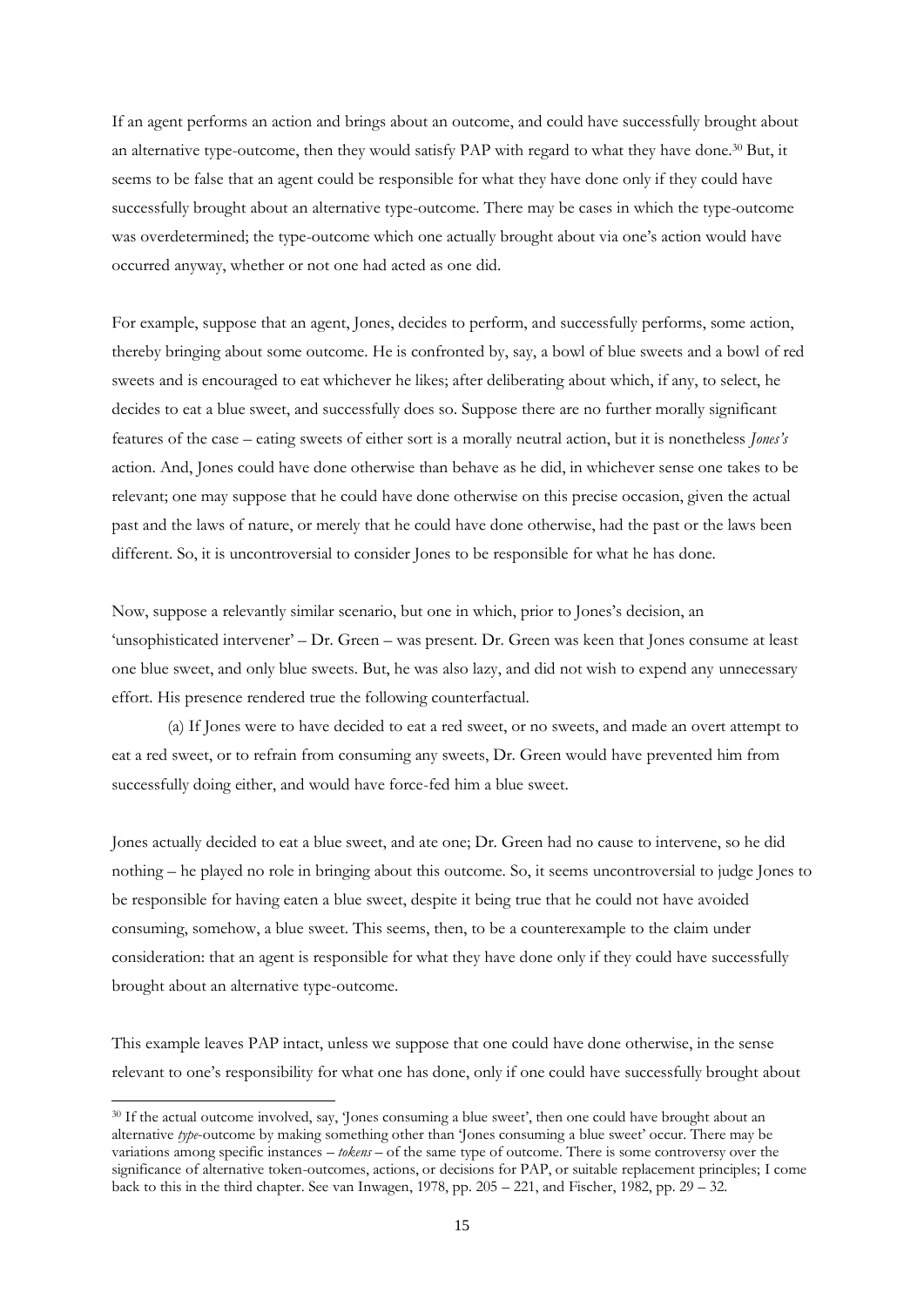an alternative type-outcome. And, this supposition is not particularly compelling. In this case, Jones retained the power to have decided otherwise, and to have made an overt attempt to act otherwise; by exercising these powers, he would have made it the case that Dr. Green, rather than Jones himself, brought about this type-outcome. Given that he did not exercise this power, it seems like he brought about this outcome via a free decision and action; his freedom in deciding and acting as he did does seem to be relevant to his responsibility for what he has done. So a plausible version of PAP is not threatened by this case.

"Frankfurt-style cases" have this general structure, but may involve a more sophisticated intervener or mechanism. For example, if an agent performs a bodily action and could have successfully performed an alternative type-action, then they would satisfy PAP with regard to what they have done. But, it is not obvious that an agent could be responsible for what they have done only if they could have successfully performed an alternative type-action. There may be cases in which one"s performance of a bodily action was overdetermined; one might have performed a bodily action of the same type (e.g. "eating a blue sweet') anyway, even if one had not willed on one's own to do so. For example, suppose that, in the scenario described above, we replace Dr. Green with a more sophisticated intervener – Dr. Yellow – who is capable of monitoring Jones"s decisions. Dr. Yellow"s presence rendered true the following counterfactual.

(b) If Jones were to have decided to eat a red sweet or no sweets, Dr. Yellow would have immediately prevented him from beginning to perform any of the bodily movements (or nonmovements) necessary for Jones to eat a red sweet, or to refrain from eating any sweets, and he would, then, have determined that Jones would decide to eat a blue sweet, and succeed in doing so.

Jones actually decided to eat a blue sweet, so Dr. Yellow had no cause to intervene; he did nothing, and played no role in bringing about Jones"s subsequent action, and the outcome. So, it seems uncontroversial to judge Jones to be responsible for what he has done.

There are, however, at least two reasons to suppose that this case leaves PAP intact. Firstly, we need not suppose that one could have done otherwise, in a sense relevant to one's responsibility for what one has done, only if one could have successfully performed an alternative type-(bodily)action. In this case, Jones retained the power to have decided otherwise; by exercising this power, he would have made it the case that Dr. Yellow, rather than Jones himself, brought about his performance of this type-action. Given that he did not exercise this power, it seems like he brought about this type-action via a free decision; his freedom in deciding as he did does seem to be relevant to his responsibility for what he has done. And, secondly, it is not clear that, in this case, Jones really could not have performed an alternative type-action, at least in some sense of "could" which might be relevant to his responsibility for what he has done.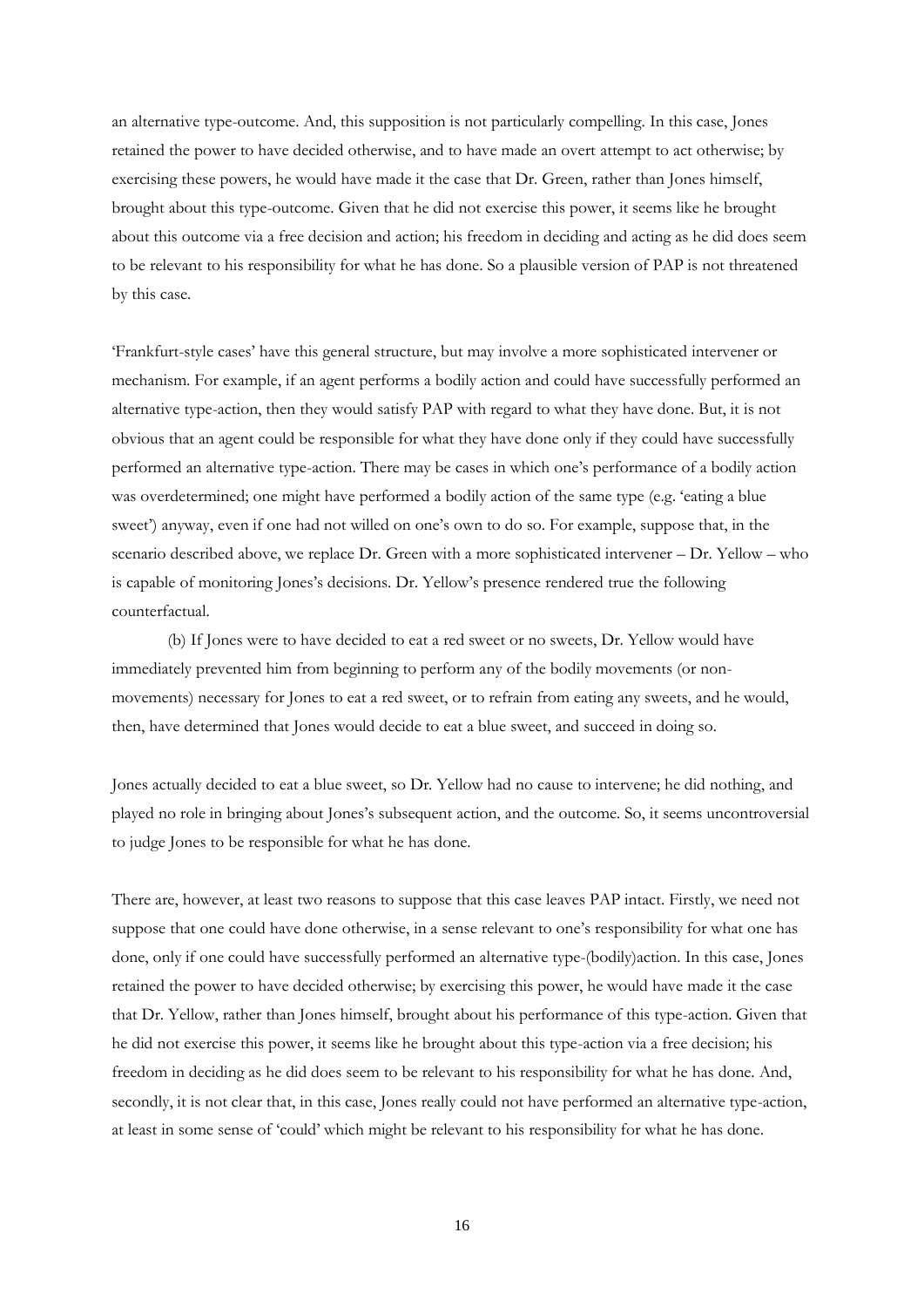I will discuss the second of these points at length in the second chapter. As regards the first, a yet more sophisticated intervener can be introduced; Frankfurt's most detailed version of the example runs as follows. In the above scenario, Dr. Yellow is replaced by a very sophisticated intervener – Dr. Black – who is capable, somehow, of reliably predicting Jones's decisions. Dr. Black will intervene and manipulate Jones when required (i.e. when Jones would otherwise have decided otherwise), but will do nothing when he predicts that Jones will decide and act as he (Black) wishes (like Green and Yellow before him, Black wishes Jones to consume at least one blue sweet, and only blue sweets). Dr. Black"s presence rendered true the following conditionals.

(c) If Jones were about to decide to eat at least one blue sweet, Black would have predicted this and done nothing, thereby allowing Jones to decide on his own to do so, and to act as he decides.

(d) If Jones were about to decide to eat a red sweet, or to eat no sweets, Black would have predicted this and ensured that Jones does not go on to make this decision; he would have pre-empted Jones's decision by determining that Jones decides to, and does, eat at least one blue sweet.<sup>31</sup>

In the actual scenario, Jones decided ('for reasons of his own' – i.e. without Black's intervention) to eat a blue sweet. Dr. Black would have predicted this, and therefore had no cause to intervene; he would have done nothing, and played no role in bringing about Jones"s subsequent decision, action, and the outcome. So, it seems uncontroversial to judge Jones to be responsible for what he has done. That is, our judgments about whether or not Jones is responsible for having eaten a blue sweet in this case should be the same as our judgments about whether or not he would be responsible for having done so, had Dr. Black been entirely absent from the scene.<sup>32</sup> And, it has already been granted that Jones would have been responsible for having done so, had Black been entirely absent. So, intuitively, Jones is responsible for having eaten a blue sweet in this case.

In this case, Jones seems to lack the power to have done something which would have made it the case that Dr. Black, rather than Jones himself, brought about his decision, action, and the outcome. Dr. Black"s intervention would occur on the basis of his prediction, before Jones could decide, or even begin to decide, what to do. According to Frankfurt, there is no sense in which Jones could have done otherwise in this case, which might be relevant to his responsibility for what he has done. Frankfurt concludes that PAP is false; being able to have done otherwise is not a necessary condition for one to be responsible for what one has done.

There may, however, be some sense in which Jones "could" have done otherwise, even in this more sophisticated case, which might be relevant to his responsibility for what he has done; in the second chapter, and in the early parts of the third chapter, I consider arguments which purport to defend leeway

<sup>&</sup>lt;sup>31</sup> Perhaps Jones might fail to decide either way, before some specified time. We may suppose that Dr. Black would also intervene in this case, and determine that Jones decides to eat a blue sweet.

<sup>32</sup> Frankfurt, 1969 (in his 1988), p. 7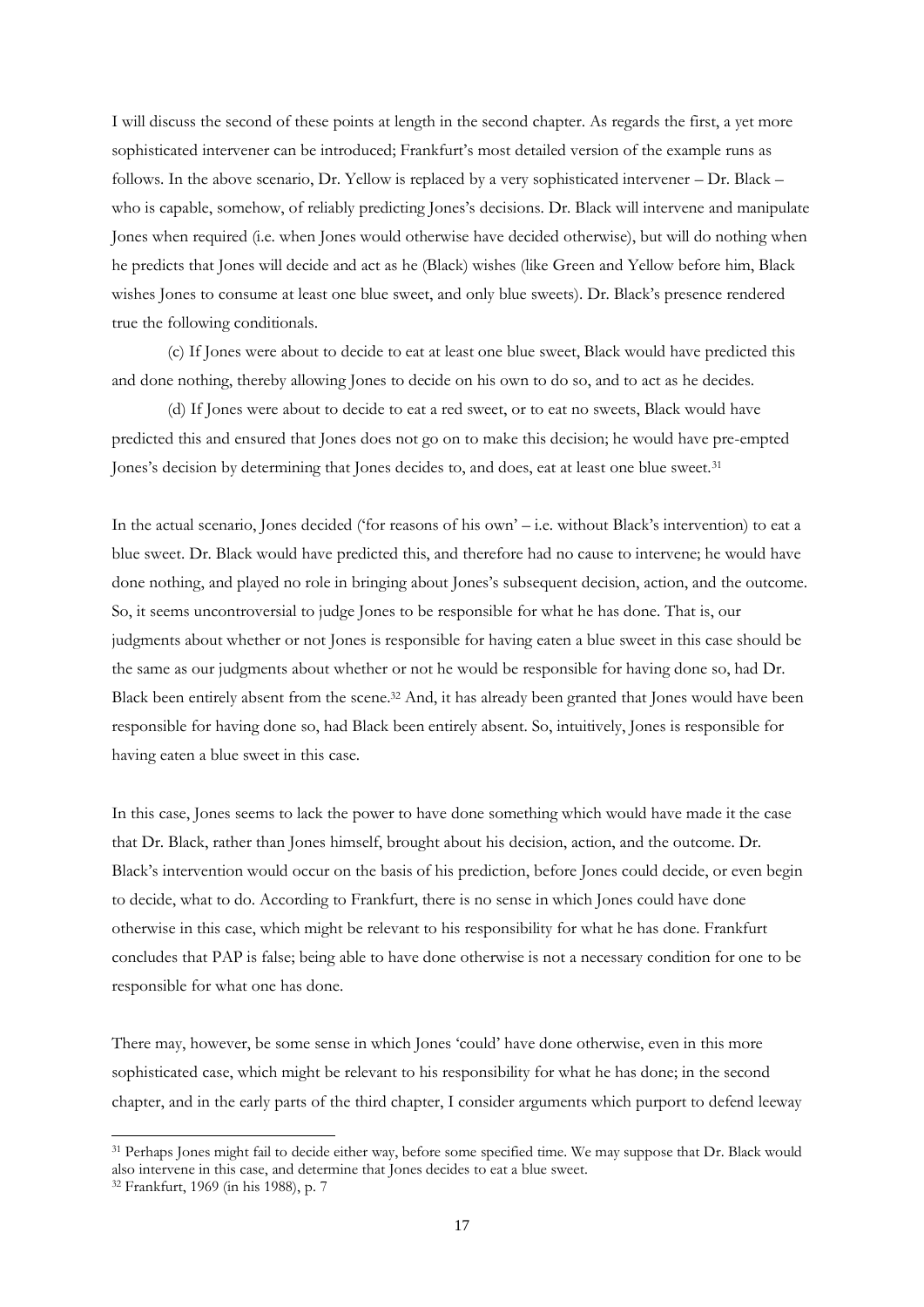compatibilism in this way. I then go on to consider a different style of defence of leeway incompatibilism; it may be the case that the structure of the counterexample depends upon assumptions which are unacceptable from the point of view of at least some leeway incompatibilist accounts of freedom.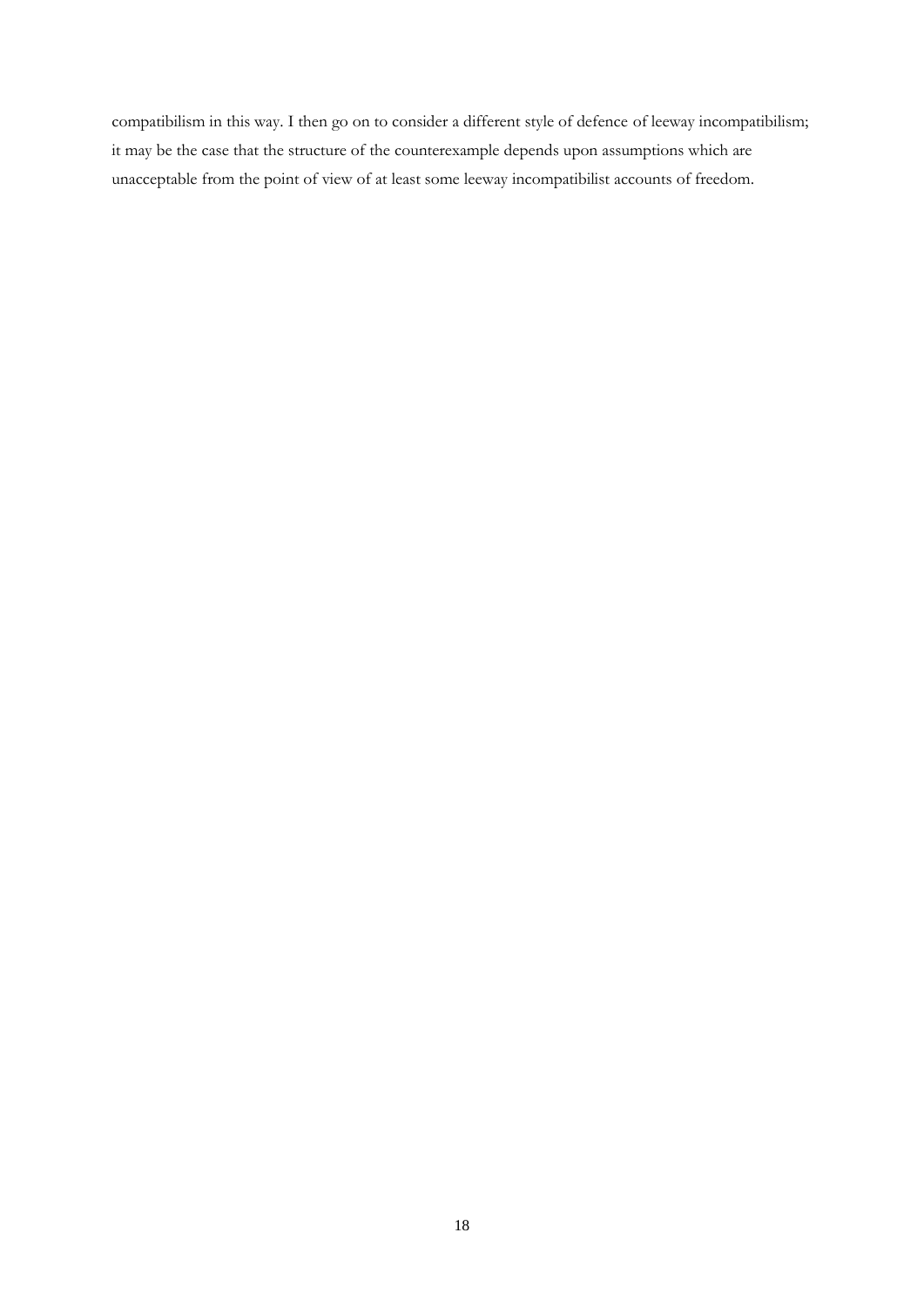# **Chapter 2 – Leeway Compatibilism and Masked Abilities**

# 1. The Simple Conditional Analysis

In the second "Frankfurt-style case" that I presented – the case of Jones and Dr. Yellow – it was proposed that Jones could not have performed an alternative type-action. Given Dr. Yellow"s presence, the following counterfactual is false: "if Jones were to have decided (willed/chosen/tried etc.) to perform an action other than of the type "eating a blue sweet", he would have succeeded in performing this action, or would at least have made an overt attempt to perform this action'.

This is an apparently significant result. As I mentioned, some leeway compatibilists have attempted to analyse an agent"s ability to have done otherwise, in terms of simple conditionals: one "could have done otherwise" is analysed as "one would have acted otherwise, if one had decided (willed/chosen/tried, etc.) to act otherwise'.<sup>33</sup> Given Dr. Yellow's presence, Jones could not have done otherwise in this sense; in all cases in which Dr. Yellow is present and Jones decides (wills/chooses/tries etc.) to perform an action other than of the type "eating a blue sweet", he will not successfully complete this action, nor even initiate it (aside from deciding to perform it). Yet, given Dr. Yellow"s actual non-intervention, Jones does seem, nonetheless, to be responsible for what he has done. So, insofar as one accepts that the truth of this simple counterfactual conditional is necessary for the agent in question to be able to do otherwise in the sense relevant to PAP, then one should accept Frankfurt's conclusion: being able to have done otherwise is not a necessary condition for one to be responsible for what one has done.

Leeway compatibilists need not, however, claim that the truth of this simple conditional is necessary for the agent to be able to do otherwise in the sense relevant to PAP. Recent advances in the analysis of dispositions have prompted the development of more sophisticated conditional analyses of abilities. Applied to the ability to do otherwise, these analyses promise to avoid problems facing the simple conditional analysis, and to show that Frankfurt's conclusion is unwarranted. In what follows, I outline the motivation for this line of argument by discussing recent debate about the analysis of dispositions; I then consider analogous analyses of abilities, and consider their implications for Frankfurt's argument.

# 2. Dispositions and Simple Conditionals

-

This Frankfurt-style case is structurally similar to thought experiments employed in other contexts, each of which proposes a counterexample against an attempt to analyse some phenomena in terms of

<sup>33</sup> See Ayer, 1954, pp. 15 – 23, and Moore, 1911, p. 103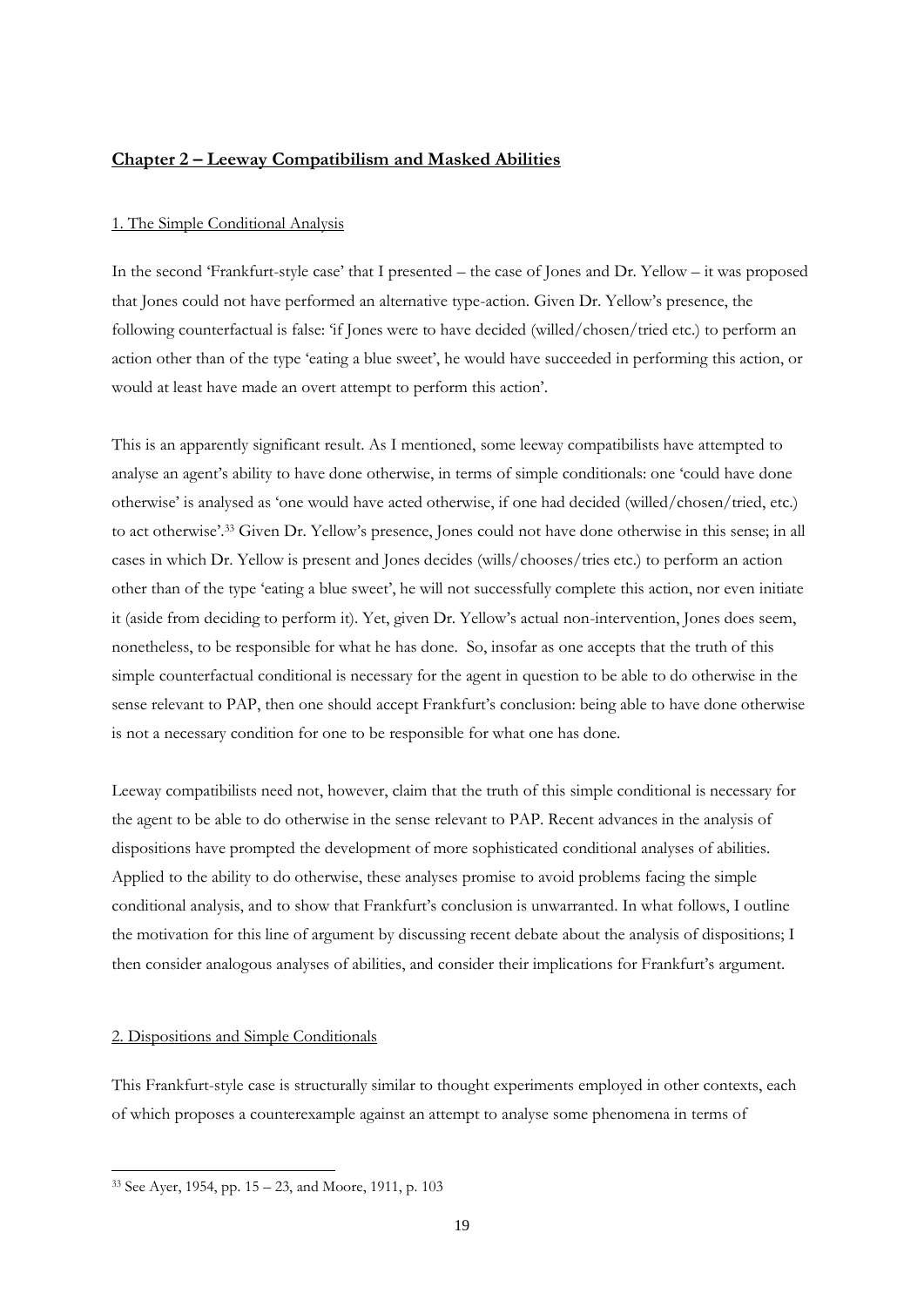counterfactual conditionals.<sup>34</sup> These examples highlight instances of a general problem with attempts to analyse the truth or falsity of some statement "P" as dependent, at least sometimes, on the truth or falsity of a conditional, of the form "if A were to occur, then B would occur". It is a form of what Shope has called the "conditional fallacy": in some relevant situations, statement P is true, but A"s occurring would cause (or at least be a partial cause of) B"s failure to occur.<sup>35</sup> In the Frankfurt-style case, the truth of A ("that Jones decides to act otherwise") triggers Dr. Yellow"s intervention, which ensures the falsity of B ("that Jones acts otherwise"). The analysans is therefore false, because the consequent may be false while the antecedent is true. And, because the analysandum seems to be true in cases in which the analysans is false, we have reason to agree that the truth of this conditional statement is not necessary for the truth of the analysandum.

Some examples of structurally similar cases can be found in C.B. Martin"s proposed counterexamples against the simple conditional analysis of dispositions. Objects have dispositions; for any disposition, some (perhaps merely hypothetical) conditions stimulate its manifestation. An object's disposition of fragility, say, is manifested when an object breaks, given certain stimulus conditions – when, for example, it is struck; a fragile object is one which is disposed to break when these conditions obtain. Given a pattern of manifestations under certain stimuli, there seems to be some relation between true disposition ascriptions and true conditionals. Some have proposed to analyse disposition ascriptions in terms of such conditionals, such that to claim that something is fragile, for example, means nothing more than that "it would manifest its fragility (e.g. break) given stimulus conditions C (e.g. if it were struck)'.<sup>36</sup>

Martin suggested the following counterexamples to this analysis. Consider the analysis "a wire is live (i.e. disposed to conduct electricity) if and only if it would conduct electricity when touched by a conductor'.<sup>37</sup> Suppose that a dead wire is connected to an "electro-fink" – this is a device which ensures that, whenever the wire is touched by a conductor, it would conduct electricity. When the wire is not touched by a conductor it lacks the disposition to conduct electricity, but the counterfactual conditional is nonetheless true of it; if it were touched by a conductor, it would conduct electricity. So, the truth of this conditional, relative to some object at some time, seems to be *insufficient* for the ascription of a disposition to this object. And, suppose that a live wire is connected to a "reverse-cycle electro-fink" – this device ensures that, whenever the wire is touched by a conductor, it would not conduct electricity. When the wire is not

<sup>34</sup> See, for example, Nozick, 1981, p. 179 (the "grandmother" counterexample to a simple truth-tracking analysis of knowledge), Lewis, 1987, pp. 277 – 278 (the 'light-meter' counterexample to a simple causal theory of perception), and Martin, 1994, pp.  $2 - 3$  (the 'electro-fink' counterexamples to the simple conditional analysis of dispositions). <sup>35</sup> Shope, 1978, p. 400

<sup>36</sup> See, for example, Ryle, 1959, pp. 117 – 119. This may be motivated by deeper epistemological and metaphysical commitments. An empiricism according to which one has knowledge only of that which can be experienced, and only events (and not properties or substances) can be experienced, might motivate exclusion of dispositions, qua properties, from one"s ontology; stimulus and manifestation events are observable, whereas a disposition, qua property (e.g. "causal power" or "potentiality"), is not. In order to make sense of disposition ascriptions, then, one might analyse them as statements which report contingent regularities in observable events, and do not ascribe mysterious categorical properties to their objects (see Mumford, 1998, pp.  $26 - 29$  & pp.  $36 - 44$ ). <sup>37</sup> See Martin, 1994, pp. 2 – 4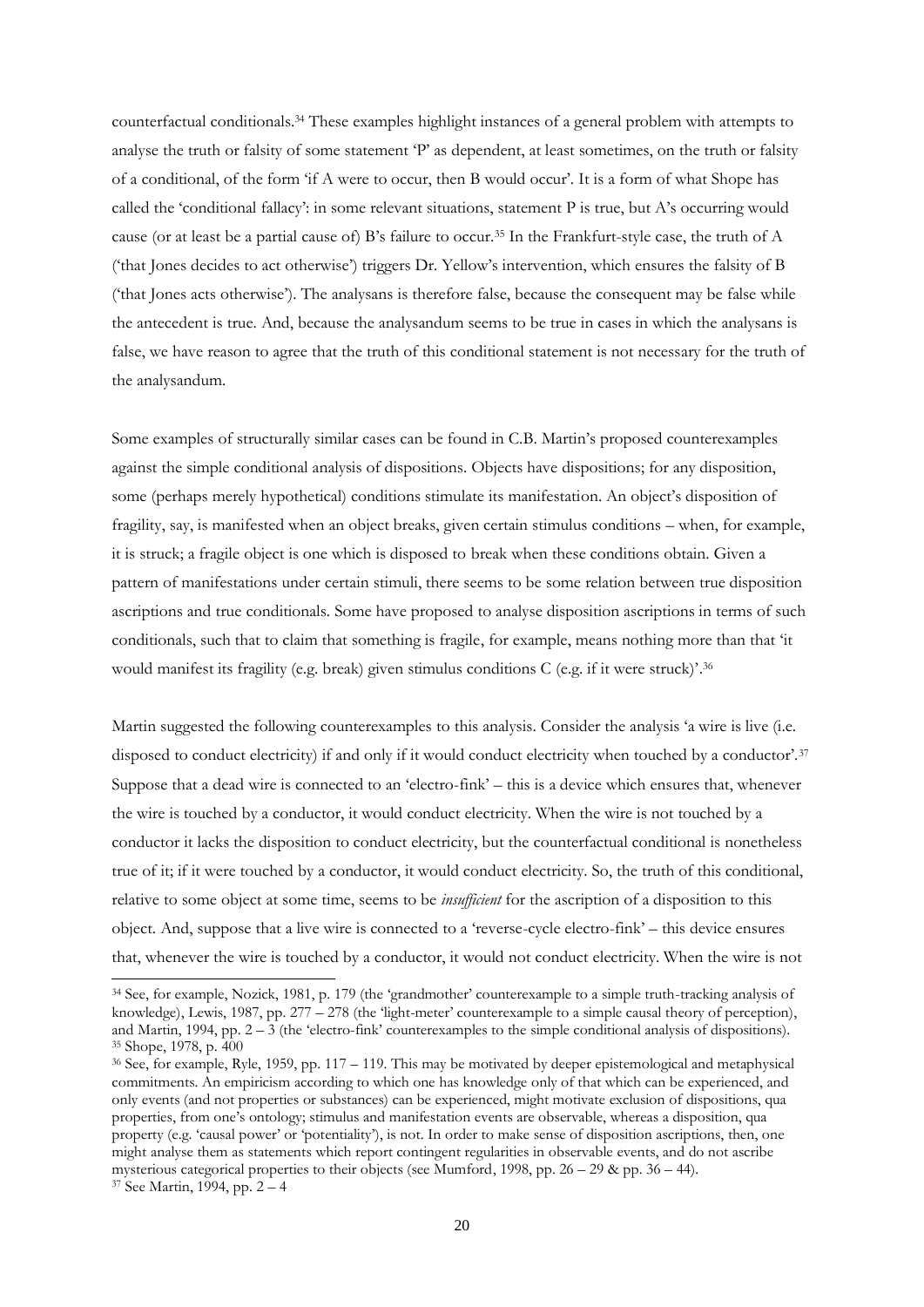touched by a conductor it has the disposition to conduct electricity, but the conditional statement is nonetheless false of it. So, the truth of the conditional statement seems to be *unnecessary* for the truth of the disposition ascription.

#### 3. Finkish Dispositions and Lewis"s Modified Conditional Analysis

In Martin's first example, the wire's *lack* of the disposition to conduct electricity is 'finkish'; the finkdevice causes the wire to have the disposition to conduct electricity when and only when the stimulus conditions obtain. In the second case, the wire"s *possession* of this disposition is "finkish"; the reverse-cycle fink-device removes the wire's disposition to conduct electricity when and only when its stimulus conditions obtain.<sup>38</sup>

In order to resist these counterexamples, one would have to claim that the addition of a fink-device of either sort makes an *actual* change to the dispositions of the wires, rather than a merely counterfactual change. There are clear examples of objects acquiring or losing dispositions over time; for example, a formerly fragile glass is no longer fragile once it has been melted. But, this change in disposition occurs in virtue of a real change in the internal structure of the glass. And, in Martin"s examples, the fink-device would become active – and, perhaps, change the internal structure of the wire – only when the wire is touched by a conductor; when the fink-device is dormant, the internal structure of the wire is unchanged. So, in order to claim that the mere addition (and dormant presence) of a fink-device changes the disposition of the wire, one would be committed to the view that an object's dispositions may change, without it undergoing any intrinsic change.<sup>39</sup>

Against this view, it is plausible to suppose that intrinsically identical objects, subject to the same laws of nature, are disposed alike.<sup>40</sup> David Lewis has argued, on the basis of this supposed intrinsicness of the causal bases of dispositions, in favour of the following, more sophisticated conditional analysis: an object ("O") is disposed to exhibit some manifestation ("M") in conditions ("C") if and only if O has an intrinsic property ("B") such that, if C obtains, and if O were to retain B, then B and C would jointly cause O to M.<sup>41</sup> This provides intuitively satisfying results in both of Martin"s examples. If a dead wire is attached to an electro-fink, then the wire would conduct electricity if touched by a conductor, but it lacks any intrinsic property such that, if it were to retain this property when touched by the conductor, this property would be part of the cause of its doing so; on Lewis's analysis, this wire is not disposed to conduct electricity

-

<sup>39</sup> Roughly, an object's *extrinsic* properties are those that it has in virtue of how it interacts with the world; an object's *intrinsic* properties are those which it has in virtue of the way that it is, in itself.

<sup>38</sup> Lewis, 1997, pp. 143 – 144

<sup>40</sup> See Lewis, 1997, p. 148 – This is not obviously true for all dispositions, as there might be extrinsic dispositions; McKitrick (2003) suggests weight, and visibility as possible examples. Even so, this need not count against Martin"s argument; there may be constraints on the ways in which an object can extrinsically gain or lose dispositions, which are not met by the mere presence of an electro-fink – see Fara, 2005, pp. 47 – 48. <sup>41</sup> Lewis, 1997, p. 157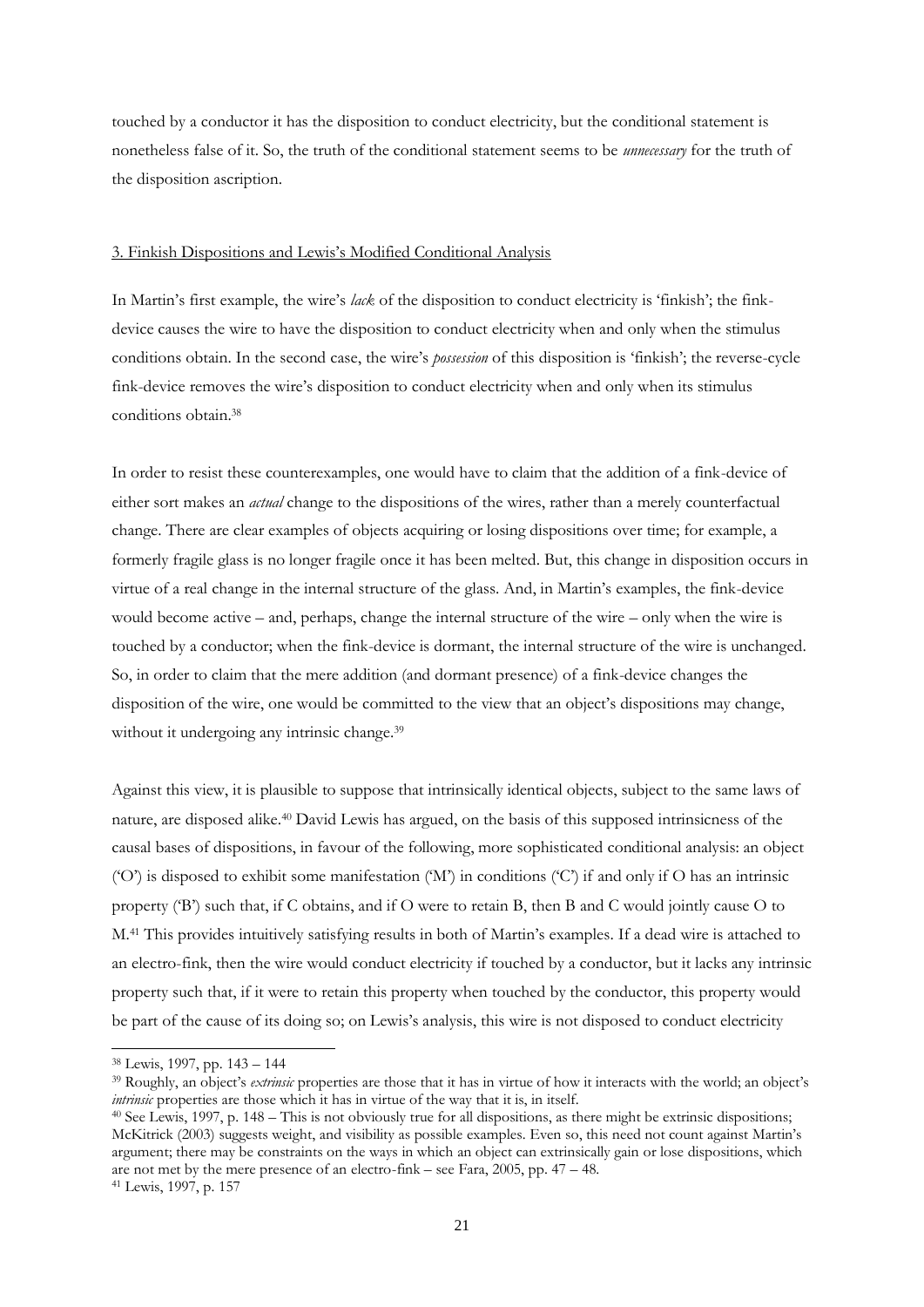when the electro-fink is dormant. Similarly, a live wire attached to a reverse-cycle electro-fink would not conduct electricity if touched by a conductor, but it does have an intrinsic property which, if it were to retain this property when touched by the conductor, would cause it to do so; on Lewis"s analysis, this wire is disposed to conduct electricity when the reverse-cycle electro-fink is dormant.

# 4. Masking

The fink-devices in Martin"s examples cause intrinsic change in the object when and only when the stimulus conditions obtain; in these circumstances, the relevant disposition is lost or gained, and this ensures non-manifestation, given the stimulus conditions, which falsifies the simple conditional. But, other kinds of interference may ensure non-manifestation, given the stimulus conditions, without causing any intrinsic change in the object. For example, suppose that a glass is fragile. This glass is lined with packing material, such that the simple conditional "if it were struck, it would break" is now false. The process of lining the glass does not cause intrinsic change in the glass, but it does prevent the manifestation of the glass"s disposition to break when struck, by blocking the processes which would, in normal conditions, lead from the glass being struck, to it breaking.<sup>42</sup> This case is, then, distinct from those in which the object"s having or lacking a disposition is "finkish"; in this case, the manifestation of the object's disposition is 'masked'.<sup>43</sup>

Masking seems to pose a problem for Lewis"s analysis. When it is lined with packing material, the glass retains the intrinsic properties which constituted the causal basis of its disposition to break when struck. But, it would not now break, if it were struck; and, *a fortiori*, this property would not now be part of the cause of its breaking when struck. So, it looks like Lewis"s sophisticated counterfactual conditional is false, while the object retains the disposition in question; this seems to be a counterexample – the truth of Lewis's analysis is not necessary for true disposition ascriptions.

Lewis has suggested, in response, that there is no such problem when the stimulus conditions and response are specified correctly.<sup>44</sup> For example, if we define "poison" roughly, as "a substance which is disposed to cause death if ingested', then the problem arises; a poison might be ingested, yet fail to cause death because its effects are masked by the ingestion of an antidote. But, according to Lewis, "the specifications of both the response and the stimulus stand in need of various corrections".<sup>45</sup> We should say, for example, "a substance which is disposed to cause death *in a certain sort of organism* if ingested *without* 

<sup>42</sup> Johnston, 1992, p. 233

<sup>43</sup> Cases in which an object is, say, non-fragile, but is extrinsically affected such that it *would* break under the relevant conditions are cases of "mimicking". These cases challenge the sufficiency of Lewis"s analysis for true disposition ascriptions.

<sup>44</sup> Lewis, 1997, p. 153

<sup>45</sup> Ibid. p. 153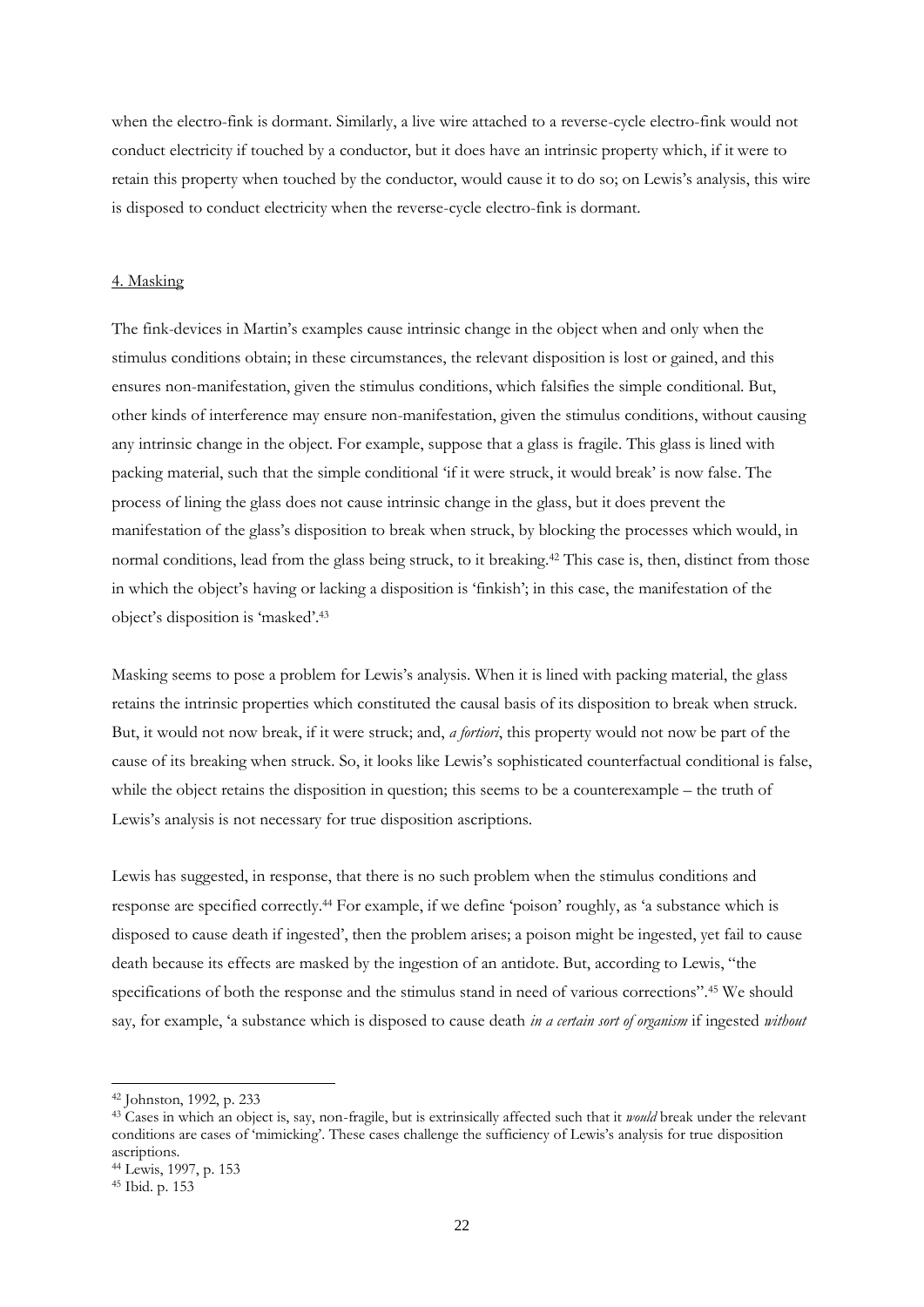*its antidote*'. So, the failure of the poison to cause death when ingested alongside its antidote does not show that Lewis"s analysis fails for this more clearly specified disposition.

Lewis claimed that these precisely specified dispositions are what we actually express in our ordinary conventional or canonical disposition ascriptions.<sup>46</sup> When we say "this object is fragile", or "this object is disposed to break when struck", we are employing a concept with precisely specified conditions of application, the full articulation of which may require detailed conceptual analysis.<sup>47</sup> Such a full articulation of these conditions would exclude *any* cases of masking, and thus ensure that there is, in principle, always some sophisticated conditional which is equivalent to the disposition ascription.

This has some intuitive support. Suppose that Jones claims that "this glass is fragile"; asked to clarify what he means, he states "it would break if it were dropped". But, it is then pointed out to Jones (by a pedantic friend) that this is false, if the glass were lined with protective material, or were dropped from one millimetre above the floor, or were dropped onto a densely carpeted floor.<sup>48</sup> It is plausible that Jones"s ascription of fragility was not wrong, but that he was insufficiently precise, or took it to be contextually obvious what he meant; he really meant that, if certain conditions are held fixed – the floor is hard concrete, the glass is on a high table, and it is not wrapped in protective material – the glass would break, if it were dropped.

But, this strategy faces some problems. Jones may rule out *some* potential maskers by being specific about which stimulus conditions he means, but we can imagine other maskers obtaining, consistent with the specified conditions. For example, suppose that the area between the high table and the concrete floor is filled with viscous liquid; the unprotected glass would fall slowly through the liquid and, upon striking the concrete floor, remain intact.<sup>49</sup> So, perhaps he should be even more specific, and add a further condition – that there is no viscous liquid between table and floor – to the precise description of stimulus conditions. But, presumably many disparate potential maskers could be imagined which are not yet ruled out. It is not clear that any finite list could exclude *all* potential maskers.<sup>50</sup> Nor is it clear that there could be any principled basis on which to add such conditions to one"s list, other than that those conditions would prevent the relevant manifestation. And, if one were to claim that "a glass is fragile only if it would break when dropped given conditions in which it would break when dropped', then one's conditional analysis would be trivial and uninformative.<sup>51</sup>

<sup>46</sup> Ibid. p. 153

<sup>&</sup>lt;sup>47</sup> The correct specification of conditions will also be context dependent; a working engineer will have different standards for "fragility" than a working chemist, say (see Manley & Wasserman, 2008, p. 65, and pp. 71 – 72). <sup>48</sup> See Manley & Wasserman, 2008, p. 65

<sup>49</sup> Manley & Wasserman, 2008, p. 65

<sup>50</sup> See Mumford, 1998, p. 88 and Fara, 2005, p. 51

<sup>51</sup> Fara, 2005, p. 51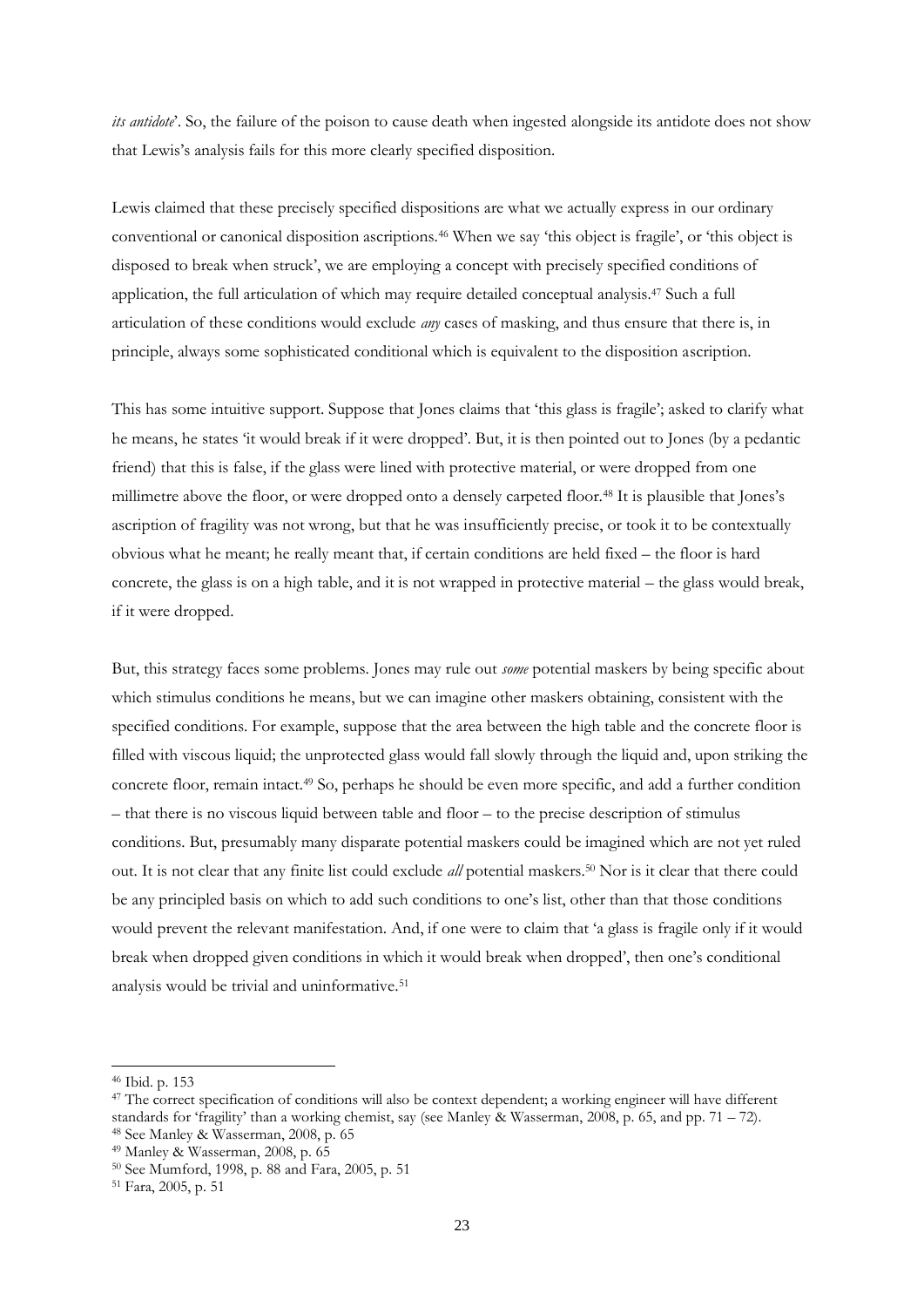Suppose that some such list of conditions could be fully specified, and avoids the problem of triviality. Even if this much is granted, a further problem arises. The proposal would now be that fragility is correctly ascribed to a particular glass only if it would break when dropped in specific "ideal" or "ordinary" conditions: from a height of at least two metres above a surface at least as solid as normal concrete, through air of at least the normal density, not wrapped in packaging material, given the actual laws of nature, etc. But, granting these conditions, cases of masking – albeit of a different sort – are still possible. Suppose that the glass has a "strong spot"; when dropped in one precise way, when a particular part of it strikes the floor, at a particular angle, it would withstand much more force before breaking than it otherwise would, were it dropped in any other way, struck on any other part, at any other angle.<sup>52</sup> If so, a particular glass may be dropped in the specified "ideal" conditions, and be disposed to break when dropped (in these conditions), but not break. This is a case of masking, not of finking, because the glass retains the intrinsic properties which are the causal basis of its disposition; the manifestation would be masked by the causal effectiveness of some other intrinsic property of that particular glass.

If these "ideal" conditions are precisely those under which we would expect a fragile glass (of this sort) to break, and yet it does not break, can we really ascribe it with the disposition of fragility? After all, if this glass were dropped repeatedly in these precisely defined conditions (and it retained this property), it would not break. Note, however, that in these "strong spot" cases, we are supposing that the glass would break in all other stimulus conditions within a precisely specified range (e.g. all other conditions are satisfied, but the angle of strike, say, is slightly altered). There is a reliable connection, but not a sure-fire connection, between the obtaining of this precise *range* of stimulus conditions, and the relevant manifestation. And, it seems that this is enough to grant that the glass is fragile, at least in a significant sense. We ought to deny it fragility only if we ascribe dispositions to objects by considering how they would react given *one* extraordinarily precisely defined scenario. In which sense do we ascribe dispositions?

There might be occasions on which we are interested in whether or not an object would have behaved in a certain way, given a single precisely defined scenario. But, this does not seem to be the case for all disposition ascriptions; in general, these ascriptions seem to be looser, permitting consideration of a range of stimulus conditions. Noting this, Whittle has suggested a helpful distinction between "global" and "local" dispositions.<sup>53</sup> An object has the global disposition of, say, fragility, if it has some property in virtue of which it would break in a suitable proportion of cases in which some stimulus conditions, within a specified range, obtain.<sup>54</sup> Global dispositions may be masked; objects may retain these dispositions consistent with the possibility of maskers which are not excluded in the specified range of conditions, and

<sup>52</sup> See Manley & Wasserman, 2008, pp. 69 – 70 (they call these "reverse Achilles heel" cases).

<sup>53</sup> Whittle, 2010, p. 3

<sup>54</sup> This draws on Manley & Wasserman"s (2008) view; what counts as a "suitable proportion" of cases depends upon the context of utterance (see p. 76). The global/local distinction need not be drawn on precisely these lines; see Whittle, 2010, p. 5.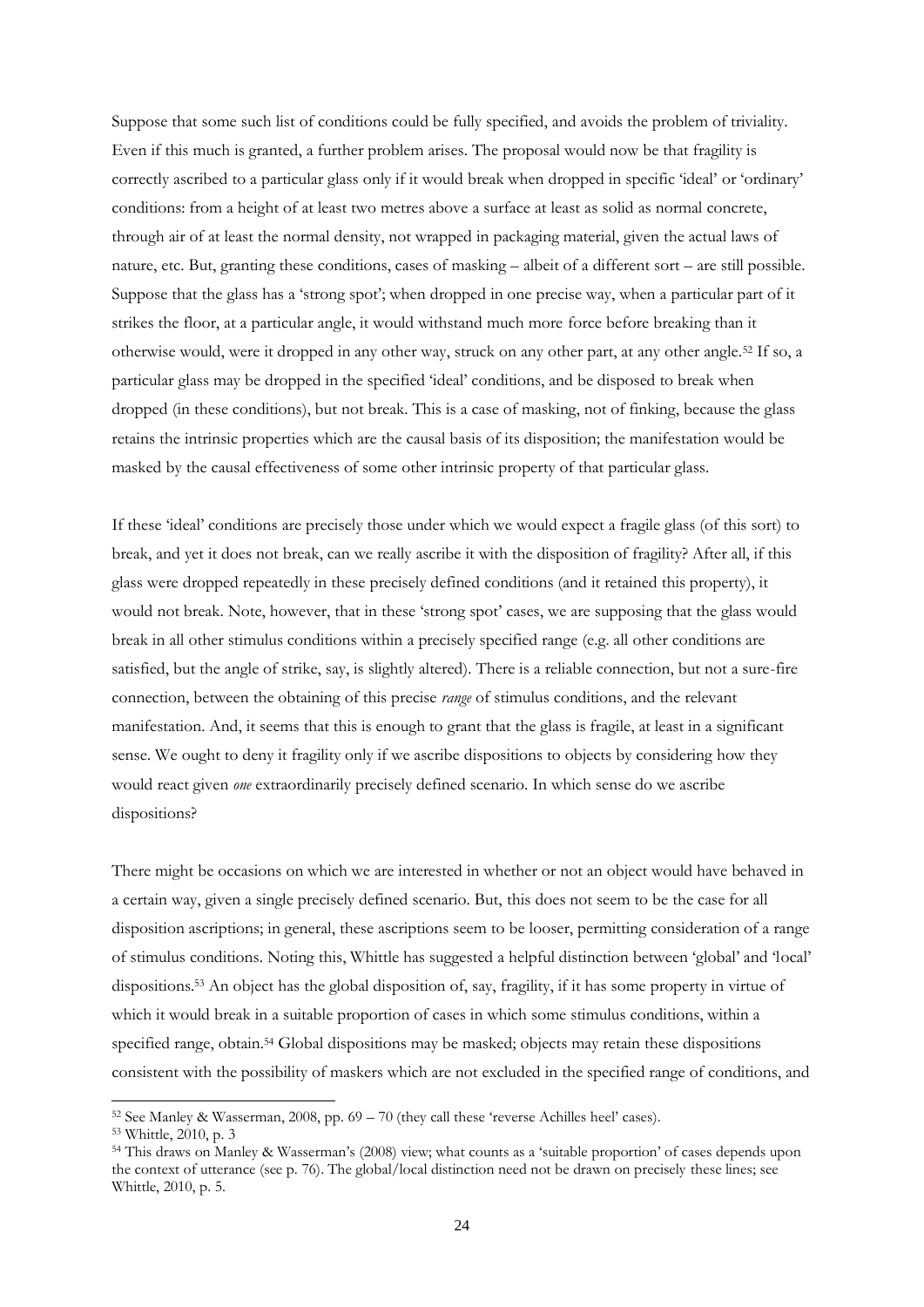with intrinsic maskers like strong and weak spots. By contrast, an object has the "all-in-local" disposition of fragility (i.e. the canonical disposition 'to-break-in-precise-conditions- $C^*$ ) if it has some property in virtue of which it would break in the single, precisely specified, stimulus condition scenario.<sup>55</sup> All-in-local dispositions cannot be masked; if an object were to have a strong spot, such that it would not break in the precise specified scenario, it lacks this all-in-local disposition to do so. Hence, an object might have the global disposition of fragility without having the all-in-local disposition to break in specific conditions; this would be true in all cases in which a global disposition is masked. In some such cases, such as "strong spot" cases, the object would have the all-in-local disposition to remain intact in these precisely specified conditions, insofar as it does so reliably in such conditions, in virtue of some intrinsic property; so, objects may have the all-in-local disposition to remain intact in such conditions, while having the global disposition of fragility.

Recognising this distinction enables us to agree that, insofar as we are talking about (non-probabilistic) all-in-local dispositions, then some conditional analysis which does not tolerate exceptions may analyse a disposition ascription. But, it seems that we are rarely talking about such dispositions; usually, when we attribute a disposition to an object, we are attributing a disposition which is not all-in-local, and which could be masked. Often we are attributing a global disposition, but there is a continuous spectrum of disposition-types, ranging from local to global, depending on the extent to which variation in stimulus conditions, within the specified range, is permitted.<sup>56</sup> Masking is possible in all but those cases of all-inlocal dispositions.

For example, an object has a "fairly-local" disposition of fragility if it has a property in virtue of which it would break in a suitable proportion of cases in which some stimulus conditions, within a specified range, obtain, and in which certain specified conditions are held fixed. Fairly-local dispositions are wider than all-in-local dispositions, as they permit variation of some conditions, within the specified range (i.e. those which are not held fixed). Hence, fairly-local dispositions can be masked; an object might have a fairlylocal disposition to break in conditions C, but lack the all-in-local disposition to break in (more precisely specified) conditions  $C^*$ . But, fairly-local dispositions are narrower than global dispositions, as they include the stipulation that at least some conditions are held fixed – these conditions do not vary, even within the specified range. Hence, an object might have the global disposition of fragility without having the fairly-local disposition "to break in C". If it were specified, in C, that the precise spot and angle of strike are fixed, and this ensured that the glass would always fall on its "strong spot", then even if other conditions were varied within the specified range (e.g. the height of the drop, the quality of the floor

<sup>55</sup> This would need to be adapted in order to account for probabilistic dispositions. I have not discussed these as my primary interest in this chapter is with the kinds of dispositions to which compatibilists could appeal if determinism were true.

<sup>56</sup> Whittle, 2010, p. 8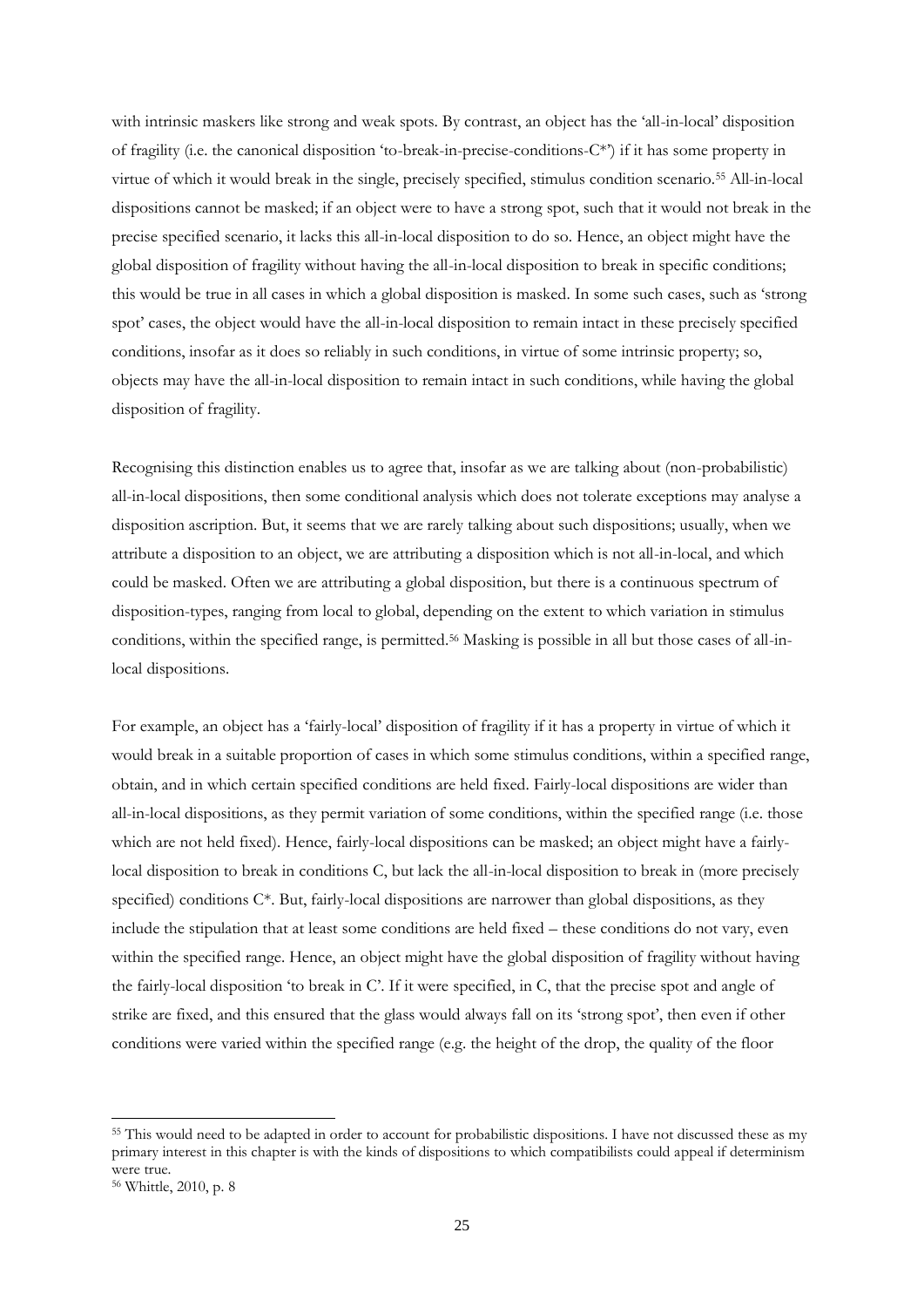surface, etc.) it may be the case that the glass would fail to break in a suitable proportion of these cases, and therefore lack the fairly-local disposition to break in C.

It seems, then, that dispositions – at least in a non-all-in-local sense – can be correctly ascribed to objects, despite there being no sure-fire connection between the obtaining of their specified stimulus conditions, and their manifestation.

#### 5. Abilities, Conditionals, and Frankfurt-style Cases

Given the above discussion of disposition ascriptions, parallel issues may apply with regard to ability ascriptions. If so, this would be, at least prima facie, significant for Frankfurt's argument. Having noted the structural similarity between the Frankfurt-style cases and Martin"s reverse-cycle electro-fink counterexample, there is an interesting divergence in the conclusions drawn; Martin"s conclusion is that the simple conditional is an inadequate analysis of the disposition that the wire retains, while Frankfurt"s conclusion is that the simple conditional is false and the agent did not retain the relevant ability. But, if an agent's ability to have acted otherwise can be finked or masked, such that the agent might retain it, in the relevant sense, consistent with its non-manifestation (i.e. their failure to act otherwise) given the stimulus conditions (i.e. when they try, etc.), then this Frankfurt-style case might not show what it is supposed to show; it might show, parallel with Martin"s case, that the simple conditional is not an adequate analysis of the agent"s ability, but not (or, at least, not obviously) that the agent lacked the relevant ability.

#### 6. Finkish Abilities

Suppose that we maintain the parallel between Martin"s reverse-cycle-fink case and this Frankfurt-style case; Dr. Yellow (or some device or mechanism of his) would, whenever Jones tries to do otherwise, cause some intrinsic change in Jones – alter, say, the state of affairs which obtains in Jones"s brain – such that he would act in accordance with Dr. Yellow"s plan. The simple conditional "if Jones were to try to do otherwise, he would act otherwise" is therefore false. But, following Lewis"s modified conditional analysis of dispositions, Vihvelin has argued in favour of the following modified conditional analysis of abilities: an agent has the ability, at some time *t*, to A if and only if the agent has some intrinsic property (or set of properties) B such that, if they were to try at *t* to A, and if they were to retain B, then B and the agent"s trying at *t* to A would jointly cause the agent to A.<sup>57</sup>

On this view, when assessing whether an agent has the ability to A, one need consider whether they would A, when they try to A, in only those possible worlds in which (i) the actual laws of nature obtain,

<sup>57</sup> See Vihvelin, 2004, pp. 437 – 438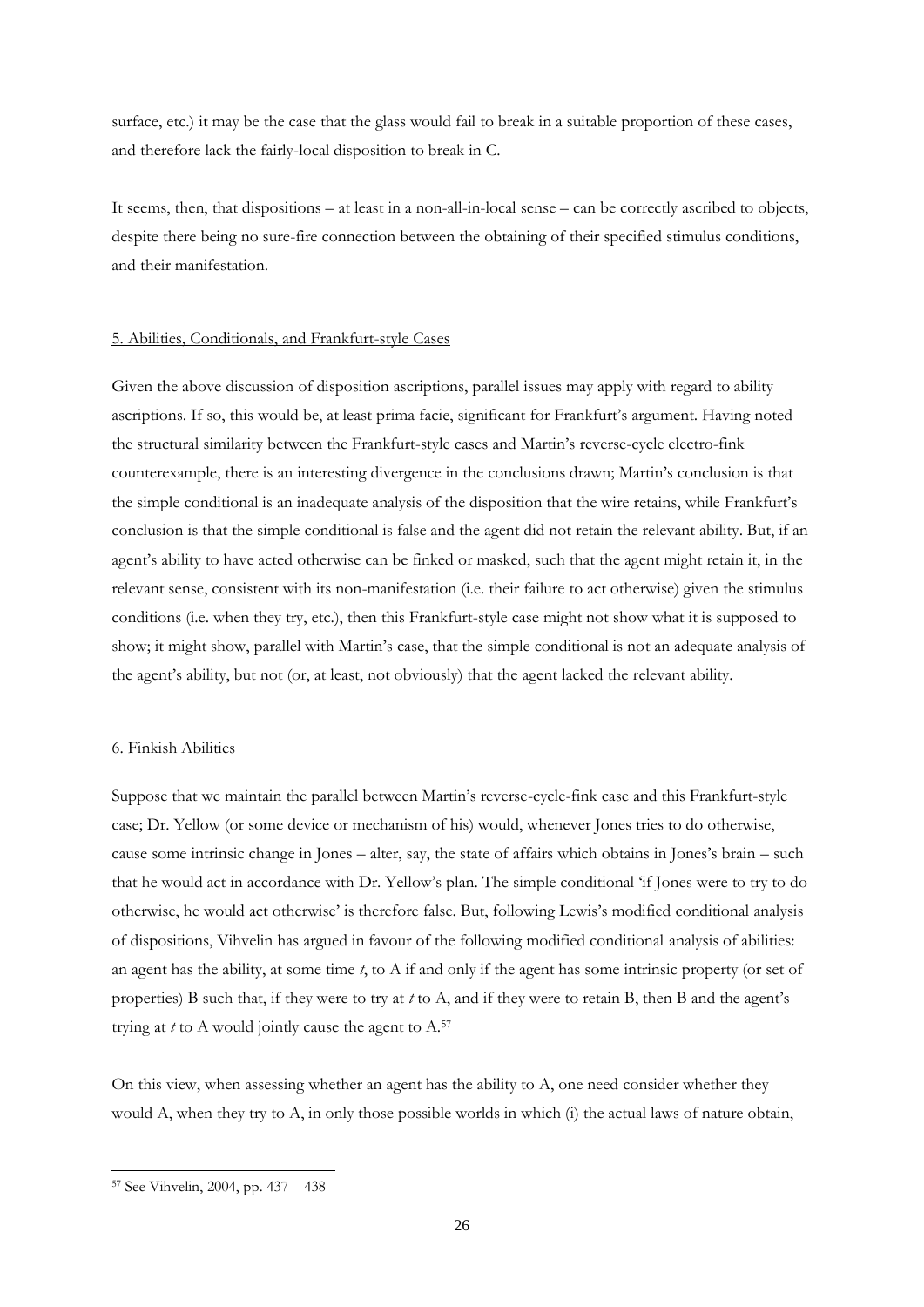and (ii) the agent retains the relevant intrinsic properties. One may ignore worlds in which the agent loses these properties, as these are not worlds in which the relevant stimulus conditions obtain.<sup>58</sup>

It was granted that, in Dr. Yellow"s absence, Jones could have acted otherwise than in accordance with Dr. Yellow"s plan; on the proposed analysis, Jones had this ability in virtue of having some intrinsic properties which, together with his trying, would have caused his acting otherwise. Given Dr. Yellow"s presence, Jones will not succeed in acting otherwise: if he tries to act otherwise, he will undergo intrinsic change, lose the relevant properties and thereby lose the ability to act otherwise; if he does not try to act otherwise, then he will not act otherwise. But, Dr. Yellow"s *mere presence* makes only a counterfactual, not an actual, change to Jones's properties, and therefore what Jones is able to do. Dr. Yellow would become active and interfere with Jones"s properties – thereby actually altering what Jones is able to do – only if Jones were to try to act otherwise. But, when Jones does not try to act otherwise, Dr. Yellow is dormant; Jones is intrinsically untouched by Dr. Yellow, and therefore retains whatever abilities he had in virtue of his intrinsic properties. The modified conditional seems, therefore, to be true of Jones, given Dr. Yellow"s presence; he has properties, in Dr. Yellow"s presence which, if he were to retain them, would, along with his trying to act otherwise, jointly cause him to act otherwise. And, at no point in the Frankfurt-style case does Dr. Yellow actually intervene; so, when Jones acted "for reasons of his own" in accordance with Dr. Yellow's plan, he was able to have acted otherwise – Dr. Yellow's mere presence ensures only that Jones's ability was finkish and that Jones *would* not have acted otherwise, if he had tried.<sup>59</sup>

This analysis may, then, allow one to claim that Jones was able to have acted otherwise, at least in some sense, given Dr. Yellow"s presence. In addition, it avoids a general objection, proposed by Keith Lehrer, against conditional analyses of abilities.<sup>60</sup> Lehrer argued that the proposition (i) 'S could have done A' cannot be analysed by any simple conditional of the form (ii) "S would have done A, if some condition C had obtained' because (ii) is logically consistent with the conjunction of the following propositions:

- (iii) 'S could have done A only if condition C had obtained'
- (iv) "Condition C did not obtain"

Propositions (ii) and (iii) are consistent because it is possible that the obtaining of condition C, which is (according to (ii)) sufficient for S to do A, is also necessary for S to be able to do A. And, the conjunction of (iii) and (iv) entails (v) 'S could not have done A', which is inconsistent with (i). So, the simple conditional analysis fails; (ii) does not entail (i).

To see the objection more clearly, consider the myth of the 'sword in the stone': a sword is stuck in a stone, and prospective kings are required to prove their worth by removing it. Suppose that Arthur is, in fact, extremely physically weak; Merlin thinks, nonetheless, that Arthur is the most suitable prospective

<sup>58</sup> See Smith, 2003, pp. 24 – 25

<sup>59</sup> Vihvelin, 2004, p. 438

<sup>60</sup> Lehrer, 1968, p. 43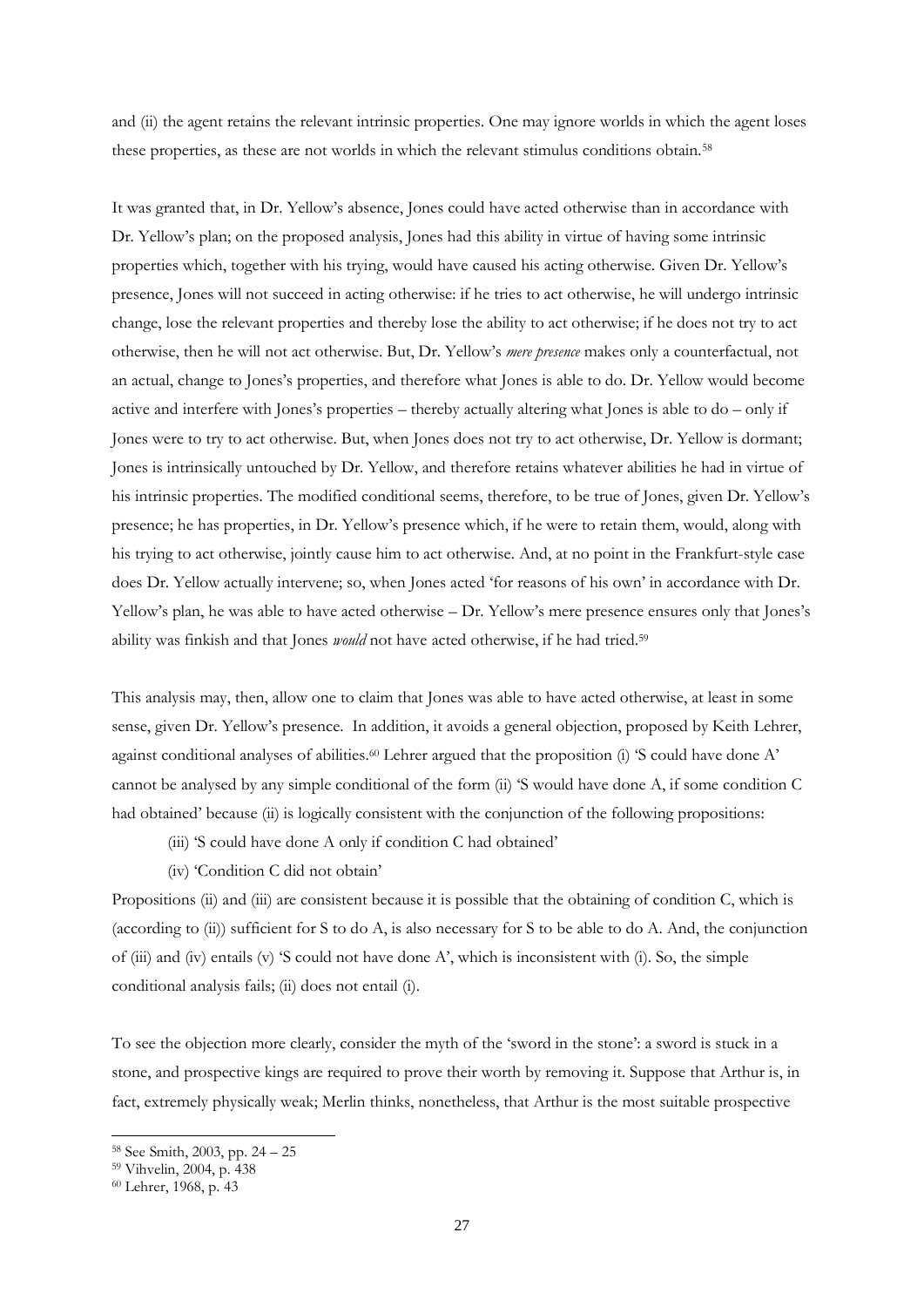king, and decides to ensure that Arthur will pass the required test, if he tries to do so. When, and only when, Arthur tries to pull out the sword, Merlin will endow him with the property of extraordinary physical strength, ensuring that he succeeds. Arthur"s trying to pull out the sword, in these circumstances, is sufficient for his success. But, his trying is also necessary for him to be able to succeed; Merlin will endow him with this property only when he tries – otherwise, he is not strong enough to remove the sword. And, the simple conditional is true of Arthur at some time *t*, when he is not trying to pull the sword from the stone; this analysis, then, commits one to claiming that it is true, at time *t*, that Arthur can pull the sword from the stone, even if he is not, at time *t*, trying to do so. So, it seems that the truth of the simple conditional is insufficient for true ability ascriptions.

According to the modified conditional analysis, Arthur lacks the ability to pull the sword from the stone, but his lack of this ability is finkish. Arthur has no intrinsic property, the retention of which would, in combination with his trying, cause him to succeed. Merlin causes the necessary intrinsic change in Arthur when and only when Arthur tries to pull out the sword, and *this* new property, together with his trying, suffices for his success. Hence, Arthur acquires the ability to succeed only when he tries to do so; otherwise, he lacks the ability.

#### 7. Masked Abilities

-

According to this Lewis-style analysis, an agent would lack the ability to do A if there were one possible world in which (i) the actual laws of nature obtain, (ii) the agent retains the relevant intrinsic properties B, (ii) conditions C obtain (i.e. the agent tries to A), and (iv) the agent does not do A. On this view, it is supposed that there is a sure-fire connection between the agent trying to do A, in the relevant possible worlds, and their doing A in these worlds.

The Frankfurt-style case may be re-described in such a way that Dr. Yellow"s intervention would not cause Jones to lose the relevant intrinsic property B. Perhaps, on observation of Jones"s decision or will to act otherwise, Dr. Yellow would physically overpower Jones, preventing him from acting otherwise than in accordance with the plan. Or, perhaps he might install some kind of force-field around Jones, such that no movement is permitted other than that which Dr. Yellow desires Jones to make.<sup>61</sup> This would be a scenario in which propositions (i)-(iv) are all true; the actual laws may obtain, Jones may try to act otherwise, and retain the relevant property B, but his trying, together with property B, would not cause him to act otherwise. On the Lewis-style view, then, Jones would lack the ability to act otherwise. Insofar as Jones is deemed responsible for what he has done in this case, then this version of Frankfurt's proposed counterexample may stand.

<sup>&</sup>lt;sup>61</sup> Frankfurt's own description of the case does not contain enough detail to make it definitively a case of finking or a case of masking (see Clarke, 2009, p. 340). It suffices, for the present point, that the masking version is available, even if it is not Frankfurt's own version of the case.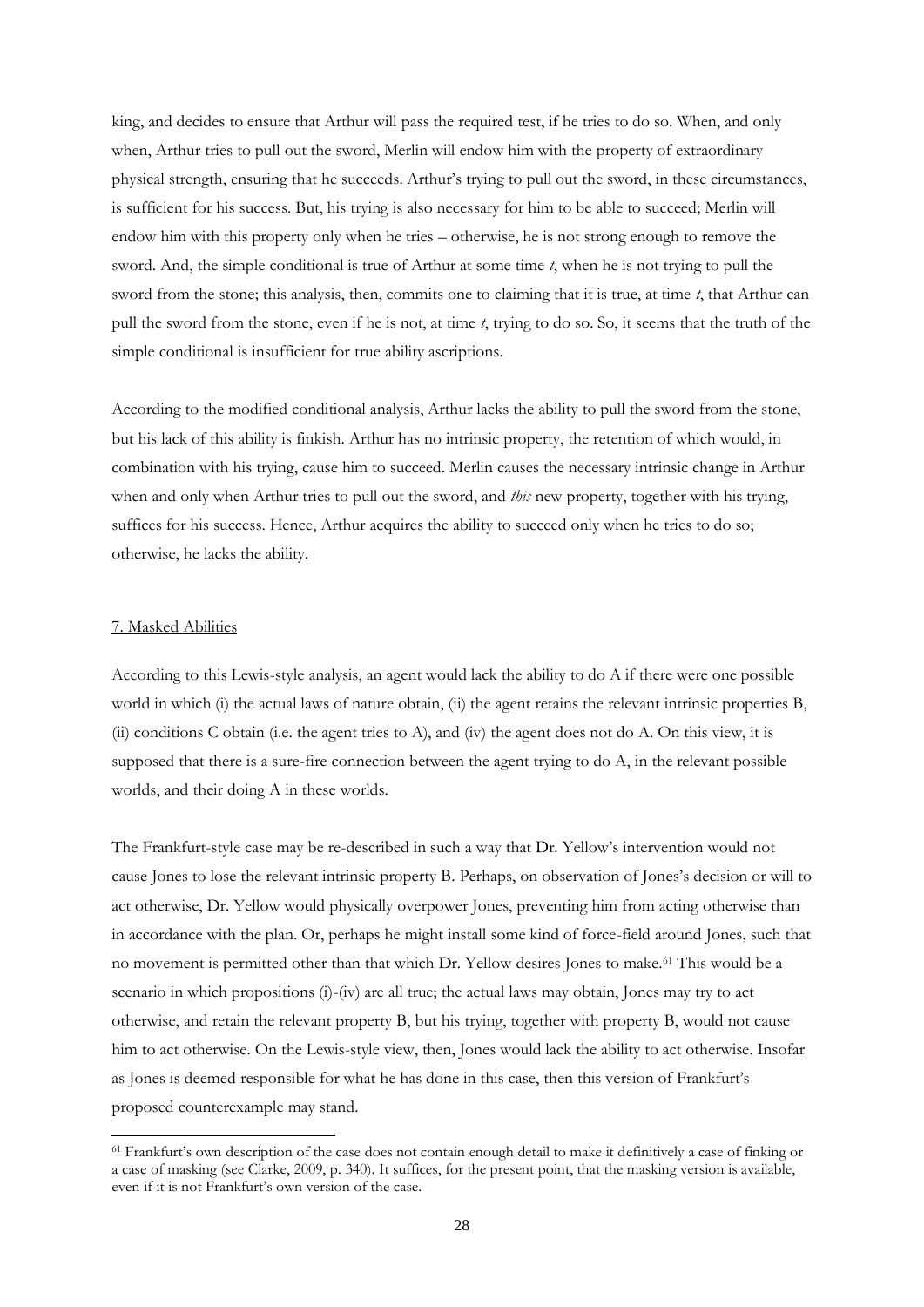Note, however, that this version of the Frankfurt-style case is analogous with the proposed cases of masking which were alleged to count against Lewis"s analysis of dispositions. So, it might be apt to suggest that some abilities, like some dispositions, may be correctly ascribed to agents even though their manifestations would be masked in various possible scenarios, by factors which are consistent with their retaining the relevant intrinsic properties.<sup>62</sup> If so, then the truth of the Lewis-style analysis would be unnecessary for true ability ascriptions, of at least some sort; one may possess these abilities, despite there being no sure-fire connection between trying to do A, in the relevant possible worlds, and doing A.

Taking this view allows a modified response to this Frankfurt-style case. Fara has argued along the following lines: Jones retained, in the actual scenario, the ability to have acted otherwise, despite Dr. Yellow being present and ready to mask this ability. If the relevant stimulus conditions had obtained – had Jones tried to act otherwise, while retaining the relevant intrinsic properties – he would not have succeeded in acting otherwise, but this failure would not show that he lacked the ability to have acted otherwise; it would be a case in which his ability to act otherwise was masked by the activity of Dr. Yellow or his mechanism.<sup>63</sup>

# 8. General and Specific Abilities

There are, however, various senses in which we might claim that an agent was, or is, able to do A. Some of these senses seem to be compatible with masking; it is helpful to outline these senses, in order to be clear about the sense in which Fara"s masking response entitles us to claim that Jones was able to have acted otherwise.

There is a familiar sense in which we ascribe an agent with the ability to ride a bicycle, even if we know that they currently lack access to a functioning bicycle and, if they were to try to ride a bicycle, they would fail to do so; similarly, we might say that one is able to walk, despite being tied to a chair, or able to speak French, despite being gagged.<sup>64</sup> We do so when we believe that an individual has acquired the relevant skill and are psychologically and physically suited to exercising it, when they try to do so, on some occasion (even if they do not (perhaps ever) do so). By analogy with the global dispositions discussed above, we might say that one actually possesses some such "general ability" if one has some properties in virtue of which one would succeed in doing A in a suitable proportion of cases in which one tries to A, the actual laws of nature obtain, and one retains the relevant properties.<sup>65</sup>

 $62$  This is Fara's view – see his 2008, pp. 854 – 855.

<sup>63</sup> Fara, 2008, p. 855

<sup>64</sup> See van Inwagen, 1983, pp. 12 – 13

<sup>65</sup> We would not, for example, ascribe an individual with the ability, in this sense, to speak French on the basis of their doing so in some possible worlds in which they have acquired relevant skills that they lack in the actual world.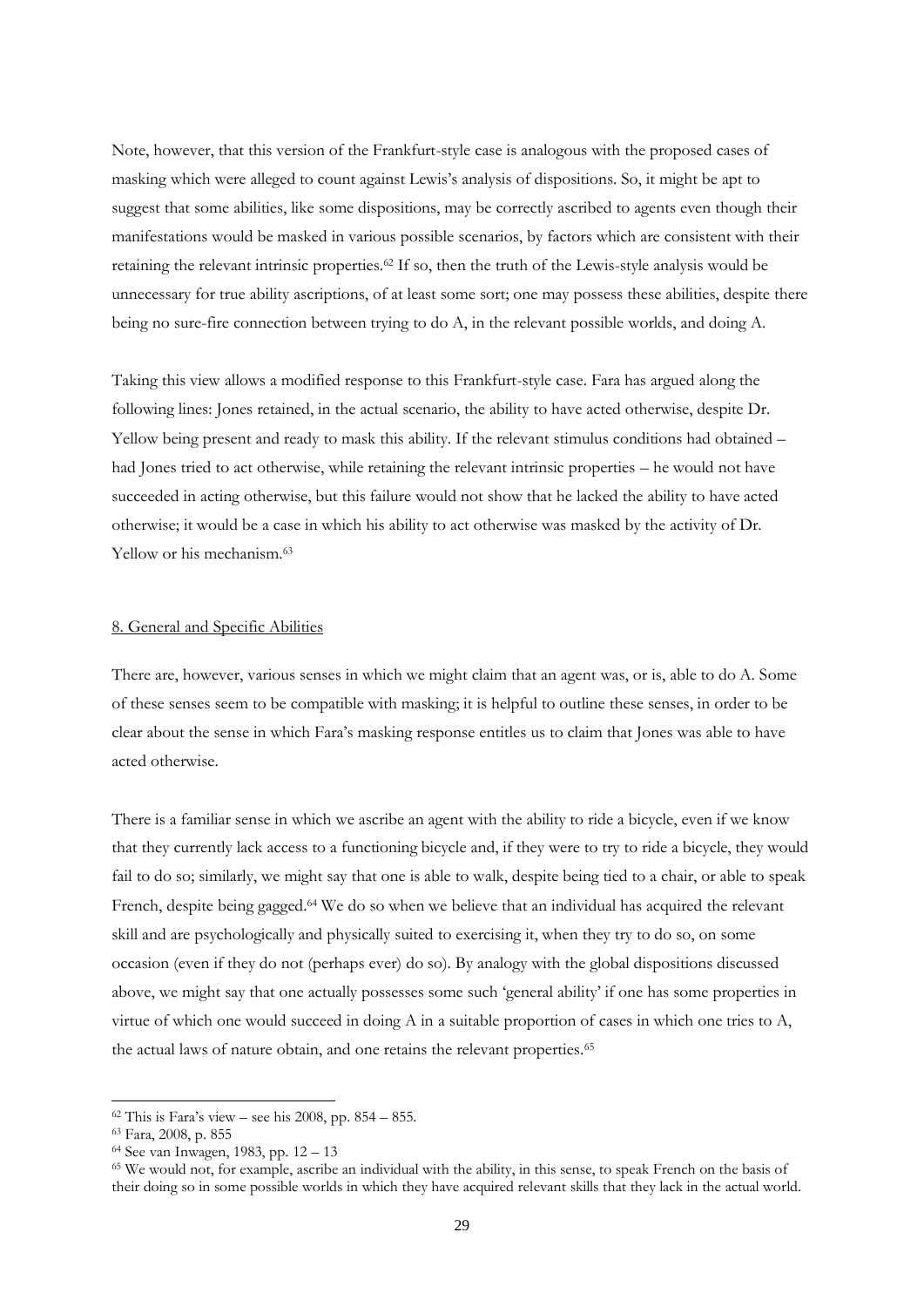We might be more precise in specifying the relevant stimulus conditions. For example, we might ascribe a golfer with the ability to hole short putts, given the opportunity to do so (e.g. access to a putting green, club, ball, etc.). Again, such ascriptions are compatible with cases in which these conditions are satisfied, and in which the golfer fails to hole a short putt, when they try to do so. For example, a golfer may be such that they would hole a short putt in a large proportion of possible worlds in which (i) the actual laws obtain, (ii) the golfer retains the relevant properties, (iii) the golfer has the opportunity to hole a short putt, and (iv) the golfer tries to hole the putt. But, there are worlds within this set in which, for example, a gust of wind diverts the ball away from the hole, and the putt is missed. Intuitively, the golfer is nonetheless able to hole short putts, given the opportunity to do so. By analogy with more local dispositions, we might say that one actually possesses some 'more specific' (but, still quite general) ability if one has some properties in virtue of which one would succeed in doing A in a suitable proportion of cases in which one tries to A, the actual laws of nature obtain, one retains the relevant properties, and conditions are such that one has the opportunity to do A.

We might be even more precise in specifying the relevant stimulus conditions; one might ascribe an agent with the ability to do A, given the opportunity to do A, and given conditions  $x$ ,  $y$ , and  $z$ . By specifying that conditions x, y, and z obtain, one need not have specified a complete set of conditions; specifying that conditions x, y, and z obtain in all worlds relevant to an assessment of whether or not the agent actually possesses this more specific ability is consistent with variation in other conditions. By analogy with fairly-local dispositions, we might say that one actually possesses some such 'more specific' ability if one would succeed in doing A, when one tries, in a suitable proportion of this narrow set of possible worlds. Insofar as some variation in conditions (aside from those specified as fixed) is permitted, it is not clear that any specified list of conditions could rule out all potential maskers.

When we ascribe an agent with an ability to do A, given a maximally precise specification of the relevant stimulus conditions, we ascribe an all-in ability to do A. We would ascribe an agent with, for example, the all-in ability to have acted otherwise, if we claimed that they were able to have acted otherwise, given conditions *precisely* as they were.

Abilities ascribed in all other senses (i.e. all but the all-in sense) specify a range of stimulus conditions, within which variation is permitted; hence, if determinism were true, different outcomes would nonetheless be possible, given the relevant stimulus conditions. This allows for the possibility of masking, even if determinism were true. But, if determinism were true, then the all-in ability to do A would be surefire – it could not be masked. If determinism were true, then the precise conditions which obtained at time *t*, together with the laws of nature, would have entailed precisely what occurred at some later time *t1*. If the agent did not A at  $t<sub>I</sub>$ , there is no nomologically possible world with conditions precisely as they were at *t* in which the agent does A at *t1*. It follows from the nomological impossibility of one"s doing A,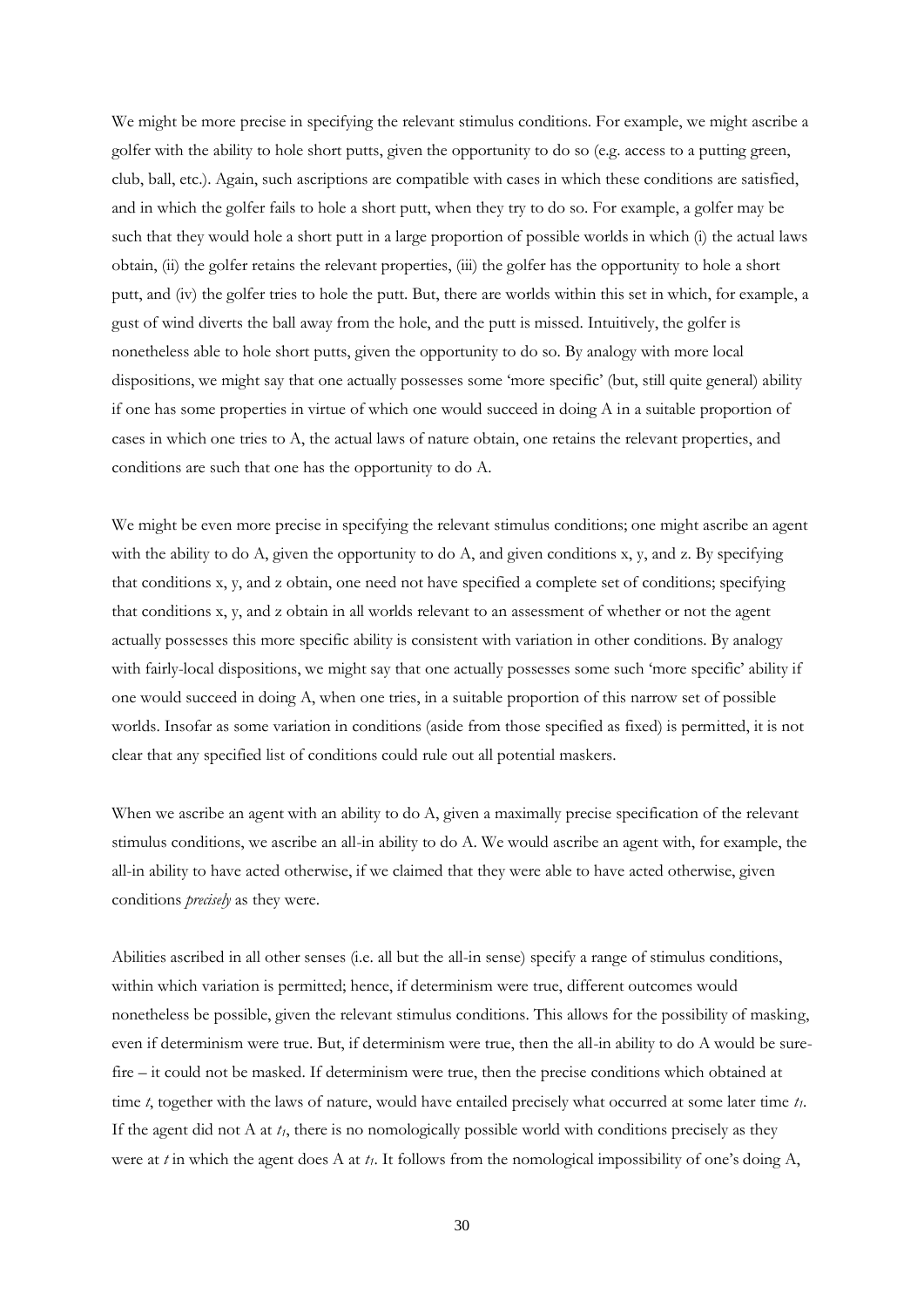given these precise conditions, that one lacks the all-in ability to do A. If it were nomologically possible that the agent does A at  $t_l$ , given the precise conditions at  $t$ , then it would be nomologically impossible that the agent does not A at  $t_1$ . So, insofar as one has the all-in ability to do A, one's ability is sure-fire – there are no nomologically possible worlds in which these precise conditions obtain at t and one tries and fails to A at  $t<sub>l</sub>$ . This is not to say that, if determinism were true, one's trying to A would be sufficient for success; there might be cases in which one tries to A but fails due to some determined event. In all such cases one would lack the all-in ability to have done A; if determinism were true, then whenever one tried to do something but failed to do it, one lacked the all-in ability to do it.

According to Austin, however, all-in abilities need not be sure-fire; one may exercise an all-in ability in bringing about an outcome, without determining that the outcome occurs. Austin"s golfer, who missed an easy putt, having tried to hole it, exclaims 'I could have holed it!'; in Austin's view, he attributes to himself the power to have holed that putt, given conditions precisely as they were.<sup>66</sup> This attribution implies, for reasons discussed above, that the miss was undetermined, given the precise conditions and the laws; if so, the golfer *might* have holed the putt, given conditions precisely as they were. But, even if we suppose that Jones has a maximally developed skill to hole putts of this sort, his trying would not guarantee success; at most, his trying might (to some degree of probability) issue in success. It might issue in failure, but such a failure would not always indicate that Jones lacked the all-in ability to hole the putt. Hence, if Austin is right about what is implied by attributions of ability, insofar as the golfer had the all-in ability to have holed the putt, this ability need not have been sure-fire.<sup>67</sup>

# 9. In What Sense Was Jones "Able" to Have Acted Otherwise?

With these distinctions in mind, we can be clearer about the sense in which Fara's masking response permits one to maintain that Jones was able to have acted otherwise in the Frankfurt-style case.

Fara"s attributions of masked abilities grant that the agent had the opportunity to exercise their ability, which is characterised as "the ability to do thus-and-so in certain circumstances"; one has the opportunity to exercise one"s ability only if these circumstances obtain.<sup>68</sup> In one of his examples, an agent tries to unlock a door, with the correct key, but fails to unlock the door because an insect is crawling through the

<sup>66</sup> Austin 1956 (reprinted in his 1961), p. 218 (fn.).

<sup>&</sup>lt;sup>67</sup> Granted, given conditions as they were, it was a matter of chance whether or not the putt was holed on this occasion. But, contra some (e.g. Berofsky, 2011, p. 156), we should not deny the golfer the all-in ability to have holed it. If he had holed it, we should grant that he was able to have holed it: he did so, and his trying was a cause of its being holed. We need not assume that causation requires determination (see Anscombe, 1971, pp. 87 – 104 (in Sosa & Tooley (eds.) 1993)). Success on a particular occasion does not entail an all-in ability to bring about success on that occasion; success might have been a fluke, an improbable possibility. But, we need not take Jones"s success to be a fluke, even if – consistent with everything that he did – he might have failed. Just as we would not attribute an all-in ability on the basis of an isolated improbable success, we should not deny an all-in ability on the basis of an isolated improbable failure (see Maier, 2013, §1.3, and also Clarke, 2009, p. 346). <sup>68</sup> Fara, 2008, p. 846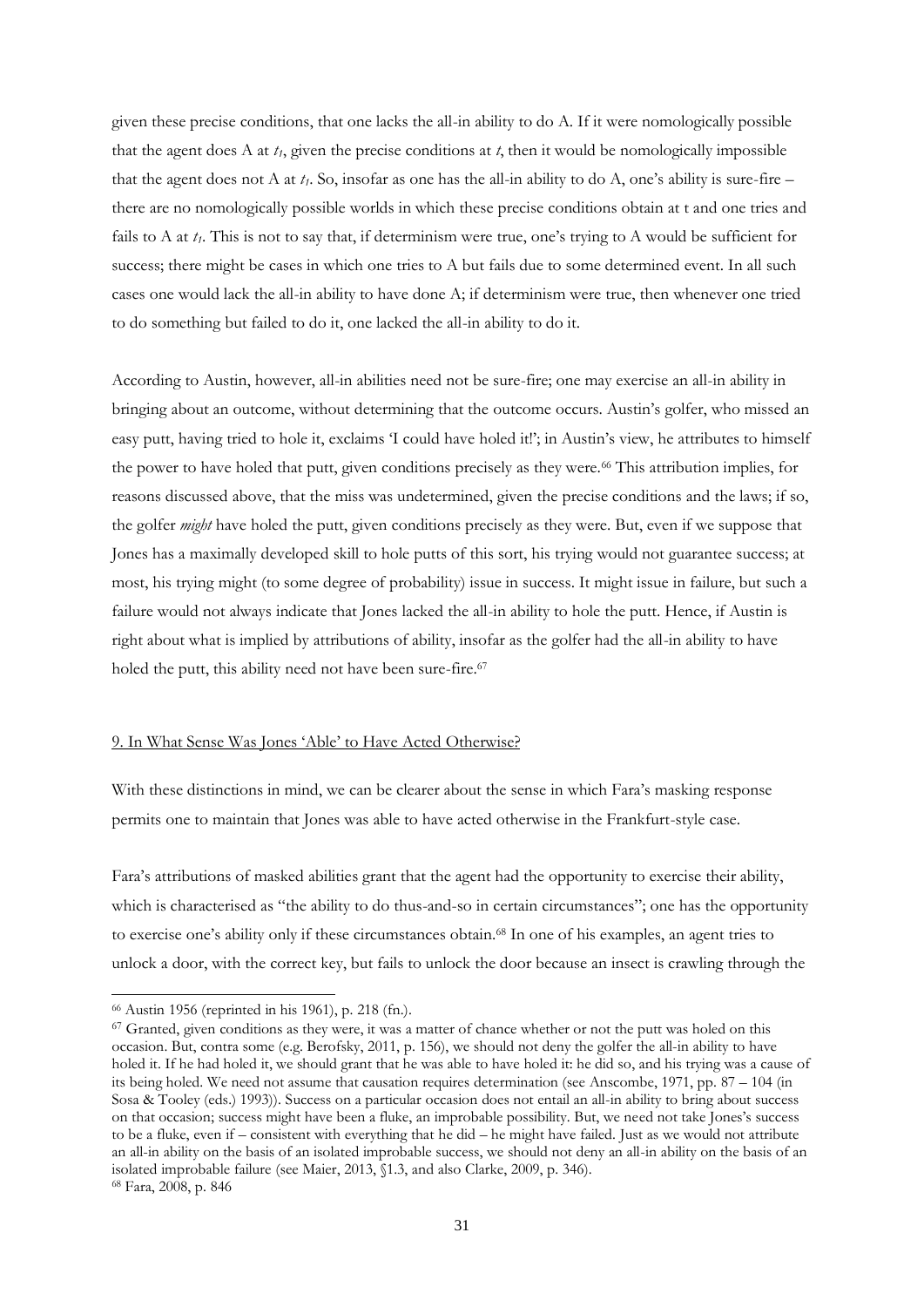lock mechanism, preventing its normal functioning at the precise time of the agent's attempt.<sup>69</sup> The "certain circumstances" here seem to be "when one has access to the door, and the right key for its lock"; Fara suggests that an agent who has the wrong key would lack the ability, in the sense he is employing, to open the door – in his terms, they would lack the opportunity to do so, because the relevant circumstances do not obtain.<sup>70</sup>

This insect-induced failure to open the door does not seem to count against the agent's ability 'to open the door next to which one is standing, and for which one has the right key'.<sup>71</sup> There are many possible worlds in which these conditions obtain and no insect is crawling through the lock at the precise time of the agent's attempt. And, we may suppose that the agent would succeed in opening the door in a suitable proportion of the possible worlds in which these conditions obtain. So, the agent may actually possess this ability, despite the actual insect-induced failure.

Ought we to make a similar claim about Jones"s ability to have acted otherwise in the Frankfurt-style case? If the specified circumstances include the presence of Dr. Yellow, then it seems that we ought not to. In all relevant possible worlds (i.e. those in which Jones retains the relevant properties, and the actual laws obtain) in which the facts about Dr. Yellow are as specified in the original story, Jones would not succeed in completing an alternative type-action, or even in making an overt attempt to do so, were he to try to do so – he would not act otherwise. So, insofar as we are considering the fairly specific ability to have acted otherwise *given the presence of Dr. Yellow* (as specified in the original story), we should conclude that Jones lacked this ability in the Frankfurt-style case; Dr. Yellow was not merely a potential masker of this ability, but in fact removed it.

This is consistent with claiming that Dr. Yellow was merely a potential masker of an ability to have acted otherwise – in a more general sense – which Jones retained in the Frankfurt-style case. For example, if Dr. Yellow"s presence is not specified in the stimulus conditions, then a wider set of possible worlds may be considered – for example, those in which the actual laws obtain, Jones tries to act otherwise, and retains the relevant set of properties. And, we may suppose that Jones would succeed in acting otherwise in a suitable proportion of these worlds. His failure to act otherwise, when he tries to do so, in worlds which contain Dr. Yellow (as specified in the original story), even if one such world was actual, would not count against Jones"s continued possession of this ability; his ability would merely have been masked by Dr. Yellow"s activity in these cases. Evidently, then, Fara is best interpreted as making the claim that Jones retains, in the Frankfurt-style case, a general ability to have acted otherwise, which might be masked by Dr. Yellow.<sup>72</sup>

<sup>69</sup> Ibid. p. 847

<sup>70</sup> Ibid. p. 847

<sup>&</sup>lt;sup>71</sup> It would seem to count against the agent's having the all-in ability to have opened the door.

<sup>72</sup> See Whittle, 2010, p. 9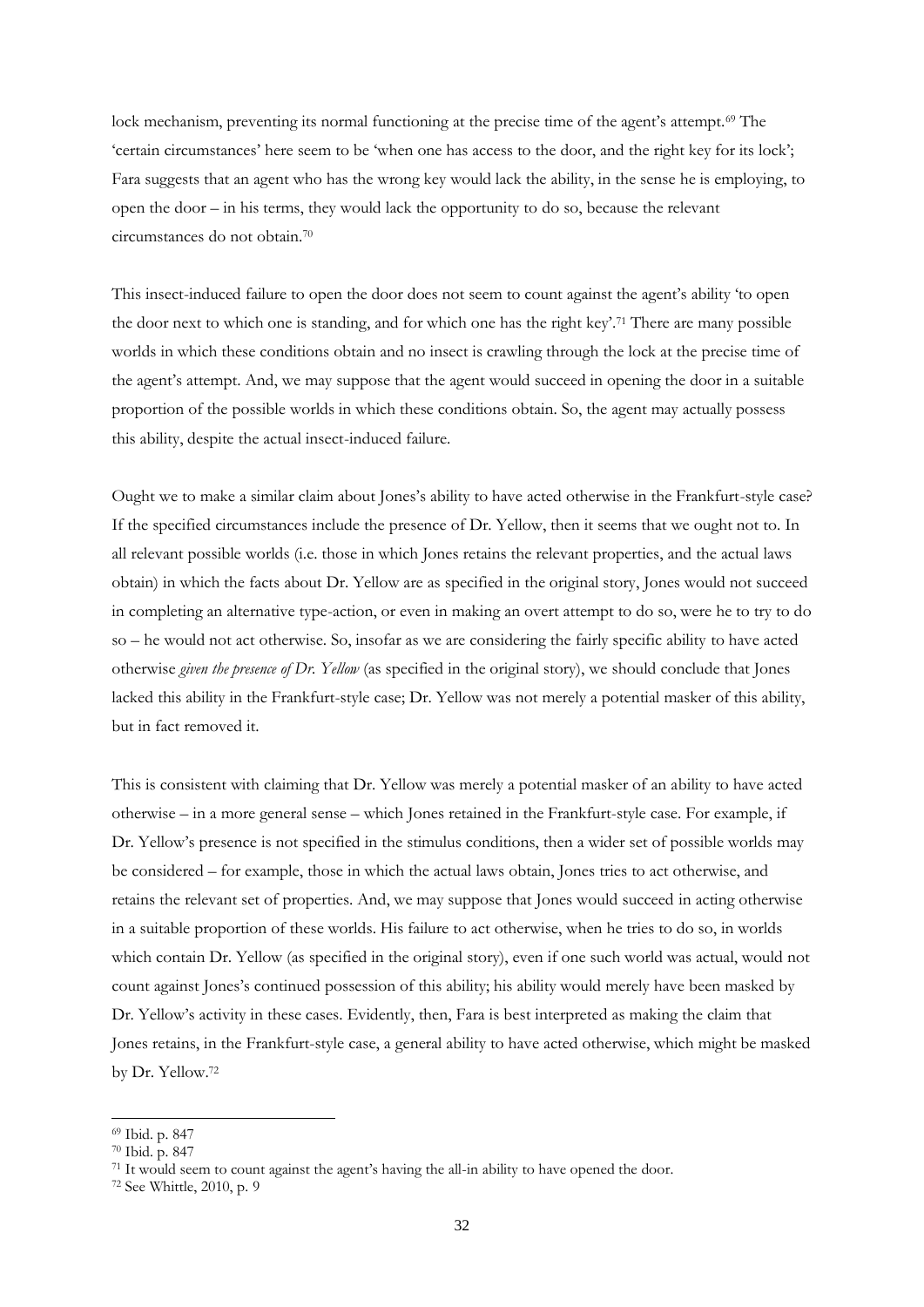Given the masking objection against the Lewis-style analysis of abilities, an alternative response is available; one might attempt a defence of the Lewis-style analysis, analogous with Lewis"s own proposed defence of his analysis of dispositions – correctly specified stimulus conditions ensure a sure-fire connection between the occurrence of the stimulus conditions and the manifestation of the ability. In this version of the Frankfurt-style case (in which Dr. Yellow is considered as a potential masker), Jones would fail to act otherwise (even when he tries to do so and retains all relevant properties) in all nomologically possible worlds in which Dr. Yellow is present (and as he was specified in the original story). So, for the Lewis-style analysis to hold, it must be the case that, when we ascribe Jones with the ability to act otherwise, we are specifying, in the relevant stimulus conditions that, amongst other things, Dr. Yellow is absent or relevantly different.

In attempting to defend the Lewis-style analysis it becomes clear that it cannot support the view that Jones retained, in the actual scenario, the ability to have acted otherwise given the presence of Dr. Yellow. And, therefore, one must concede that Jones was not able to have acted otherwise in the actual scenario, as Dr. Yellow was actually present. At most, one can maintain that Jones retained, in the actual scenario, an ability to have acted otherwise in a specified set of conditions which did not actually obtain – conditions which include the absence of Dr. Yellow.

There are, of course, nomologically possible worlds in which Dr. Yellow is present, but does not actually prevent Jones from acting otherwise. Some of these worlds are consistent with the facts of the Frankfurtstyle case; for example, worlds in which Jones does not try to do otherwise (i.e. in which he tries to, and does, act in accordance with Dr. Yellow"s plan). Others are worlds in which, inconsistent with the facts of the Frankfurt-style case, Dr. Yellow is not concentrating, or in which his mechanism malfunctions; in these worlds, Dr. Yellow would not prevent Jones from acting otherwise when he (Jones) tries to do so.

Given that the latter set of scenarios is possible, one should agree that Jones did retain, in the actual scenario, an ability to have acted otherwise given Dr. Yellow"s presence *and inactivity*. Some have taken the fact that, in the actual scenario, Dr. Yellow was inactive (he did not actually intervene), to indicate that Jones did indeed retain, in this scenario, an ability to have acted otherwise *in this scenario*. <sup>73</sup> But, this is false. Granted, Dr. Yellow was inactive in the actual scenario; this was because the stimulus for his intervention – Jones trying to do otherwise – did not actually obtain. The facts of the Frankfurt-style case specify that Dr. Yellow would be inactive *only* when this stimulus does not obtain. So, when assessing what Jones is able to do, in the actual scenario, the observation of Dr. Yellow"s actual inactivity licences consideration of only those possible worlds in which the stimulus does not obtain (i.e. in which Jones does not try to do otherwise) – not worlds in which the stimulus *does* obtain and Dr. Yellow is nonetheless inactive (e.g.

<sup>73</sup> See, for example, Campbell, 1997, pp. 325 – 326, and Smith, 1997, pp. 311 – 312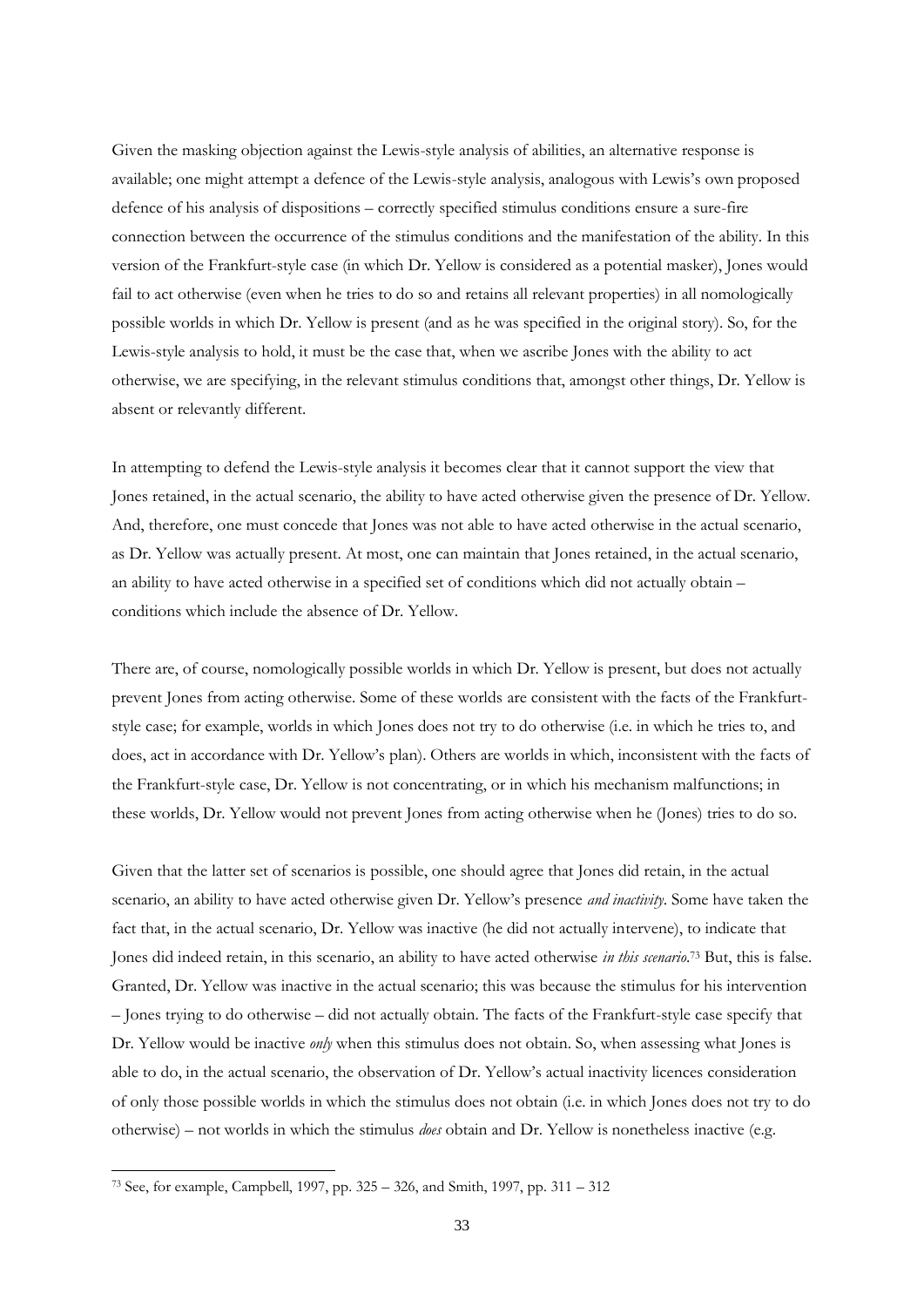worlds in which, inconsistent with what is specified in the Frankfurt-style case, Dr. Yellow is lazy, or his mechanism malfunctions). By considering what would occur in this wider set of worlds, one is supposing that some of the conditions specified in the Frankfurt-style case do not obtain; one would, therefore, be claiming that Jones retained, in the actual scenario, an ability to have acted otherwise in conditions which could not obtain, consistent with what is specified in the case. Jones did not retain, in the actual scenario, an ability to have acted otherwise, given Dr. Yellow"s presence, *and* given all of the facts about Dr. Yellow, specified in the original story.

#### 10. Is This Sort of Ability Relevant to PAP?

On neither strategy, then, is one entitled to claim that Jones retained, in the Frankfurt-style case, the ability to have acted otherwise in Dr. Yellow"s presence (given the facts about Dr. Yellow specified in the original story). We should grant that Jones retained, in the actual scenario, the ability to have acted otherwise, in a general sense; he retained this ability in virtue of being such that, in a suitable proportion of nomologically possible worlds in which he retains the relevant properties and in which he tries to act otherwise, he would act otherwise.

The respective strategies of Vihvelin and Fara are claimed to vindicate PAP against Frankfurt's challenge; the ability to have acted otherwise, which Jones retained, is said to satisfy the consequent of PAP, and thus to show that Frankfurt's challenge fails to count against the leeway condition for responsibility.<sup>74</sup> This amounts to a defence of the following version of PAP: one is responsible for what one has done only if one could (was able to) have acted otherwise, in a general sense (i.e. one would have acted otherwise, had one tried to do so, in a suitable proportion of possible worlds in which the actual laws obtain and one retains the relevant properties). Call this "the general version" of PAP.

Frankfurt might, however, have been happy to concede that this version of PAP is not falsified by the proposed case. Nonetheless, advocates of these strategies should concede that a different version of PAP *is* falsified by the Frankfurt-style case – PAP interpreted as follows: one is responsible for what one has done only if one could (was able to) have acted otherwise, in a more specific sense (i.e. one would have acted otherwise, had one tried to do so, in a suitable proportion of possible worlds in which certain other conditions (beyond the actual laws and the agent"s relevant properties) obtain; in this case, the relevant facts about Dr. Yellow). If this version of PAP was the target of Frankfurt's challenge, then the kind of responses under consideration do not show that the challenge fails.<sup>75</sup>

<sup>74</sup> Vihvelin, 2004, pp. 428 – 429, Fara, 2008, p. 855 (see also Smith, 2003, p. 19).

<sup>75</sup> See, for example, McKenna, 1998, pp. 261 – 262, Clarke, 2009, p. 341, and Fischer, 2011, p. 262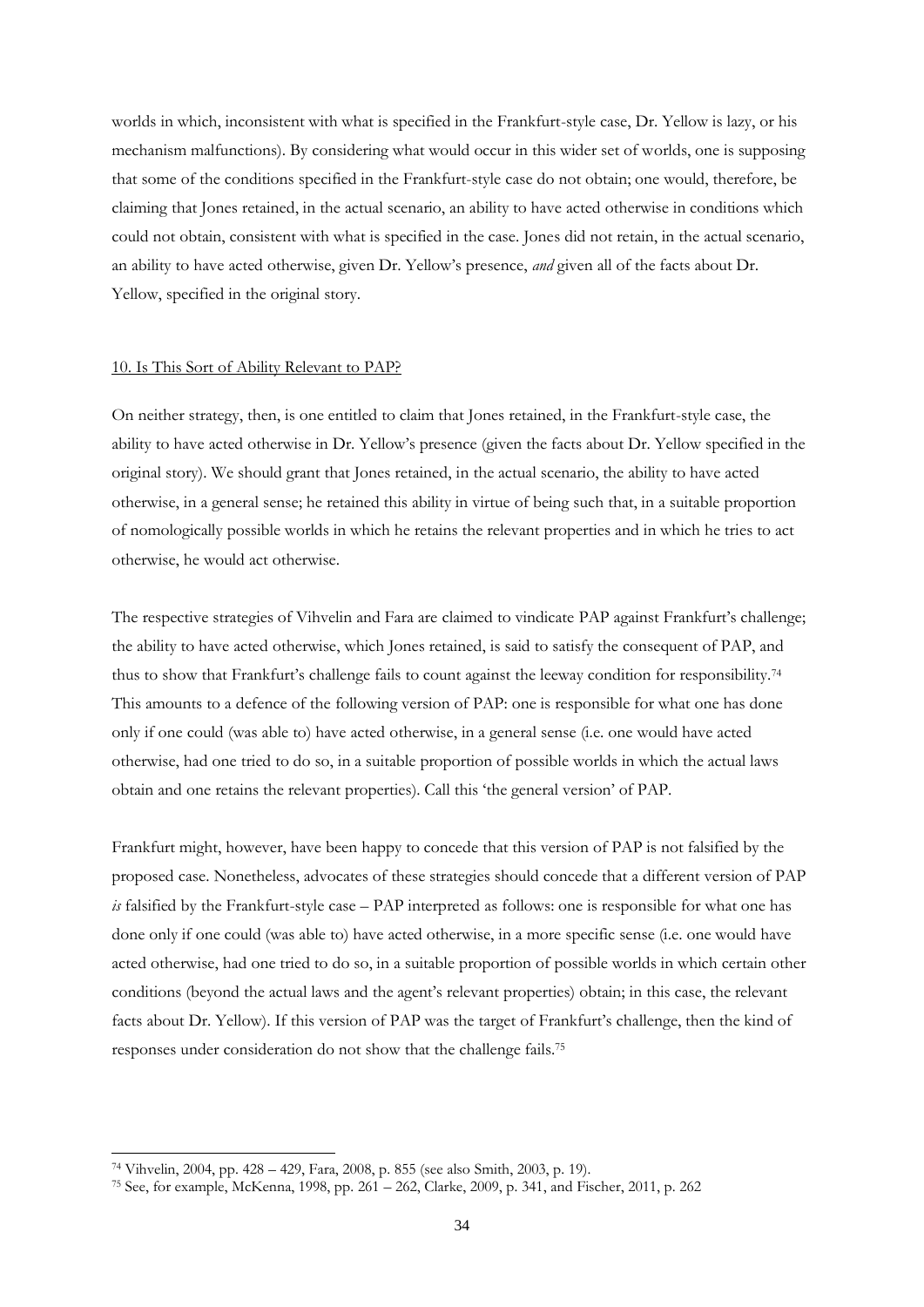The target of Frankfurt's challenge was leeway theory in general; he granted that the compatibility of determinism and the relevant ability to have done otherwise was a matter of dispute, and argued for the broad claim that one may be responsible for what one has done even if one could not have done otherwise.<sup>76</sup> Insofar as one takes the truth of determinism to threaten anyone"s possession of the relevant ability, one must endorse a specific-ability interpretation of PAP; one might also endorse the general version, but it seems clear that the truth of determinism would not threaten agents" possession of a general ability to have acted otherwise. Leeway incompatibilists must claim that the "all-in" ability to have acted otherwise occupies the consequent of PAP. The fact that the proposed counterexample does not show that Jones lacked a general ability to have acted otherwise would not, then, count against the conclusion (if it were warranted by the Frankfurt-style case) that the all-in ability to have acted otherwise is unnecessary for responsibility, and that this version of PAP is, therefore, false.<sup>77</sup>

Vihvelin and Fara both identify themselves as leeway compatibilists.<sup>78</sup> They must not, therefore, claim that the consequent of PAP is occupied by the "all-in" ability to have acted otherwise, as possession of this ability is incompatible with determinism. The kind of ability which occupies the consequent of a compatibilist's version of PAP must be less-specific; it must allow at least some variation within a range of specified stimulus conditions. It does not follow, however, that leeway compatibilists can endorse only the general version of PAP, and no more specific version. It is consistent with leeway compatibilism to consider the agent to be responsible for what they have done only if they could have acted otherwise, given *some* conditions held fixed; hence, the ability to have acted otherwise, given Dr. Yellow"s presence, may be required in order satisfy PAP in the Frankfurt case, consistent with leeway compatibilism.<sup>79</sup> The fact that the proposed counterexample does not show that Jones lacked a general ability to have acted otherwise would not count against the conclusion that the more specific ability to have acted otherwise (i.e. given Dr. Yellow"s presence) is unnecessary for responsibility, and that this more specific (but nonetheless compatibilist) version of PAP is, therefore, false.

This establishes that leeway compatibilists may endorse versions of PAP which are more specific than the general version. But, it does not establish that there are no independently plausible versions of leeway compatibilism which accept only the general version of PAP. If so, these views might stand against Frankfurt"s challenge.

There are reasons to doubt that such views are independently plausible. Consider a case of actual intervention.<sup>80</sup> Suppose that an agent  $-$  Ben  $-$  has the general ability to pick up a red sweet when presented with a choice between red and blue sweets; in a suitable proportion of relevant possible worlds

<sup>76</sup> Frankfurt, 1969, p. 1 (see also Vihvelin, 2004, p. 446)

<sup>77</sup> I consider, in the third chapter, whether Frankfurt-style cases do warrant this conclusion.

<sup>78</sup> Vihvelin, 2008, p. 343, Fara, 2008, pp. 860 – 863

<sup>79</sup> Whittle, 2010, p. 10

<sup>80</sup> See Whittle"s "Bound Ben" example – Ibid. p. 10 – hers is a case of responsibility for an omission.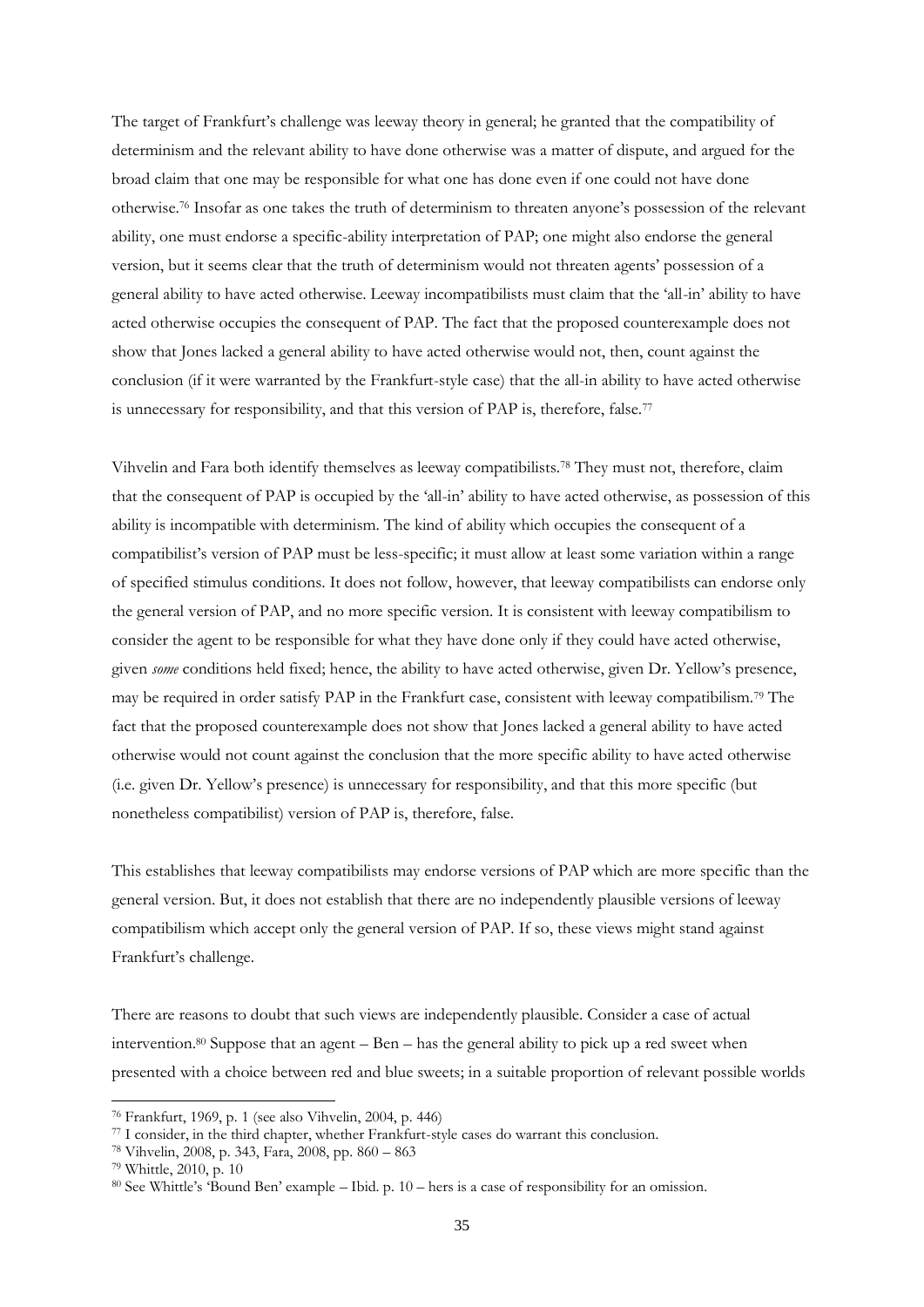in which he tries to do so, he would succeed in doing so. But, in actual fact, when Ben tries to pick up a red sweet, he is physically compelled, via the manipulation of some other agent, to pick up a blue sweet. A leeway compatibilist who endorses *only* the general version of PAP as the freedom-relevant condition for responsibility must claim that Ben satisfied this condition for having picked up a blue sweet; he retained, in the actual scenario, a general ability to have acted otherwise.

But, this seems to be highly counterintuitive; intuitively, Ben does *not* satisfy the freedom relevant condition in the actual (manipulation) scenario, and would do so in a counterfactual scenario in which he picked up a blue sweet without being manipulated. This leeway compatibilist cannot account for this apparent distinction because, in both cases, Ben would have retained a general ability to have acted otherwise, and thereby satisfied *their* freedom relevant condition for responsibility. In order to account for the distinction, one would need to maintain that some ability, the possession of which would be undermined by actual manipulation, is necessary for Ben"s to be responsible for what he has done; and, this would be to endorse some more specific version of PAP.

One might resist this conclusion by claiming that, in the actual scenario, Ben did not retain the general ability to have picked up a red sweet. If this were the case, he would fail to satisfy the general version of PAP and this leeway compatibilist could thereby account for the intuitive distinction between cases. But, it is unclear, given much of the preceding discussion, why we should consider manipulation as a temporary remover, rather than merely a masker, of Ben's general ability.<sup>81</sup> We need not suppose that the manipulation alters Ben intrinsically.

Of course, the intervention in the Frankfurt-style case is merely counterfactual, whereas in this example it is actual. But, the example is merely employed in an attempt to illustrate that leeway compatibilists ought to consider some fairly specific ability to be necessary for responsibility; the most independently plausible leeway compatibilist views are those which endorse a more specific version of PAP. If so, we may consider Frankfurt"s challenge to target the strongest leeway compatibilist views, and the observation that Jones retained a general ability to have acted otherwise in the Frankfurt-style case poses no immediate threat to Frankfurt"s rejection of the necessity for responsibility of the agent"s being able to have acted otherwise *in some more specific sense*.

# 11. Significance of General Abilities for the Actual Sequence

The observation that Jones, in the Frankfurt-style case, did retain a general ability to have acted otherwise does not seem to vindicate a plausible version of PAP against Frankfurt's challenge. It may, however, be significant in accounting for the intuition that Jones is responsible, in this case, for what he did. Rather

<sup>81</sup> Ibid. p. 11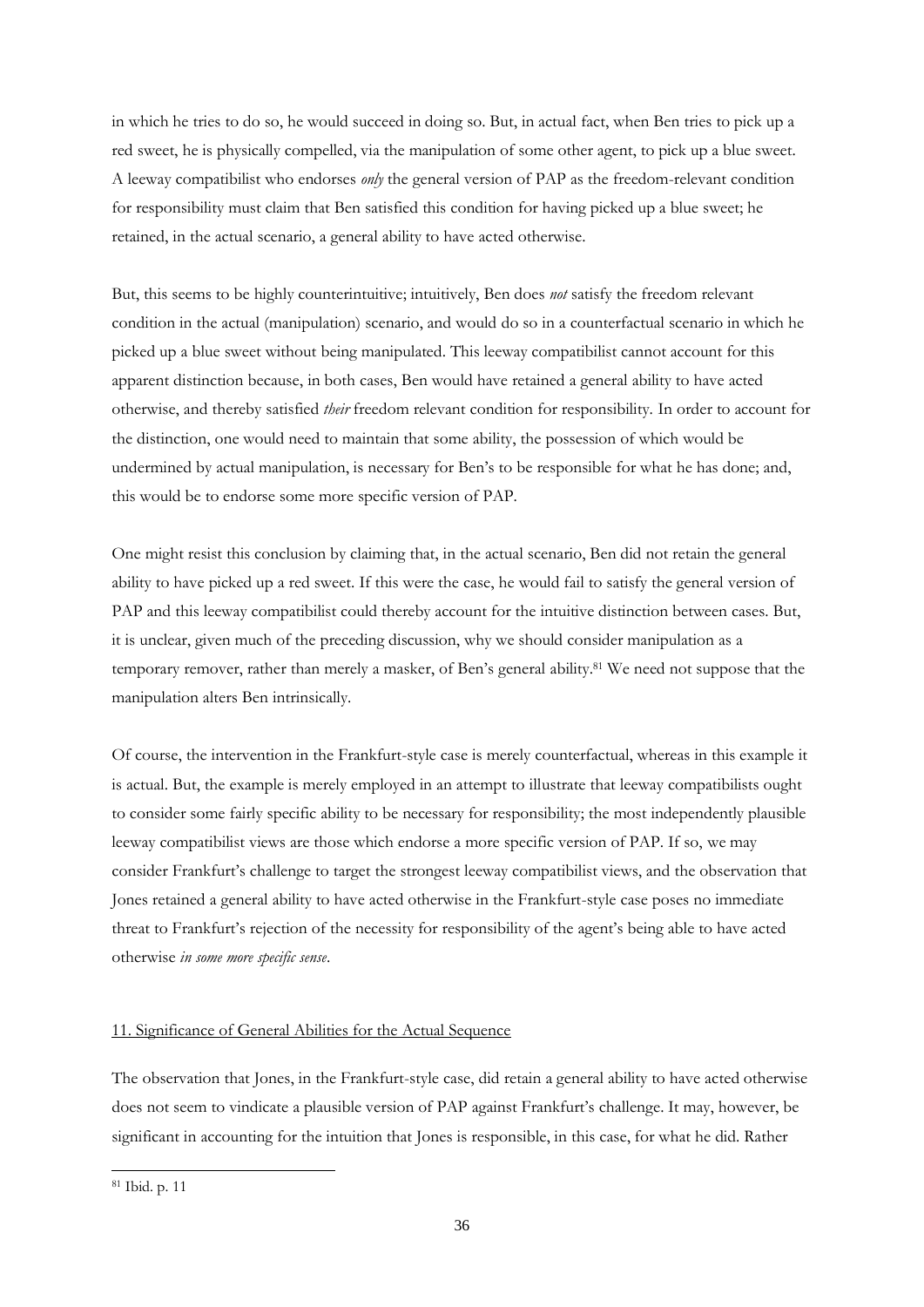than indicating that there were genuine practical alternatives accessible to Jones at the time of his action, it may indicate something about the kind of power which the agent actually exercised when acting as he did.<sup>82</sup>

We may suppose that Jones was psychologically such that he possessed a normally developed set of general human abilities; amongst this set were general abilities to recognise factors as counting in favour of a certain course of action, and to act on the basis of one"s recognition of these factors.<sup>83</sup> He was not, in P.F. Strawson's terms, 'merely a child' or 'a hopeless schizophrenic', so our attitudes towards him, in response to his behaviour, were not modified on this basis – he was not exempt in general from certain demands on his conduct.<sup>84</sup> But, as is clear from the case of actual intervention, retaining such general abilities is not sufficient for satisfaction of the freedom-relevant condition on responsibility. Consistent with this, one's actual exercise of one's general abilities – to recognise reasons and to act accordingly – might have been impaired; for example, if one was placed under great strain, or forced to act in a certain way.<sup>85</sup> Our attitudes, in response to one's behaviour, may be modified by our recognition of such circumstances.

In the actual intervention case, one"s attempts are *actually* pre-empted or frustrated, and some other mechanism is actually effective in bringing about one's action. But, in the Frankfurt-style case, Jones's exercise of his general abilities is, in actual fact, uninhibited; he actually sees most reason to act as (unbeknownst to him) Dr. Yellow wants him to act, and does so. Had he seen most reason to act in any other way, then Dr. Yellow would have actually intervened, and Jones would not have been responsible for what he would have been caused, by Dr. Yellow, to do. But, in actual fact, he brought about his action via his exercise of an ability which he would have successfully exercised in various different ways, had conditions been different – that is, had he seen most reason to act differently, tried to act differently, and had Dr. Yellow been absent. Jones's retention of this ability is precisely what Vihvelin and Fara are highlighting.

Yet, those who reject PAP, and advocate (along with Frankfurt) some version of an 'actual-sequence' theory of responsibility, have made this point in support of *their* view. On Fischer and Ravizza"s view, for example, the psychological processes which are actually effective in bringing about one"s action are called the 'mechanism' that leads to one's action.<sup>86</sup> They claim that the freedom-relevant condition on responsibility is satisfied when one"s action is brought about via one"s own moderately reason-responsive mechanism.<sup>87</sup> The "reason-responsiveness" of a mechanism is to be understood in terms of the

<sup>82</sup> McKenna, 1998, p. 260

<sup>83</sup> These correspond to the capacities Fischer & Ravizza call "receptivity" and "reactivity" – see their 1998, pp. 69 – 76

<sup>84</sup> See Strawson, 1962, (reprinted in Watson, 1982), p. 67

<sup>85</sup> Ibid. p. 67 (see also, Campbell, 2005, pp. 401 – 402).

<sup>86</sup> Fischer & Ravizza, 1998, p. 38

 $87$  Ibid. pp.  $45 - 46$  (also pp.  $81 - 82$ )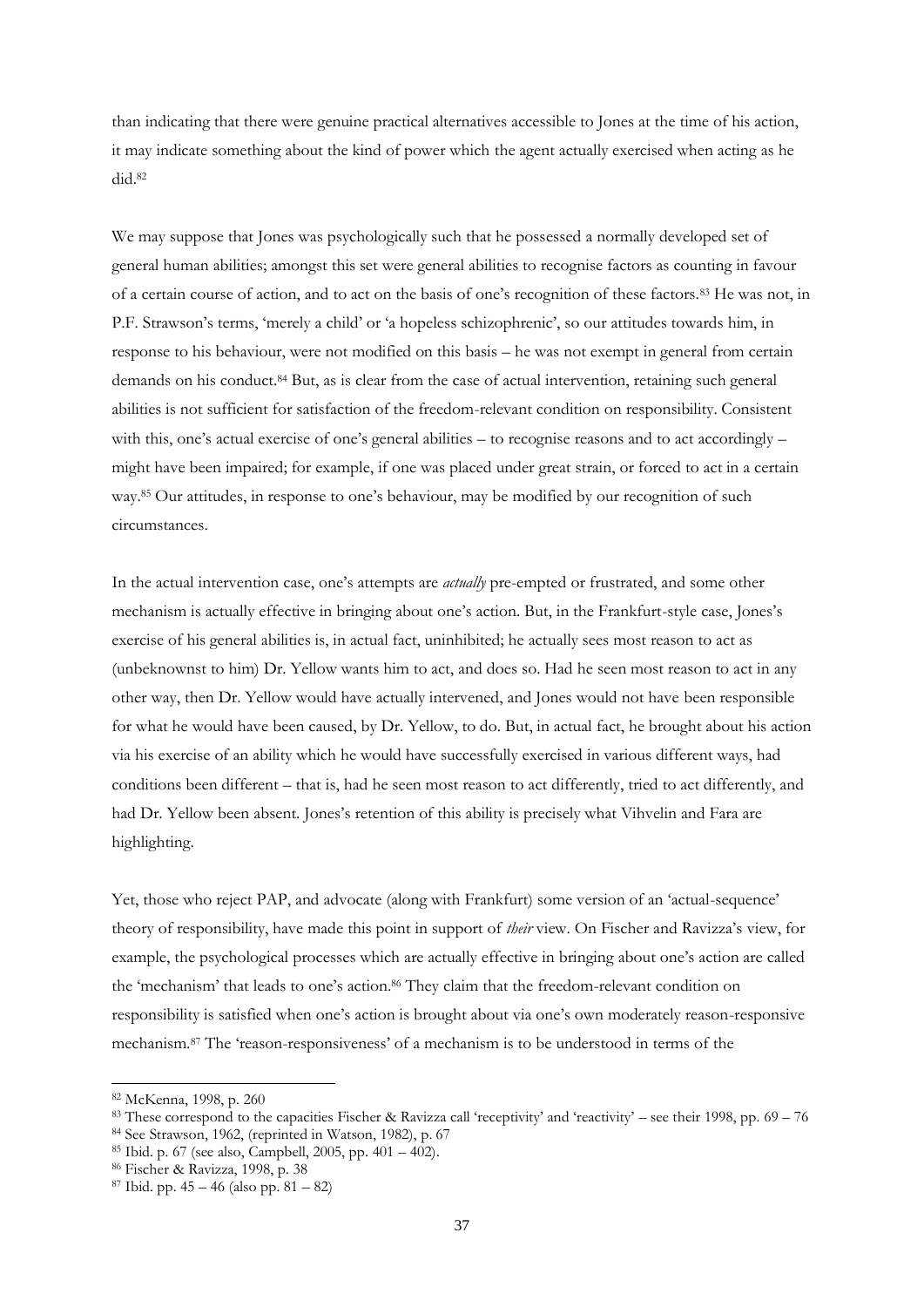dispositional properties of that mechanism.<sup>88</sup> These properties are assessed by asking how the mechanism (with its relevant properties held fixed) would respond in various possible worlds, in which various different considerations might be taken to count in favour of different courses of action. Moderate reason-responsiveness requires that there is suitable set of worlds in which the mechanism recognises when there is reason to act otherwise, and that the agent would act otherwise in at least one of these worlds.<sup>89</sup>

The dispositions in question are general, such that the possible worlds deemed relevant to their assessment are those in which the mechanism operates unimpeded; worlds in which a Frankfurt-style intervener is present are not included.<sup>90</sup> Fischer and Ravizza agree that, in a Frankfurt-style case, the agent acted via a mechanism which was responsive to reasons, in the right way; the mechanism would have, in a suitable set of possible worlds, recognised reasons to act otherwise, and would have brought about an alternative action in at least one of these worlds. But, it does not follow that the agent could have acted otherwise, in any relevant sense; alternative scenarios in which the mechanism does bring about some alternative action were not "genuinely accessible" to the agent – they did not "have it in their power to actualise such scenarios", because had they seen more reason to act otherwise, the operation of the mechanism would have been impeded by Dr. Yellow.<sup>91</sup>

It seems, then, that the style of argument which I have been considering may be employed by those who reject PAP, in order to highlight properties of the mechanism via which the agent acted in the actual scenario. Its prospects as a vindication of PAP are, therefore, poor.

# 12. The Ability to Try

So far, I have been considering analyses of the ability to successfully perform an alternative type-action, or at least to make an overt attempt to do so; I have claimed that these analyses fail to show that agents in Frankfurt-style cases retain an ability of the relevant sort. There may be further reason to find these analyses to be inadequate; the truth of the analysans (that the agent would succeed in acting, or at least beginning to act otherwise, if they were to try to do so, and their ability were not finked or masked) may be insufficient for the truth of the analysandum (that the agent is able to act otherwise) because it is consistent with the agent being unable to try to act otherwise.<sup>92</sup>

<sup>88</sup> Ibid. p. 53

<sup>89</sup> Ibid. pp. 70 – 73

<sup>90</sup> McKenna, 2011, p. 190

<sup>91</sup> Ibid. p. 53 (see also Hurley, 2000, pp. 205 – 206).

<sup>92</sup> Chisholm, 1964 (reprinted in Watson, 2003), p. 29 – "try" may be replaced by "decide" or "choose" (see also, Lehrer, 1968 (reprinted in Watson, 1982), p. 44 & van Inwagen, 1983, p. 119).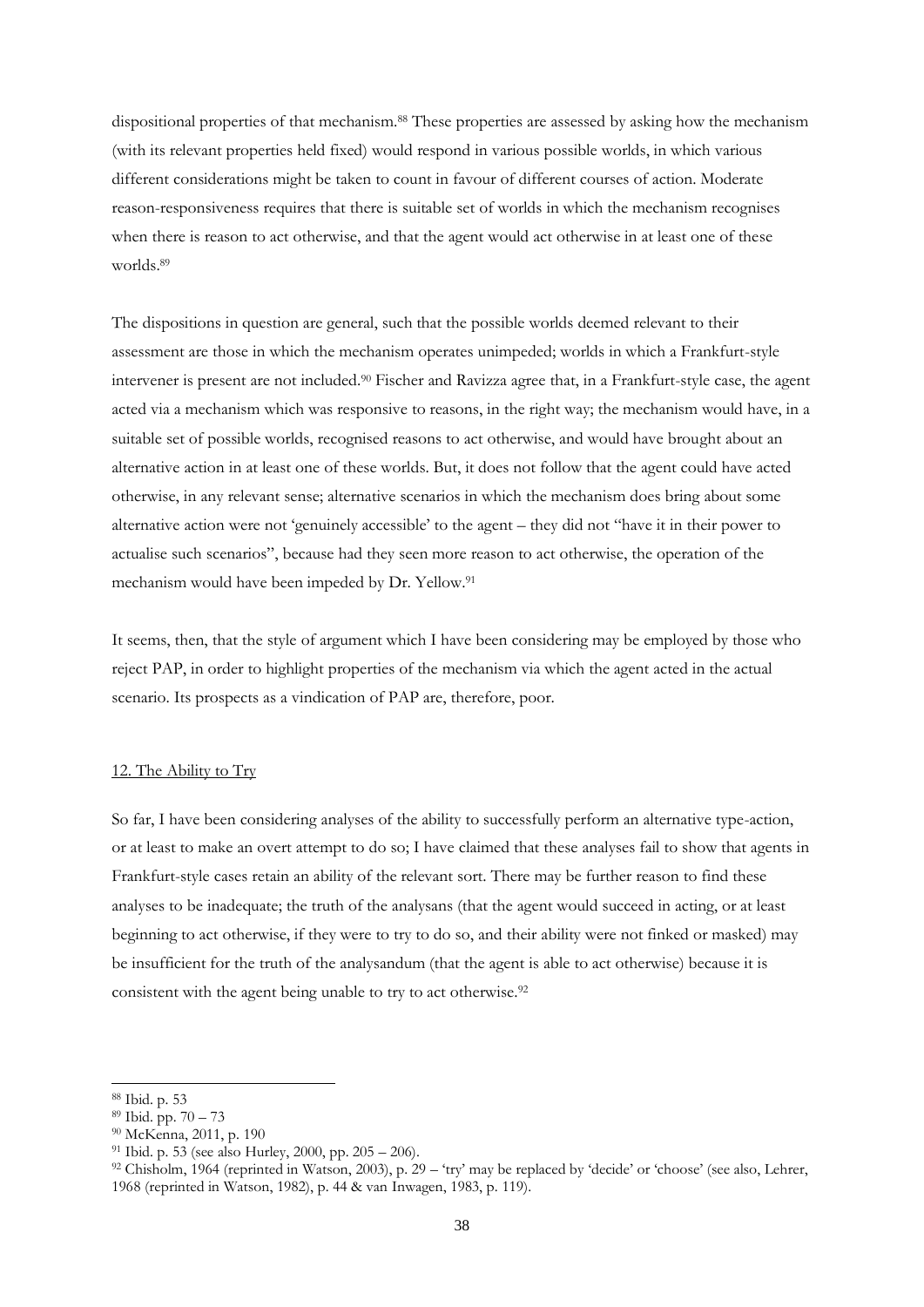For example, suppose that Alice has a severe phobia of spiders; she is psychologically such that she could not (in some sense) try to pick up a spider.<sup>93</sup> It seems that Alice lacks the ability to pick up a spider. But, if she were to try to pick up a spider, in certain circumstances, she would succeed (in the absence of finks or maskers) – she has the required bodily properties and skills, and her trying would indicate the absence of her phobia. Hence, the proposed analysis seems to commit its adherents to the view that Alice, with her phobia, *has* the ability to pick up a spider; yet, surely she lacks this ability – this seems like a counterexample to sufficiency of the proposed analysis.

Fara concedes that, in this case, Alice lacks the ability to pick up a spider, but argues that his analysis of the ability to pick up a spider does not commit him to the view that Alice has this ability. Given Alice"s phobia, the stimulus conditions for this ability, which include Alice's trying to pick up a spider, could not (in some sense) occur; on Fara"s view, objects lack dispositions, and (therefore) agents lack abilities, if the relevant stimulus conditions are impossible.<sup>94</sup> There are various senses in which an occurrence may be said to be impossible; Fara agrees that it is both metaphysically and nomologically possible for Alice to try to pick up a spider.<sup>95</sup> He adds that it is 'notoriously difficult' to be clear about the sense in which it is impossible for Alice to try to pick up a spider, and claims, somewhat obscurely, that there is *some* nontrivial sense in which it is impossible.

This response seems to be problematic, both in its own terms and with regard to Fara"s proposed treatment of Frankfurt-style cases. Firstly, it is not obvious that objects do lack relevant dispositions when it is impossible, but not metaphysically or nomologically impossible, for their stimulus conditions to occur. Fara gives the example of a rubber ball nailed to a wall, which cannot (in the relevant sense) be dropped, and claims that it lacks the disposition to bounce when dropped.<sup>96</sup> But, presumably the ball is disposed to bounce *if it were dropped*, in specified conditions; we may suppose that it is intrinsically such that it would do so, in a suitable proportion of nomologically possible worlds.<sup>97</sup> Perhaps Fara is denying that the ball has the all-in-local disposition of "bounciness"; perhaps this is correct, but there are various less-local dispositions which the ball seems to retain. And, these are the sorts of dispositions which Fara has suggested constitute the relevant ability to have acted otherwise in the Frankfurt-style case.<sup>98</sup> So, presumably he should also agree that, on his analysis, Alice retains the ability (in some broader sense) to pick up a spider, despite lacking the ability to try to do so. This need not commit Fara to a counterintuitive claim about Alice"s abilities; perhaps those who press the sufficiency objection concede that Alice may retain an ability of this sort. But, as discussed, this is not obviously the kind of ability relevant to freedom and responsibility.

<sup>93</sup> See Fara, 2008, p. 851

<sup>94</sup> Ibid. pp. 851 – 852

<sup>95</sup> Ibid. p. 852

<sup>96</sup> Ibid. p. 852

<sup>97</sup> See Clarke, 2009, pp. 335 – 336

<sup>98</sup> Fara, 2008, p. 855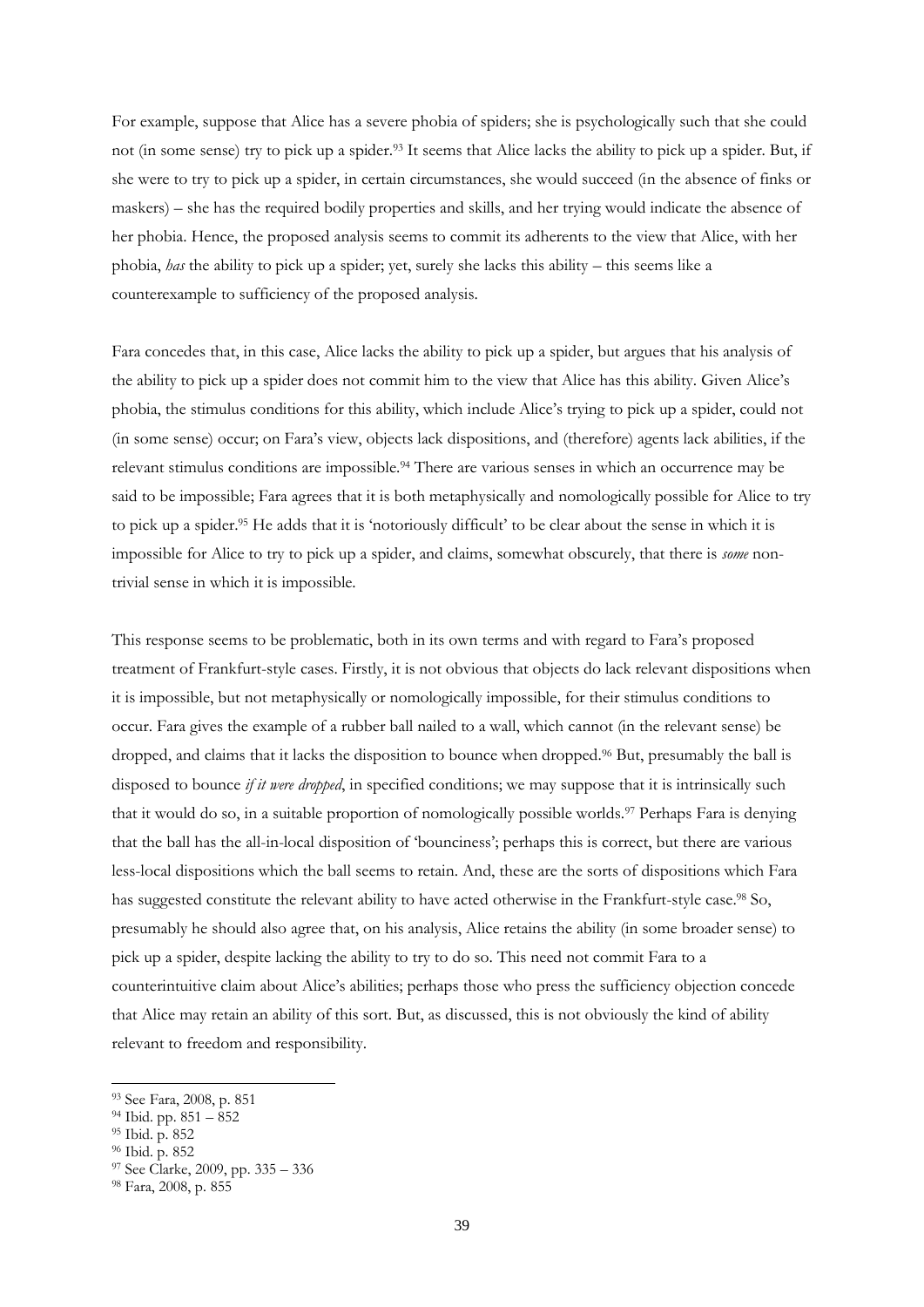Secondly, there are Frankfurt-style cases which purport to show that the agent could not have decided or chosen otherwise than they did; the third Frankfurt-style case presented in the first chapter – the case of Jones and Dr. Black – is one such case. Deciding to do A and choosing to do A are not obviously to be identified with one another, or with trying to do A.<sup>99</sup> But, such cases may certainly be adapted, such that Dr. Black"s presence purports to ensure that Jones could not (in the relevant sense) have tried to act otherwise. Fara has acknowledged that there are such Frankfurt-style cases – in which it is not the case that Jones would try to act otherwise, and fail – and has claimed that his arguments "apply equally to these variant cases".<sup>100</sup> But, this claim is not obviously consistent with his proposed response to the case of Alice. In these Frankfurt-style cases, there is also a sense in which the relevant stimulus conditions (which include Jones trying to act otherwise) are impossible (but metaphysically and nomologically possible): if Jones were *about to* try to act otherwise, Dr. Black would intervene and make Jones try to act in accordance with his plan. If Fara wishes to maintain that Jones retains the ability to act otherwise in these cases, and that this ability is potentially masked by Dr. Black, then what distinguishes these cases from that of Alice, in which Fara wishes to maintain that she lacks the ability to pick up a spider?

Perhaps there is a relevant disanalogy between these cases, such that Fara's claims about Alice's lack of the ability to try to pick up a spider do not commit him to a parallel conclusion about Jones in the Frankfurt-style case.<sup>101</sup> Even so, unless he wishes to argue that one might retain the ability to act otherwise without being able to try to act otherwise, Fara must claim (insofar as he wants to maintain his view about Frankfurt-style cases) that Jones retained the ability to have tried to act otherwise, in the presence of Dr. Black. But, it is not obvious that he is entitled to make this claim. This point has some added significance; as mentioned in the first chapter, if Jones were to have retained the ability, in the Frankfurt-style case, to have tried to act otherwise (or to have decided, or chosen, to act otherwise) this, in itself, might satisfy a plausible version of PAP. Trying, deciding, and choosing may be regarded as mental actions, and the ability to have tried, decided, or chosen to act otherwise may, therefore, be regarded as an ability to do otherwise, relevant to one's responsibility for what one has done.<sup>102</sup>

Given that Jones will not try to act otherwise in Dr. Black"s presence (because, if he were about to do so, Dr. Black would intervene and prevent him from doing so) presumably Fara must claim that Jones"s ability is masked, not removed, by Dr. Black. But, Fara has not attempted to analyse the ability to try to perform an action; he states that his proposed analysis is limited to abilities to perform actions "that one can in principle try to perform", and acknowledges that one cannot in principle try to try to perform an

<sup>99</sup> See Clarke, 2009, p. 336 (fn.)

<sup>100</sup> Fara, 2008, p. 854 (fn. 13)

<sup>101</sup> See Whittle, 2010, pp. 16 – 18 for a discussion of this; Whittle claims that there is no such disanalogy.

<sup>102</sup> See Clarke, 2009, p. 347 and Mele, 2003, c. 9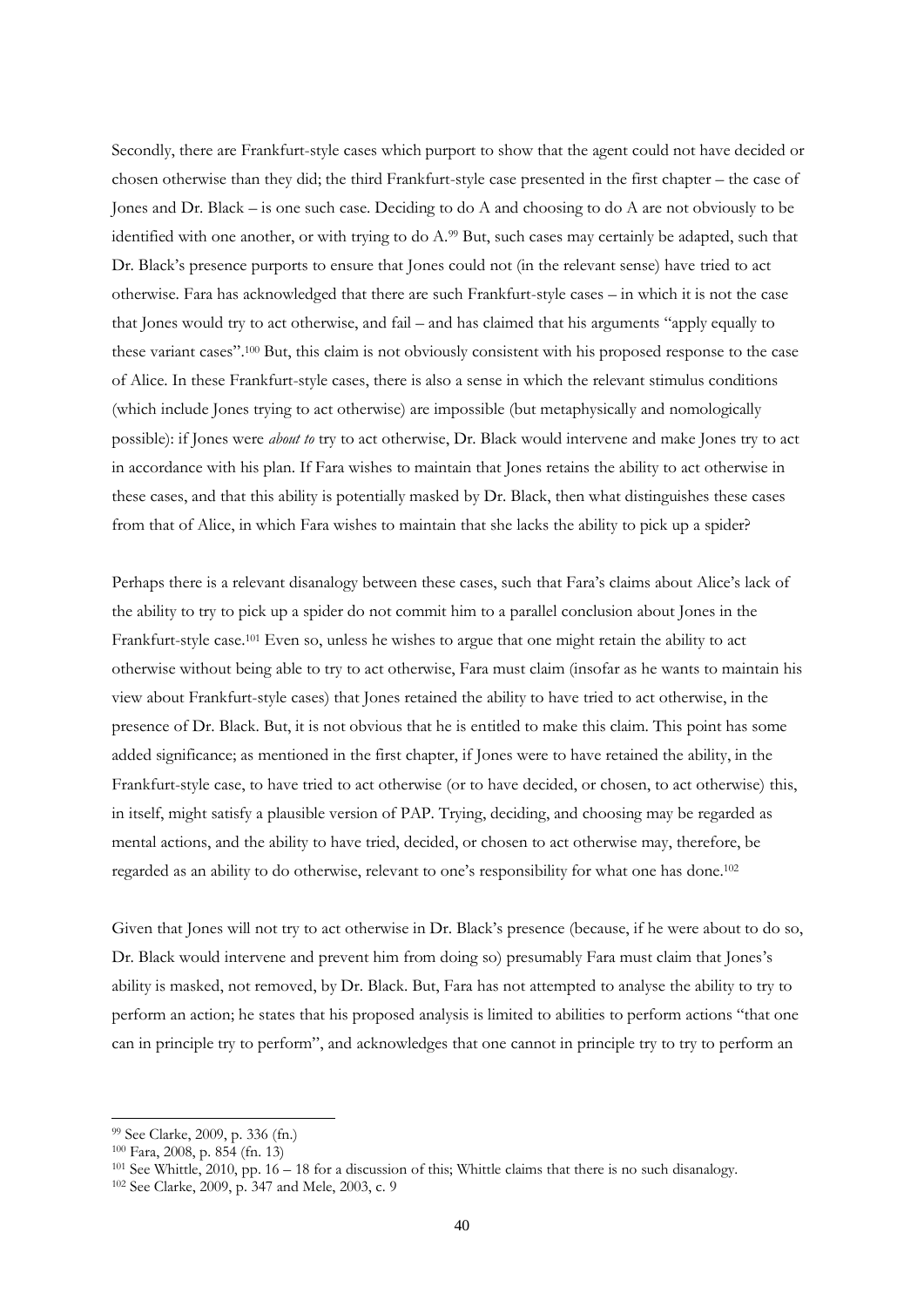action.<sup>103</sup> And, given that his analysis of masking includes the specification that the agent tries (and fails) to perform the action in question, it seems clear that an agent"s ability to try cannot be masked in the way that Fara describes.

This leaves it open that this, or some other relevant ability, might be analysed in some other way, with stimulus conditions which do not include trying. Vihvelin, for example, has suggested that the relevant ability is "to make choices on the basis of reasons"; on her view, to have this ability is to have a bundle of dispositions, including (i) to form and revise beliefs on the basis of evidence and argument, and (ii) to choose (or try) to act in response to one"s pro-attitudes and beliefs.<sup>104</sup> If it is claimed that one has the ability to choose to act otherwise if and only if one would choose to act otherwise in a suitable proportion of nomologically possible worlds in which one retains the relevant properties and has specified proattitudes and beliefs, then one"s ability to choose to act otherwise may be maskable. For example, one may fail to choose to act otherwise, given these conditions, in worlds in which Dr. Black is present and the relevant facts about him obtain; one may, nonetheless, retain the ability to choose to act otherwise, because one would succeed in a suitable proportion of relevant worlds.

This would entitle one to claim that Jones was able, in a general sense, to have chosen to act otherwise in the Frankfurt-style case. But, as discussed above, this is not obviously the relevant kind of ability; when we consider practical alternatives to be relevant to assessing Jones's responsibility for what he has done, we seem to be interested in whether or not it was within Jones"s power to have done otherwise (including to have tried, decided, or chosen otherwise) given the specified conditions. And, this style of argument does not show that Frankfurt's claims, regarding the agent's lack of *this* kind of ability in his examples, are false.

<sup>103</sup> Fara, 2008, p. 849 (see Clarke, 2009, p. 347 for agreement on this point, and for analogous claims about deciding). If one thinks that one can, in principle, try to try to perform an action, then one would be pressed to show that one retains this ability in problem cases like Alice's – these cases can be formulated such that a regress develops.

<sup>104</sup> Vihvelin, 2004, pp. 439 – 440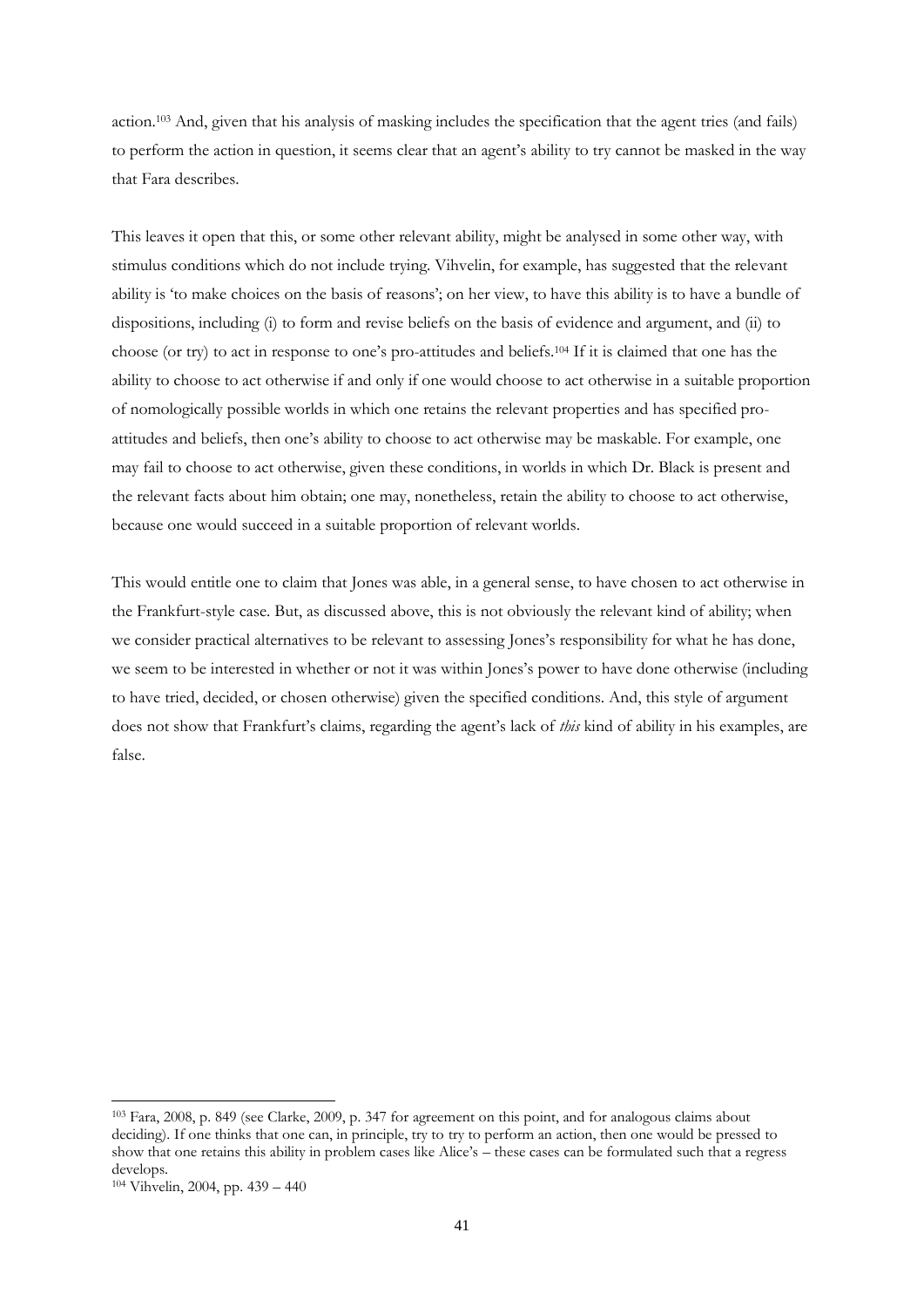# **Chapter 3 – Leeway Incompatibilism and the Power to Determine One's Will**

# 1. Two Kinds of Intervention

Some leeway compatibilists have denied that an agent"s trying, deciding, or choosing to act constitutes a voluntary exercise of an ability of that agent.<sup>105</sup> They have considered the agential ability, relevant to attributions of freedom and responsibility, to be at the level of overt actions, rather than at the level of the will.<sup>106</sup> Frankfurt-style cases in which the intervener is, like Dr. Yellow, capable only of intervening after the agent has tried (etc.) to act otherwise, challenge leeway compatibilist views of this sort. I have argued that, for all that has been said in their defence by those who draw strong parallels between dispositions and abilities, Frankfurt's challenge succeeds against such views. But, such views are not compulsory for leeway compatibilists; one may consider an agent"s trying (etc.) to perform an action to be an exercise of that agent's ability to try to perform this action, and one may consider this to be a kind of ability relevant to the satisfaction of PAP. As discussed, leeway compatibilists might provide a distinct analysis of the ability to try – or, more commonly, the ability to choose on the basis of reasons – and claim that agents may have the ability to choose to act otherwise, consistent with the truth of determinism.<sup>107</sup> Leeway incompatibilists have characteristically considered an agent"s ability to try, decide, or choose (i.e. to exercise their *will*) to act otherwise to be relevant to an agent's freedom and their satisfaction of PAP; they locate the agential ability, relevant to freedom and responsibility, at the level of the will, rather than only at the level of overt actions.<sup>108</sup>

Dr. Yellow"s presence renders true the following conditional: (i) for every overt action contrary to the intervener"s plan, if the agent were to try, decide, or choose (etc.) to perform this action, the intervener would prevent the agent from successfully performing it, and instead ensure that they successfully act in accordance with the plan.<sup>109</sup> The trigger for Dr. Yellow"s intervention is the fact that Jones has begun an attempt to act otherwise. Insofar as Dr. Yellow is capable of this and only this sort of intervention, and insofar as we understand Jones"s trying, deciding, or choosing to act otherwise to be an exercise of his *will* to act otherwise, Dr. Yellow must fail to ensure that Jones could not have done otherwise in *any* sense relevant to judgments about his responsibility for what he has done. In the actual scenario, Jones decided

<sup>105</sup> Hobbes argued that the "will" is nothing more than a passive appetitive capacity of agents. See Hobbes, *Of Liberty and Necessity*, §27 (Chappell (ed.), 1999 p. 37) – I go on to discuss some of his arguments in §11.

<sup>106</sup> As discussed (see fn. 36), commitment to empiricism has motivated scepticism about irreducible potentialities of objects; this scepticism extended to agents" wills, leading to focus on freedom of action as the relevant agential ability - simple conditional analyses of the ability to *act* otherwise promised to ensure a significant sort of freedom, without entering into "obscure and intractable" debate about the "will" (see Vihvelin, 2004, p. 441).

<sup>107</sup> See, for example, Wolf, 1990, p. 115, and Vihvelin, 2004, pp. 443 – 444

<sup>108</sup> See, for example, Clarke, 2009, p. 347

 $109$  Vihvelin,  $2000$ , pp.  $9 - 10$ . She calls this 'conditional intervention'.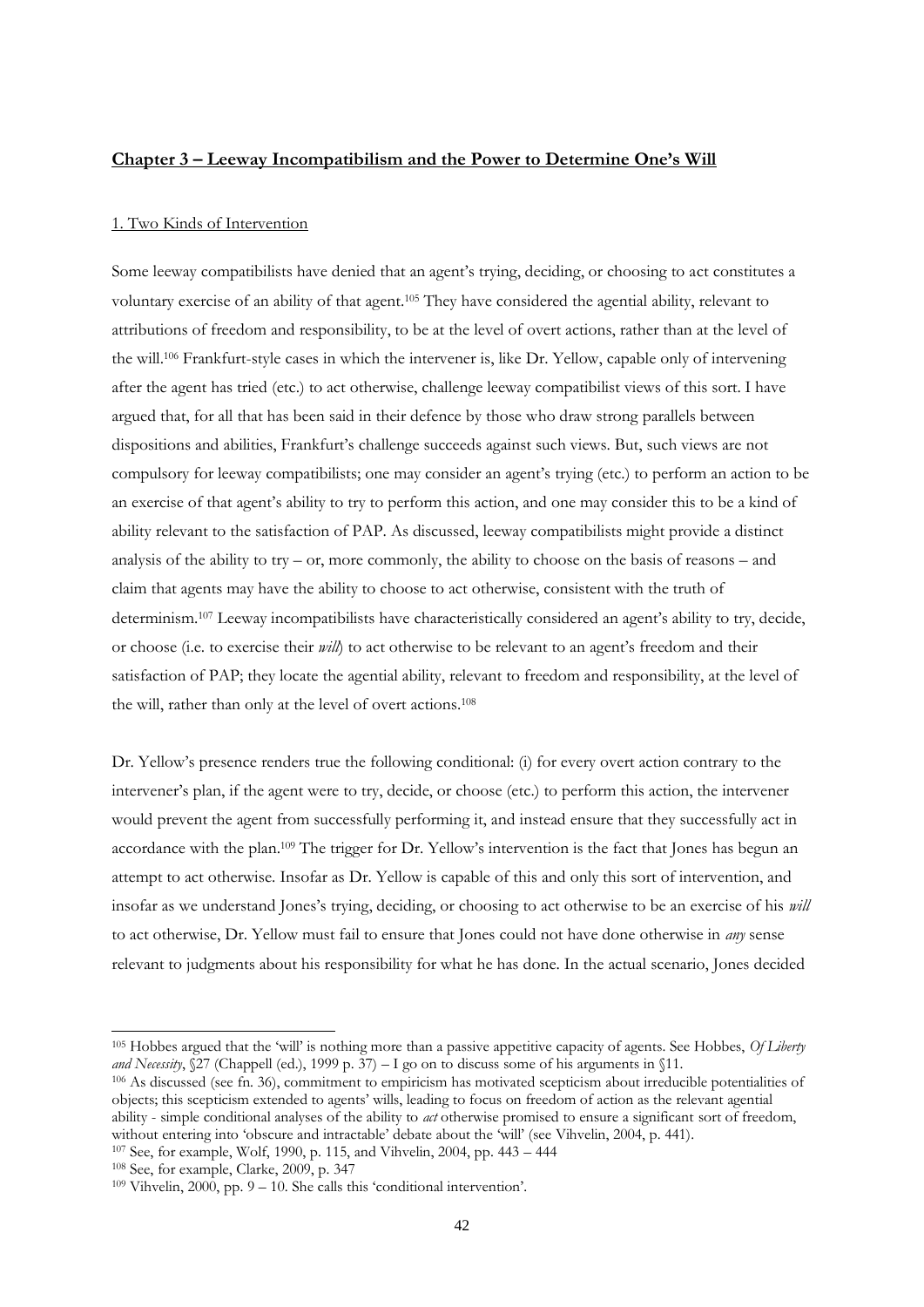to eat a blue sweet, having lacked the ability to succeed in acting otherwise (in the specified conditions), but having retained the ability to *exercise his will* to act otherwise.

There are Frankfurt-style cases which employ more sophisticated interveners – for example, the case of Jones and Dr. Black – which purport to show that, given the intervener"s presence, the agent could not have 'willed' to act otherwise, and is nonetheless responsible for what they have done.<sup>110</sup> In the case that I presented, Dr. Black"s presence was supposed to render true the following conditional: (ii) for every action (including "acts of will") contrary to the intervener"s plan, if the agent would otherwise (i.e. in the absence of intervention) go on to perform this action, the intervener would prevent the agent from doing so, and instead make them act in accordance with the plan.<sup>111</sup>

The trigger for Dr. Black's intervention is the purported fact (or, perhaps, just Dr. Black's belief) that Jones would otherwise go on to act contrary to his plan, in some relevant sense.<sup>112</sup> This, in theory, allows Dr. Black to pre-empt any relevant activity of Jones's will, and to rule out the kind of apparently freedomrelevant ability to do otherwise that Jones may have retained in the Dr. Yellow case. There is no reason to suppose that Dr. Black might not make both (ii) and (i) true. But, if he does make (ii) true, then he need not make (i) true in order to be an effective intervener; given (ii), Jones would not even begin to act otherwise. And, if he does not make (ii) true, then it seems that his making (i) true would be of little significance, as it would leave intact Jones's ability to at least begin, if not to succeed in, trying, deciding (etc.) to act otherwise. Of primary significance, then, is the matter of whether or not a Frankfurt-style case can be specified such that a Dr. Black-type intervener does make (ii) true.

# 2. The Power to Predict and Pre-empt Activity of the Agent's Will

It is reasonably clear how Dr. Yellow might ensure that Jones will not succeed in performing any alternative type-action (i.e. denying him what Frankfurt has called "freedom of action"), while allowing Jones to "act freely", in accordance with his (Dr. Yellow"s) plan; Jones would not act otherwise without initially trying (etc.) to do so, and Dr. Yellow would intervene immediately when, and only when, Jones tries (etc.) to act otherwise.<sup>113</sup> It is not so clear how Dr. Black might ensure that Jones will not exercise his will to act otherwise (i.e. denying him what Frankfurt has called "freedom of the will"), whilst allowing

<sup>110</sup> Or even begun to will to act otherwise, if this is distinguishable from succeeding in doing so.

 $111$  Ibid. pp.  $9 - 10$ . She calls this 'counterfactual intervention'.

<sup>112</sup> It may be that statements about the future lack, at the time of utterance, a determinate truth-value. Hence, it might not be a fact, at *t*, that Jones would or would not otherwise go on to act in a certain way at some later time *t<sup>1</sup>* (see Torre, 2011, for a discussion of relevant issues).

<sup>113</sup> On Frankfurt"s usage, one "*acts freely*" when one is unconstrained to act as one wills; one has "*freedom of action*" only if, in addition, one could have acted otherwise. On a Hobbesian view, acting freely is all that is required for "freedom".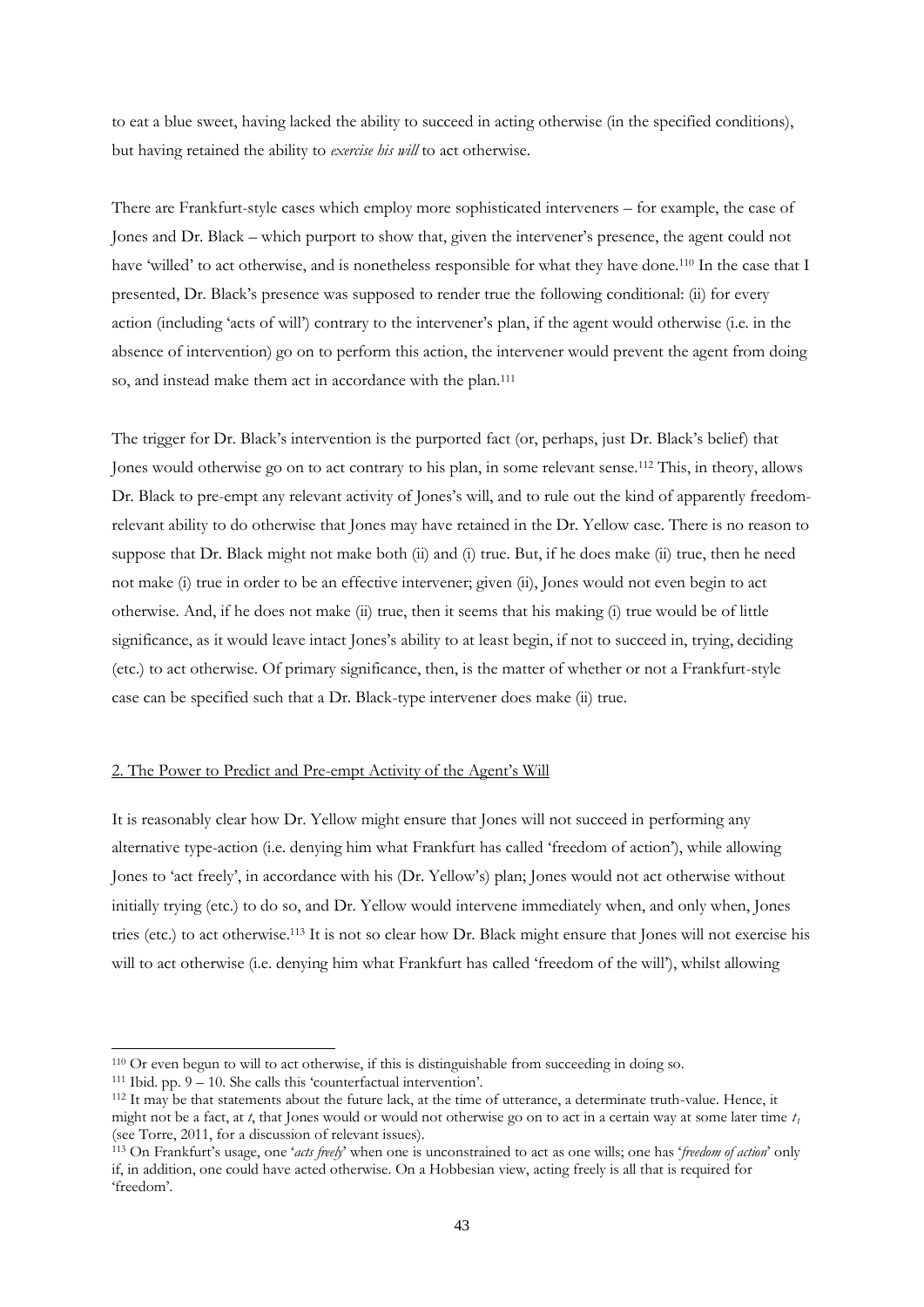Jones to 'act of his own free will', in accordance with his (Dr. Black's) plan.<sup>114</sup> The power to observe and react to activity of Jones"s will is insufficient; intervention based on the observation that Jones has initiated a decision to act otherwise would be too late to ensure that Jones could not have exercised his will to act otherwise, in some relevant sense. In order to deny Jones "freedom of the will", Dr. Black must have the power to predict and pre-empt the relevant activity of Jones's will.

Frankfurt was initially imprecise on how Dr. Black is supposed to achieve this; he stated merely that "Black is an excellent judge of such things".<sup>115</sup> In a footnote he elaborated: we are to suppose that Dr. Black has observed Jones deliberating over these options many times previously, and on every occasion on which Jones decided, at time *t2*, to eat a blue sweet, he twitched involuntarily at a prior time *t1*; there were no occasions on which Jones decided at *t<sup>2</sup>* to eat a red sweet, or no sweets, and twitched at *t1*. <sup>116</sup> Dr. Black uses the twitch (or some other "prior-sign") as a basis for prediction – he will intervene and determine Jones's will when, and only when, he observes no twitch at  $t_1$ .<sup>117</sup> Nothing in the description so far shows that a scenario in which Jones twitches at *t1*, and goes on to decide otherwise at *t<sup>2</sup>* is, in any sense, impossible. Granted, Dr. Black has observed a correlation between these events, but we have no reason to suppose that not twitching at *t<sup>1</sup>* is necessary for Jones to decide otherwise at *t2*, and therefore no reason to suppose that Jones could not have decided otherwise at *t2*, having twitched at *t1*.

Frankfurt elaborated further by supposing that "there is some causal relation between Jones"s state at the time of the twitch and his subsequent states".<sup>118</sup> If this causal relation were deterministic, then Dr. Black's predictions would be reliable; for example, it would be nomologically impossible for Jones to decide otherwise at  $t_2$ , given that he has twitched at  $t_1$ , if the occurrence of any state of affairs at  $t_1$  which includes Jones twitching, along with the actual laws of nature, entails that a state of affairs obtains at *t<sup>2</sup>* which includes Jones deciding to eat a blue sweet. This is consistent with, but does not require, the truth of a general thesis of causal determinism; as Frankfurt states, no deterministic relation is required to hold between the states of affairs at *t<sup>1</sup>* including Jones"s twitch and any earlier states. If some such deterministic causal relation did obtain, then by intervening in all and only those scenarios in which Jones did not

<sup>114</sup> Frankfurt (in his 1971 article) agreed with Hobbes that an agent"s will is identical with at least one of their "firstorder" desires to do something. But, he distinguished these first-order desires from higher order desires – desire *about* one's lower order desires. Higher order desires about which first-order desires motivate one's actions were called, by Frankfurt, "volitions". On his view, one would be "*acting of one's own free will*" only if one"s volitions match with one's will (i.e. one's will is desired at this higher level). One would have 'freedom of the will' only if, in addition, one is (or was) free to make some other first-order desire one"s will (i.e. only if one was free to *will* otherwise than one did). On Frankfurt"s view, an agent"s responsibility for some action entails that they acted freely, and that they acted of their own free will, but does not entail that they had freedom of action, nor that they had freedom of the will.

<sup>115</sup> Frankfurt, 1969, p. 6

<sup>116</sup> The twitch is supposed to be involuntary and not itself an exercise (or even the beginning of an exercise) of the agent"s will. The significance of this alternative *possibility*, for PAP, is a matter of controversy; I discuss this later in the chapter (§9).

<sup>117</sup> Frankfurt, 1969, p. 6 (fn.)

<sup>118</sup> Ibid. p. 6 (fn.)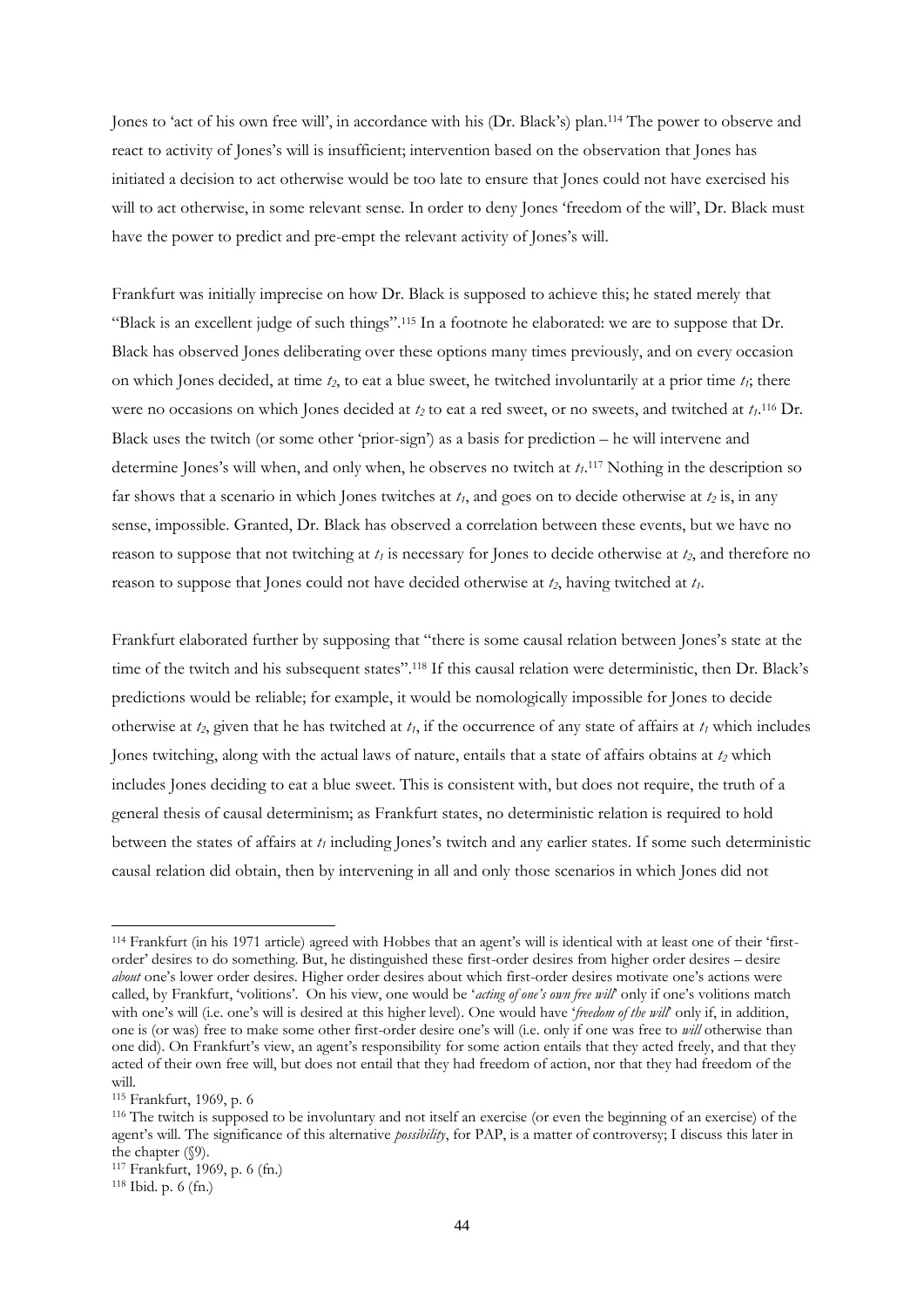twitch at *t1*, Dr. Black would ensure that Jones will not (even begin to) decide at *t<sup>2</sup>* to do anything other than eat a blue sweet.

A leeway compatibilist who accepts that agents are able to perform acts of will, and that their doing so is relevant to their freedom and responsibility, must accept that agents may retain this ability even if their decision is causally determined by prior states of affairs and the actual laws of nature. The assumption of a deterministic relation between twitch and decision is consistent, on this view, with the following claims: (a) Jones is responsible for what he has done, and (b) Jones could have done otherwise, in some relevant sense. In the actual scenario, Dr. Black was present, Jones did twitch at *t1*, and Jones decided at *t<sup>2</sup>* to eat a blue sweet. Assuming the relevant deterministic causal relation, it was nomologically impossible, given the precise conditions at *t1*, for Jones to have decided otherwise at *t2*. And, in no other nomologically possible scenario in which Dr. Black is present would Jones have decided otherwise at *t2*. Hence, leeway compatibilists should agree that Jones could not have done otherwise, in any relevant sense.<sup>119</sup> Yet, they have reason to consider Jones to be responsible for what he has done. In a similar scenario in which Dr. Black is absent, Jones would, on their view, be responsible for what he has done; and, in the actual scenario, Dr. Black played no actual causal role in bringing about Jones"s decision and action. I take it, then, that this account of Dr. Black"s powers gives Frankfurt a counterexample against initially plausible leeway compatibilist interpretations of PAP.

The assumption of a deterministic relation between states including Jones's twitch and his subsequent decision is, however, not obviously dialectically innocent, insofar as Frankfurt-style cases challenge leeway *incompatibilism*. To claim that Jones would be responsible for what he has done in such a scenario would be to assume that agents may be responsible for what they have done, even if their decision and action were causally determined, given past states in conjunction with the laws of nature. While this is acceptable for a leeway compatibilist, this is precisely what leeway incompatibilists oppose. To assume, as part of an argument against leeway incompatibilism, that responsibility is compatible with determinism, would be question-begging.<sup>120</sup>

# 3. The Dilemma Defence of Leeway Incompatibilism

-

A dilemma threatens Frankfurt"s strategy, insofar as his example is supposed to challenge leeway incompatibilism.<sup>121</sup> If Frankfurt is not dialectically entitled to claim both that a deterministic relation obtains between prior states and Jones"s decision, *and* that Jones is responsible for what he has done in

<sup>119</sup> I have argued above that even if we grant that Jones retained, in this scenario, a masked ability to have tried (and/or decided, and/or chosen) to act otherwise, this is not the sort of ability which is proposed (at least by plausible leeway compatibilist theories) to be necessary for Jones to be responsible for what he has done. <sup>120</sup> Frankfurt is aware of this – see his 1969, pp.  $6 - 7$  (fn. 3)

<sup>121</sup> For examples of this style of argument, see Widerker, 1995, p. 247, Ginet, 1996, pp. 406 – 408, and Kane, 1996, p. 142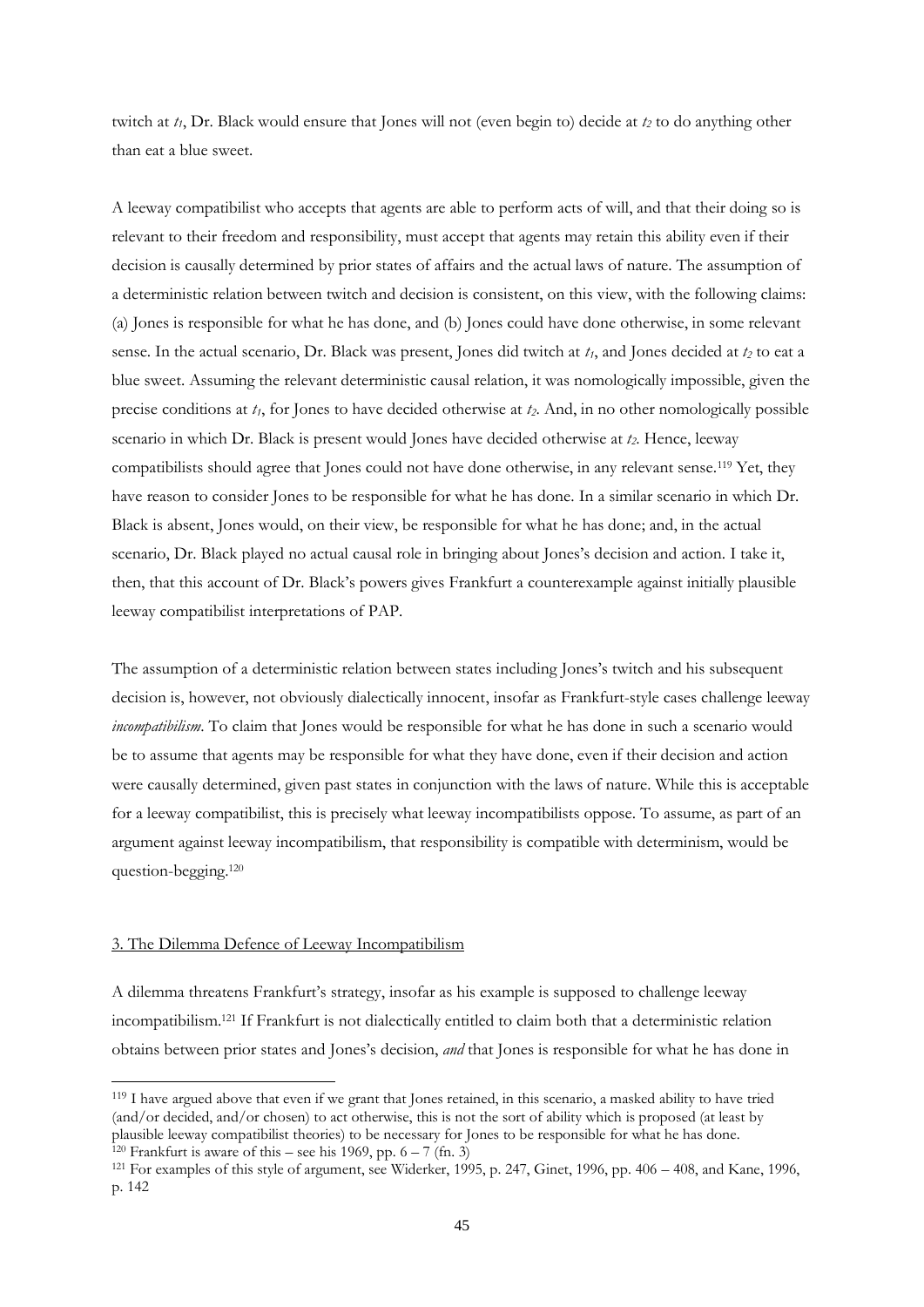this case, then he must suppose that the relation between prior states and Jones"s decision is indeterministic. If so, and if Dr. Black maintained his plan to intervene when and only when Jones does not twitch at *t1*, his presence seems to justify, at most, the claim that Jones will *probably* not decide otherwise at *t2*; this model of intervention would allow Jones to retain, in Black"s presence, whatever ability to do otherwise, having twitched, he had in Black"s absence. Either way, Frankfurt has not provided leeway incompatibilists with a counterexample to their PAP.

## 4. Responding via the "Deterministic Horn"

-

Anyone who asserts the incompatibility of determinism and responsibility must deny that, in any Frankfurt-style case which assumes a deterministic relation between some prior (involuntary) event and the agent"s decision, the agent is responsible for what they have done. If it were claimed that the agent in such a Frankfurt-style case is responsible for what they have done, then (in the absence of independent argument in its favour) the compatibility of determinism and responsibility would be illegitimately assumed, and the proposed counterexample would be question-begging. But, it does not follow, from the claim that the agent in such a case is *not* responsible for what they have done, that the agent's nonresponsibility is due to the incompatibility of determinism and the ability to do otherwise and, therefore, their non-satisfaction of this necessary condition for responsibility. A *leeway* incompatibilist would make such explanatory claims. But, this explanation of the incompatibility of determinism and responsibility is not mandatory for incompatibilists; *source* incompatibilists, for example, consider determinism to be incompatible with responsibility for reasons other than the proposed incompatibility of determinism and the ability to do otherwise.

A deterministic-type Frankfurt-style case might, then, count against *leeway* incompatibilism if it could show that the agent"s inability to do otherwise does not explain their *non*-responsibility for what they have done. This would not require the assumption of the compatibility of determinism and responsibility; it would leave this question open, and merely constrain the possible explanations of incompatibility.<sup>122</sup> This style of indirect argument has been proposed by Fischer, who claims that it succeeds in undermining leeway incompatibilism, via deterministic-type Frankfurt-style cases, while avoiding the allegation of question-begging.<sup>123</sup>

Fischer has argued that Dr. Black"s presence in such cases (a) explains, in itself, and apart from the assumption of causal determinism, why Jones could not have decided otherwise at *t2*, and (b) is irrelevant to explaining Jones"s (non)-responsibility for choosing and acting as he did – Dr. Black does not

<sup>122</sup> It might *then* be argued that determinism – aside from threatening the ability to do otherwise – does not directly threaten responsibility.

<sup>123</sup> See Fischer 1999, p. 113, his 2002 (in Kane (ed.) 2002) pp. 291 – 292, and his 2010, pp. 323 – 334.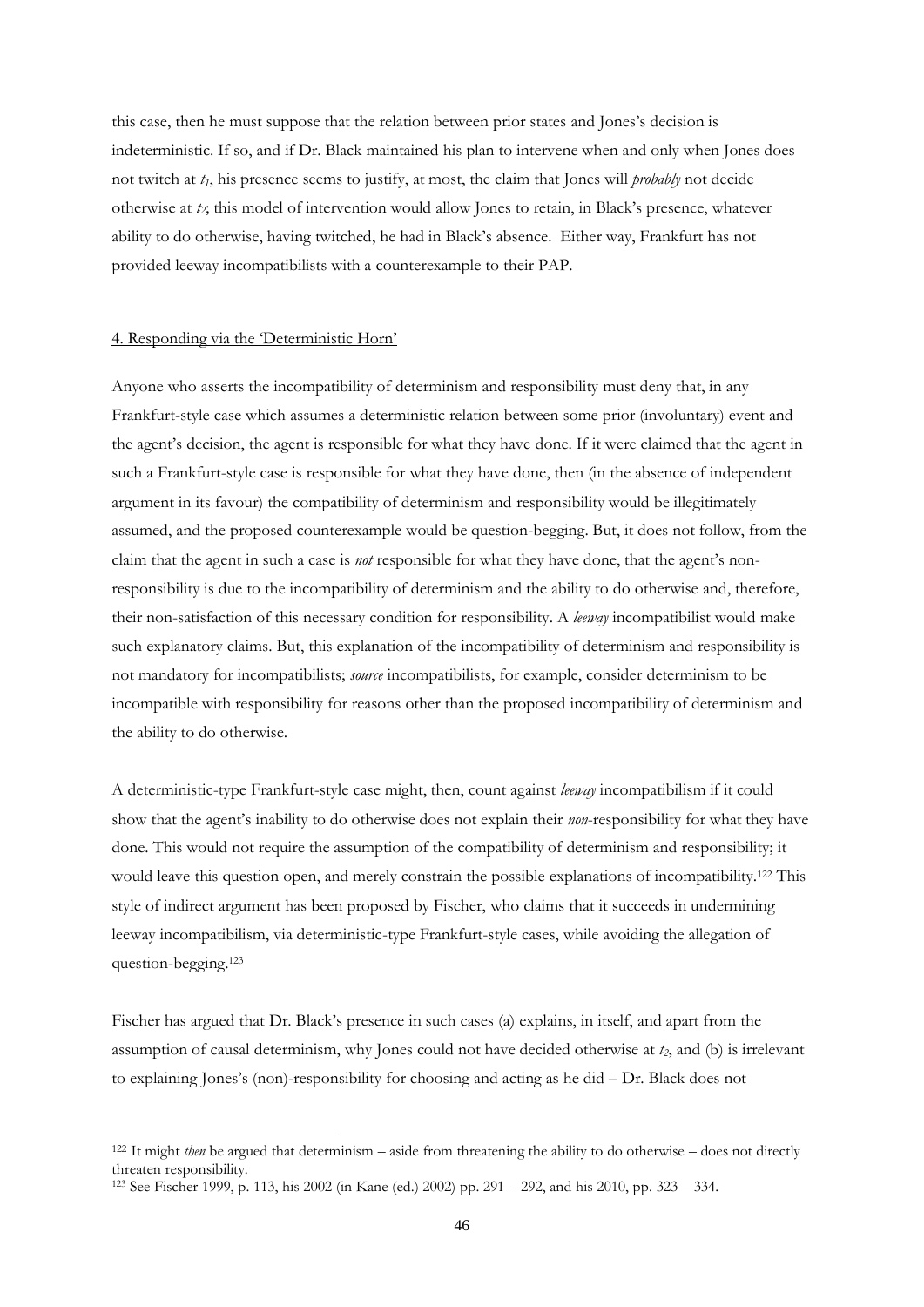intervene, and plays no role in actually determining Jones"s decision.<sup>124</sup> So, he has drawn the following initial conclusion: if responsibility is incompatible with causal determinism, this is not because causal determinism would ensure that no agent could have done otherwise.

It seems, however, that this conclusion is unwarranted. Fischer"s argument is made in response to the suggestion that the assumption of a deterministic relation between prior-sign and decision is *necessary* for Dr. Black to ensure that Jones could not have decided otherwise at *t2*; by taking the deterministic horn of the dilemma, we may suppose that Fischer has conceded this point.<sup>125</sup> So, we have reason to suppose that (a) is false; without the assumption of determinism, Dr. Black"s presence would fail to explain why Jones could not have decided otherwise at *t2*. And, as leeway incompatibilists claim that the assumption of determinism is sufficient, in itself, to ensure that Jones could not have decided otherwise at *t2*, Dr. Black"s presence seems to be explanatorily redundant: it seems that Jones could not have decided otherwise at *t<sup>2</sup>* because he was actually determined to decide at *t<sup>2</sup>* as he did, whether or not Dr. Black was also present and ready to intervene. 126

If this is correct, then Fischer is not entitled to assert (b); whereas Dr. Black (who did not actually intervene) may be irrelevant to explaining why Jones acted as he did (and, therefore, his (non) responsibility for having done so), the deterministic relation actually obtained and determined Jones"s behaviour. This would, then, be a case in which the *same* factor (i.e. the prior determination of his decision) explains both (i) Jones"s deciding as he did, and (ii) the fact that he could not have decided otherwise; Frankfurt's case was supposed to show that a *different* factor from that which explains (i) may explain (ii).<sup>127</sup> By failing to distinguish these factors, Fischer fails to show that the obtaining of the deterministic relation, which explains why Jones could not have done otherwise, does not thereby explain why Jones is non-responsible for what he has done.

Fischer has argued that, even if the deterministic relation is sufficient, in itself, to explain why Jones could not have decided otherwise at *t2*, this does not entail that nothing else could be a partial or complete explanation of this fact.<sup>128</sup> He cites, as an example, the possibility of multiple complete explanations of the same phenomena, given at different levels; for example, psychological phenomena may be subject to complete explanation at the sub-personal level, given in mechanistic terms, and complete explanation at the personal level, given in terms of mental states.

<sup>124</sup> Fischer, 2010, pp. 324 – 325

<sup>&</sup>lt;sup>125</sup> If he has a compelling argument showing that Black may have this power, under the assumption of an indeterministic relation between prior states and decision, then he has already vindicated Frankfurt"s argument, and need not attempt to construct a successful case under the assumption of a deterministic relation (see Garnett, 2013, p. 4).

<sup>126</sup> See Goetz, 2005, pp. 87 – 89

<sup>127</sup> Frankfurt, 1969, p. 1

<sup>128</sup> Fischer, 2010, pp. 332 – 333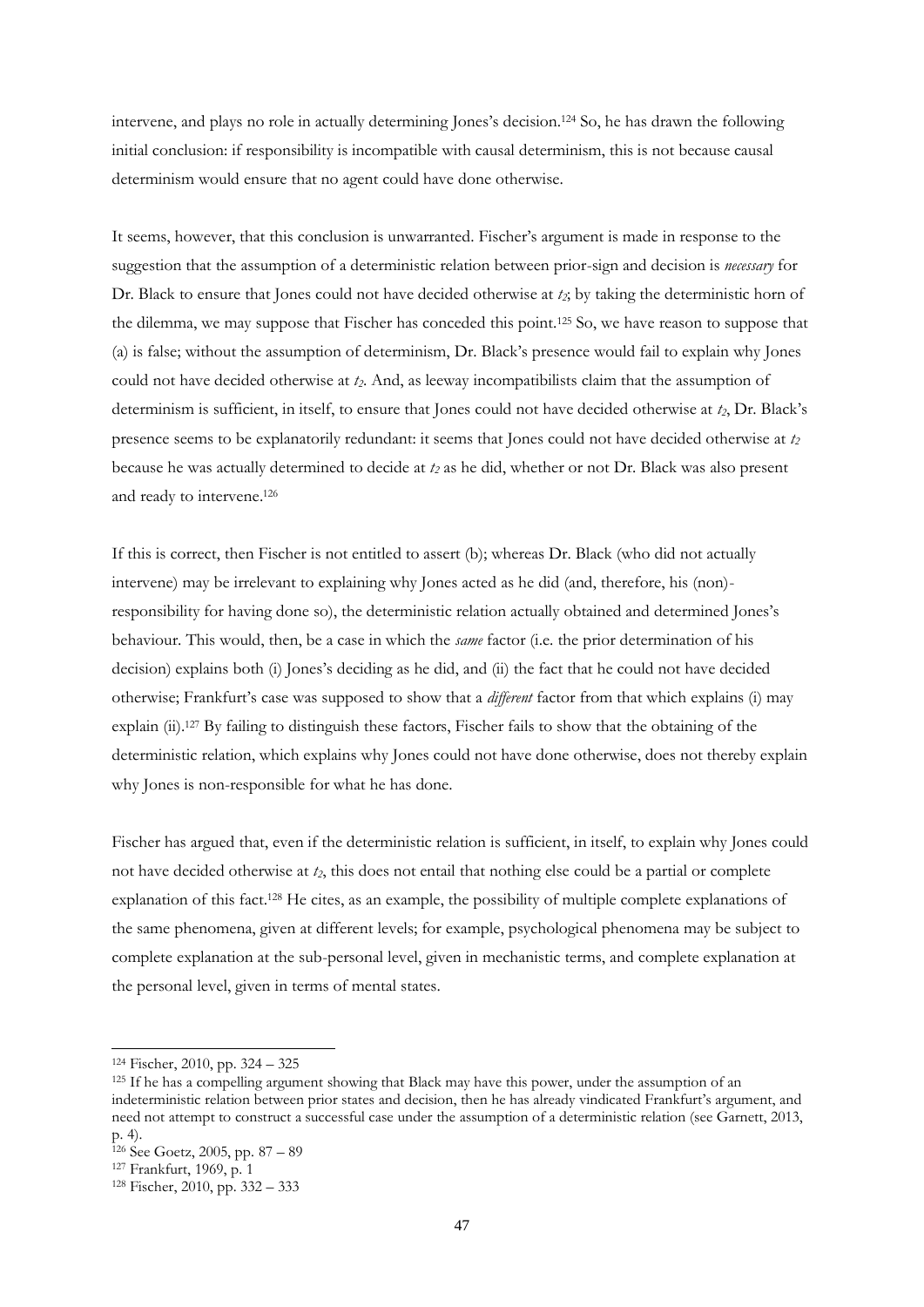Presumably, Fischer's thought is that we may grant that the deterministic relation between prior sign and events correlated with the decision is a complete mechanistic sub-personal level explanation of the fact that Jones could not have decided otherwise at *t2*, but that Dr. Black"s presence is a complete nonmechanistic personal level explanation of this fact. But, if we describe the case at the personal level, in terms of the agents" psychological states, then we must include determinism – it must be the case that Black has the power to predict and pre-empt Jones"s decision, and as we have taken the deterministic horn, we are supposing that Black can do so only if a deterministic relation obtains between the relevant psychological states of Jones.<sup>129</sup> There seems to be no additional reason to suppose that, at this level, Black"s presence plays some role in explaining why Jones could not have decided otherwise; moving to this level of explanation does not resolve the original problem. I take it, then, that Fischer's argument is unsuccessful, and we have no reason to suppose that Frankfurt-style cases can succeed on the deterministic horn of the dilemma.

# 5. Responding via the "Indeterministic Horn"

If this is right, then it must be assumed that Jones"s decision is undetermined, given prior (involuntary) events. If so, and if Dr. Black were to maintain his policy of non-intervention on observing Jones"s twitch at *t1*, then given conditions at *t<sup>1</sup>* and the laws of nature, it would be *possible* for Jones to go on to decide at *t<sup>2</sup>* to act otherwise.<sup>130</sup> Jones *could,* then, in this sense, decide at *t<sup>2</sup>* (or, presumably, before *t2*) to act otherwise.

The mere nomological possibility, given conditions at *t1*, that Jones will go on to decide at *t<sup>2</sup>* to act otherwise is, on any leeway incompatibilist account of freedom (of which I am aware), considered to be necessary but insufficient for Jones to be able to do otherwise in the PAP-relevant sense. Different leeway incompatibilist accounts of the relevant ability propose different additional necessary conditions.

# 6. Leeway Incompatibilist Theories of Freedom

Many leeway incompatibilists consider the power to act (including the power to perform mental actions, like deciding), and therefore the power to act freely, to be a causal power; on these views, the agent has the relevant sort of control over which open alternative they take (e.g. whether they decide to do A, or to

<sup>129</sup> Garnett, 2013, p. 6

<sup>130</sup> If there were cases in which Jones does not twitch at *t<sup>1</sup>* , and would have gone on to decide in accordance with the plan at *t<sup>2</sup>* , Dr. Black – on his current policy – would intervene unnecessarily. But, this is not a problem for Frankfurt; he requires only that Black intervenes in *all* cases in which Jones would otherwise have decided otherwise; he does not require that Black intervenes and *all of, and only,* those cases (see Hunt, 2000, p. 207).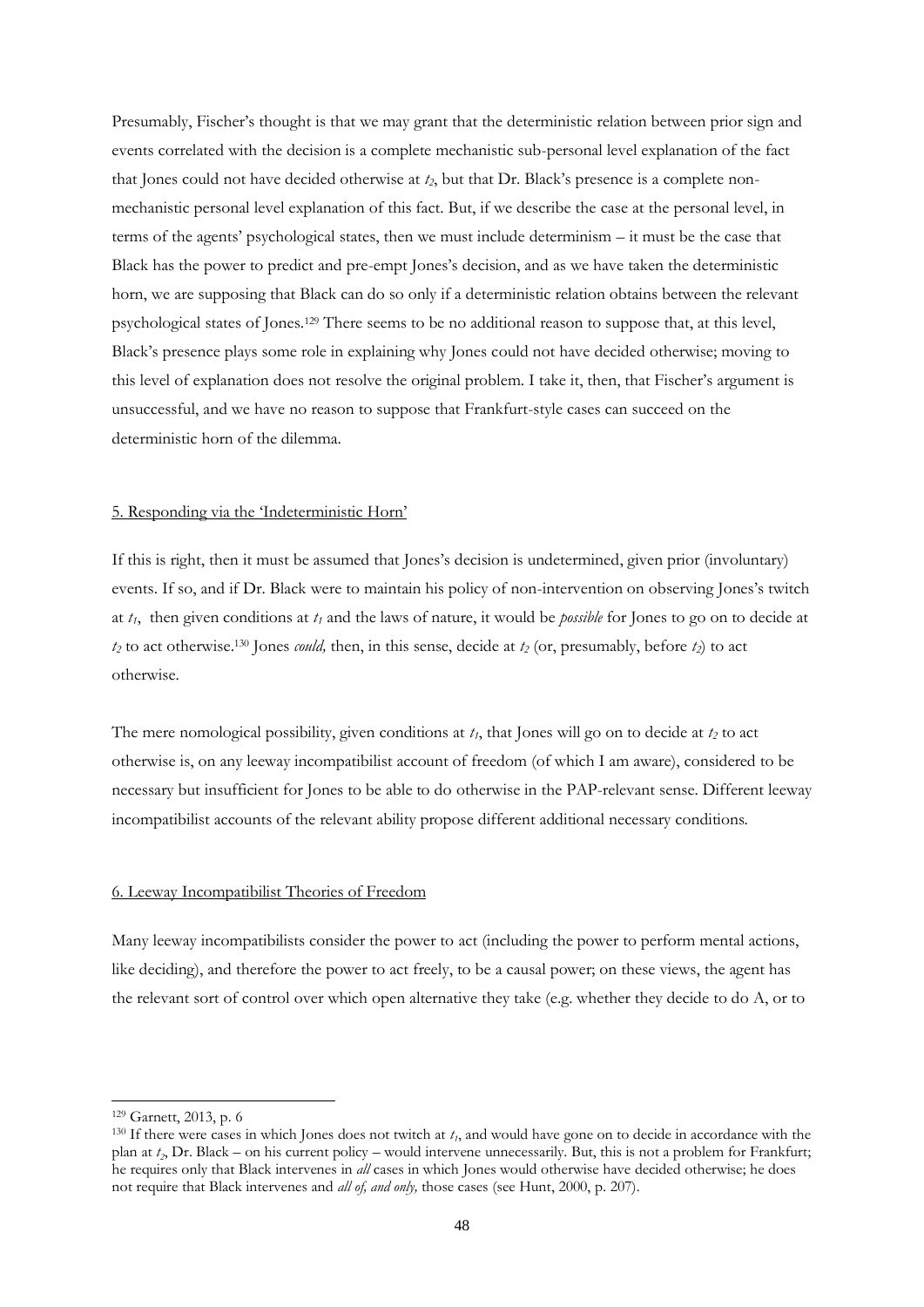do B, etc.) only if it is possible (given initial conditions) that they (or events involving them) *cause* the event of their taking alternative A, or the event of their taking alternative B, (etc.).<sup>131</sup>

Two views of this sort should be distinguished. On an *event-causal* view, a free decision is considered to be an event suitably caused by certain sorts of agent-involving events – characteristically, these are events in the agent"s psychology, such as their having certain beliefs and desires.<sup>132</sup> On leeway incompatibilist event-causal views, free decisions must be non-deterministically caused; some stage of the causal process must be indeterministic. The most popular views of this sort, and those on which I shall focus, are "centred accounts", according to which it is required that the immediate causal antecedents of the decision (i.e. the relevant psychological events) indeterministically cause the decision.<sup>133</sup>

On an *agent-causal* view, a free decision is considered to be an event caused by an *agent*, and causation by an agent does not consist in causation by events.<sup>134</sup> An agent is said to be a persisting substance, whereas events (including events which involve the agent) are merely momentary occurrences. Agents, as persisting substances, are not the kind of thing which could be effects of other events, but are, according to advocates of these views, things which possess causal powers; insofar as agents exercise these causal powers, their doing so must be undetermined by prior events. On these views, agents have the power to determine what they do, without prior determination; they may be the uncaused cause of what they do.

On an event-causal view, it is necessary, for Jones to be able to do otherwise in the relevant sense, that (i) Jones"s decision is not determined by prior events and actual laws, and (ii) certain events within or involving Jones, given the precise conditions, might cause Jones to decide to act otherwise. And, on an agent-causal view, it is necessary, for Jones to be able to do otherwise in the relevant sense, that (i) Jones"s decision is not determined by prior events and actual laws, and (ii) Jones has the power to agent-cause his decision to act otherwise. It was granted, when the Frankfurt-style case was set up, that (in the intervener"s absence) Jones could have done otherwise, in whatever sense one considers to be necessary for responsibility; given this, Dr. Black"s presence, and capacity to intervene as described above (i.e. he

<sup>134</sup> See, for example, Clarke, 2005, p. 409

<sup>131</sup> Some consider the relevant power to be a non-causal power (e.g. McCann, 1998, and Pink, 2004, pp. 116 – 123). These views face the challenge of accounting for agent's control over their actions, and of their acting for reasons, without appealing to causation of the action by (states of) the agent. Many such views invoke the notion of intention, such that one has control, and acts for a reason, when one"s behaviour occurs concurrent with, or has as its content, a certain intention of one"s, which plays no role in bringing about (causing) one"s behaviour. There are various difficulties with such views (see Clarke & Capes, 2013, §1) so I set them aside here, but I do not reject them; for all that I go on to say, Frankfurt-style cases might be ineffective against such non-causal leeway incompatibilist views.

<sup>132</sup> Clarke, 2011, p. 337 (although Clarke does not advocate such a view).

<sup>133</sup> See, for example, Kane, 1996, pp. 100 – 120. (On other "deliberative" event-causal views, it must be undetermined which of the agent"s beliefs and desires come to mind in deliberation; the ensuing action-producing causal process is, then, allowed to be deterministic - see, for example, Mele, 1995 (c. 12), or Ekstrom, 2000, p. 106. If the "coming to mind" of certain beliefs and desires is beyond the agent"s control, and this determines their subsequent decision, it is difficult to see how such an agent could be acting consistent with a plausible incompatibilist freedom (see Clarke & Capes, 2013, §2.1). I set these views aside here.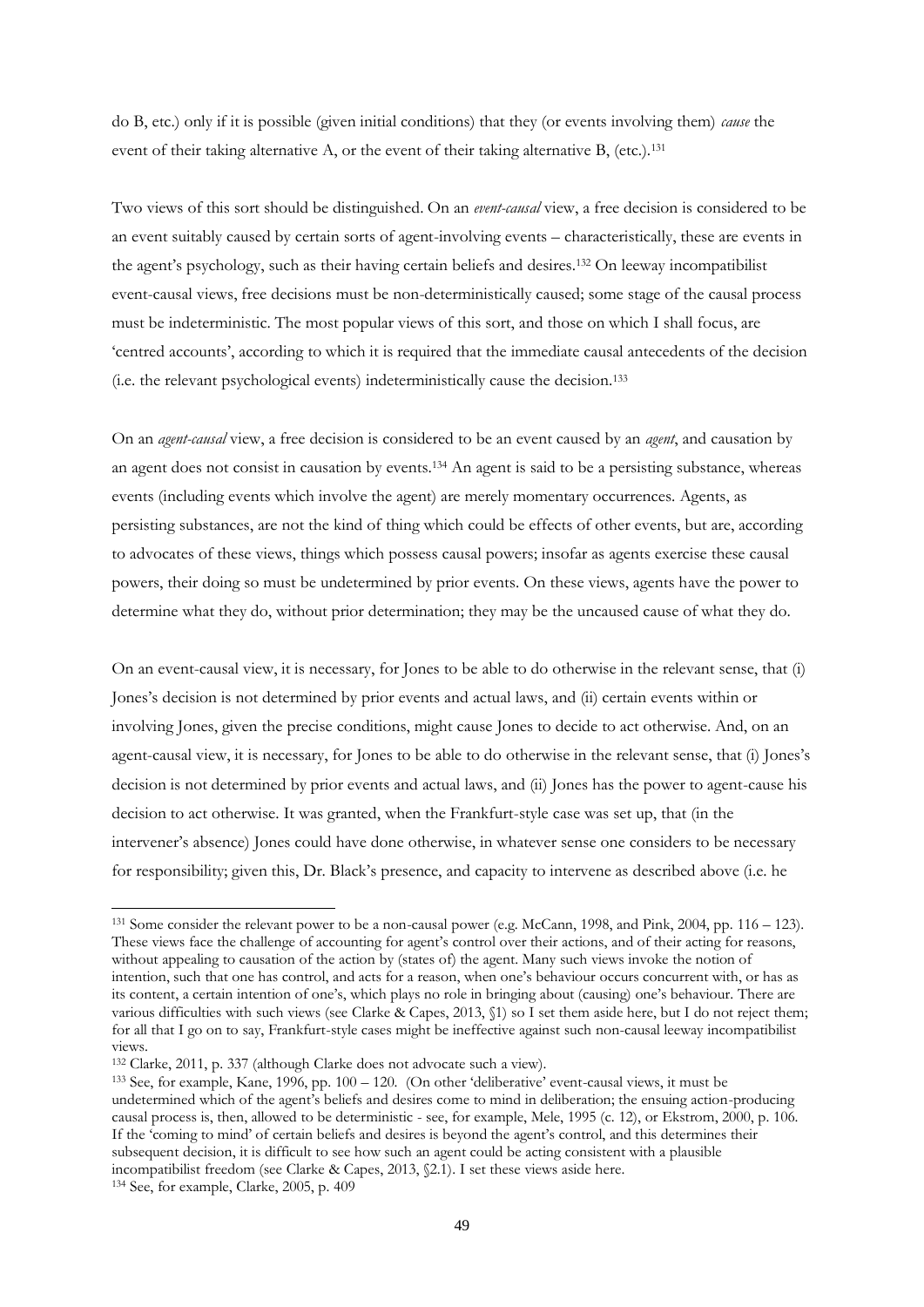will intervene when and only when Jones does not twitch at *t1*) is consistent with Jones being able to do otherwise, in the relevant sense, according to both of these leeway incompatibilist views.

# 7. Prior-sign Intervention and Event-causal Views

For example, the following scenario is consistent with the case as described above. Suppose that a twitch of the sort which occurred in Jones at *t<sup>1</sup>* invariably occurs in him when he holds a particular set of beliefs and pro-attitudes; Jones twitches when he recognises what he considers to be a strong reason to eat a blue sweet, and also recognises what he considers to be a weaker reason to eat a red sweet. Call the event of his recognising what he considers to be a strong reason to eat a blue sweet, in these circumstances, event "*C*". The occurrence of event *C* satisfies the stimulus conditions of a probabilistic disposition of Jones"s, the manifestation of which is the event of Jones"s decision, at a specified later time, to eat a blue sweet (call this event 'E'). Whenever event *C* occurs, there is a probability *n* (greater than 0 and less than 1) that this event will cause event *E* to occur at this later time, and there is a probability of 1-*n* that event *C* will not cause event *E* to occur.<sup>135</sup> Suppose that Jones did decide at the specified later time  $(t_2)$  to eat a blue sweet. In this case, the occurrence of event *C* non-deterministically caused event *E* to occur; up until it did, there was a chance that Jones would not decide to eat a blue sweet, or that he would decide otherwise.

Suppose instead that this is a case in which event *C* does not cause event *E* to occur, and Jones decided otherwise (e.g. to eat a red sweet) at *t2*. In this case, the occurrence of some *other* prior event nondeterministically caused him to make this decision.<sup>136</sup> For example, we may also suppose that Jones has a second probabilistic disposition. Call the event of Jones's recognising what he considers to be a reason to eat a red sweet, in these circumstances, event '*D*'. The stimulus conditions of this second disposition are satisfied when event *D* occurs, and the manifestation of this disposition is the event of Jones's decision, at a specified later time, to eat a red sweet (call this event "*F*"). Whenever event *D* occurs, there is a probability of *n* (greater than 0 and less than 1) that this event will cause event *F* to occur at this later time, and there is a probability of 1-n that event *D* will not cause event *F* to occur. In this case, the occurrence of event D (i.e. Jones"s recognition of what he considers to be a reason (albeit a weaker reason) to eat a red sweet) would have non-deterministically caused him to decide as he did.

So, if we suppose that Dr. Black observed Jones's twitch at  $t<sub>I</sub>$  and therefore refrained from intervening, and that Jones went on to decide and act in accordance with his (Black"s) plan, Dr. Black would not – at least according to these event-causal leeway incompatibilists – have ensured that Jones could not have done otherwise, in a relevant sense. The probabilistic disposition of Jones to decide to act otherwise –

<sup>135</sup> Clarke, 2011, p. 337

<sup>136</sup> See Clarke & Capes, 2013, §2.2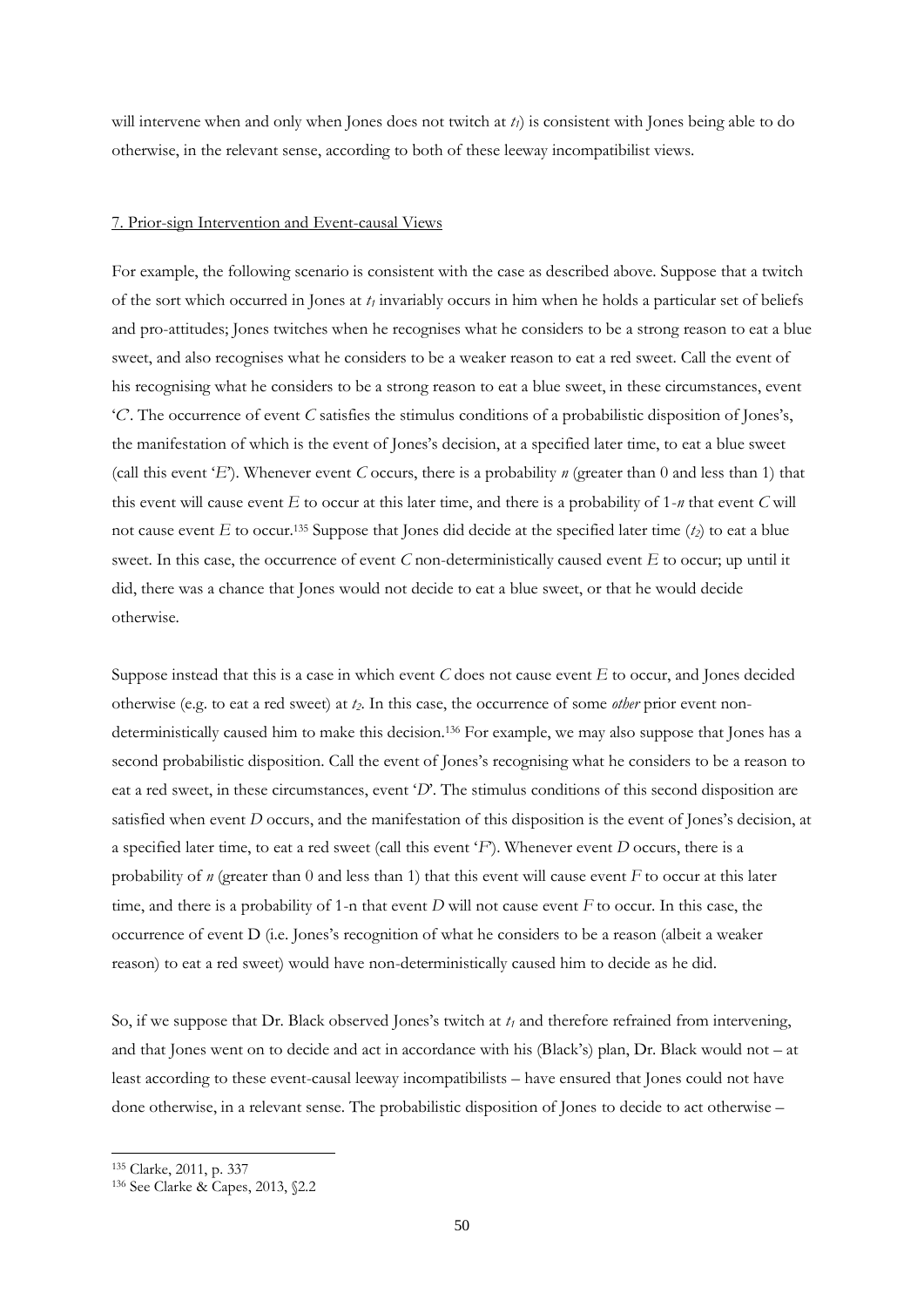given Dr. Black"s presence and capacity to intervene – is retained; in fact, it was not manifested, but it *could* have been manifested, in this scenario.

Given the occurrence of the twitch at  $t_1$ , even if we suppose that it was extremely probable that event  $C$ would cause event  $E$  to occur (at  $t_2$ ), up until it actually did so there was a chance that event  $D$  could have caused event *F* to occur, or at least to begin. The occurrence of the twitch at *t<sup>1</sup>* does not provide Dr. Black with evidence that he need not intervene. It seems that he is left with two options: (i) to intervene indiscriminately, in which case he would, in all cases, determine that Jones decides and acts as he (Black) wishes, thereby failing to provide a case in which a *different* factor from that which explains why Jones could not have done otherwise explains why Jones acted as he did (and this is required for a successful Frankfurt-style case), or (ii) to intervene after the occurrence of event *F*, or after it has begun. Insofar as we suppose that the beginning of event *F* would amount to the beginning of an alternative decision, then this kind of intervention would fail to ensure that Jones could not have done otherwise in any relevant sense. <sup>137</sup> Given this supposition, neither option promises to provide a successful Frankfurt-style case.

# 8. Blockage Cases

Some have sought to avoid such difficulties by re-formulating the Frankfurt-style case, such that the intervention is not triggered by a prior-sign.

#### (a) Hunt's Case

For example, Hunt has noted an anticipation of Frankfurt's argument in the writing of John Locke; he (Hunt) presents a modified version of a case described by Locke, and claims that it avoids the above problems.<sup>138</sup>

In Locke's case a free agent is placed inside a room whilst sleeping; the room is then locked, and some time later the agent awakes to find something of interest to him.<sup>139</sup> He then remains in the room willingly, examining the thing of interest, unaware that, had he tried to leave the room, he would have failed to do so. It seems that he remained in the room freely, and is responsible for having done so, even though he could not have left the room. Of course, the agent could have decided to leave the room, and made an overt attempt to do so; PAP is not threatened by this case.<sup>140</sup>

<sup>&</sup>lt;sup>137</sup> As I go on to discuss, it is a matter of some significance whether or not the beginning of some such event counts as (at least the beginning of) an exercise of the agent's will.

<sup>138</sup> Hunt, 2000, p. 217

<sup>139</sup> *Essay Concerning Human Understanding*, Bk.II, C.XXI, §10

<sup>140</sup> This is not to say that Locke failed to show what he intended to show, via this case.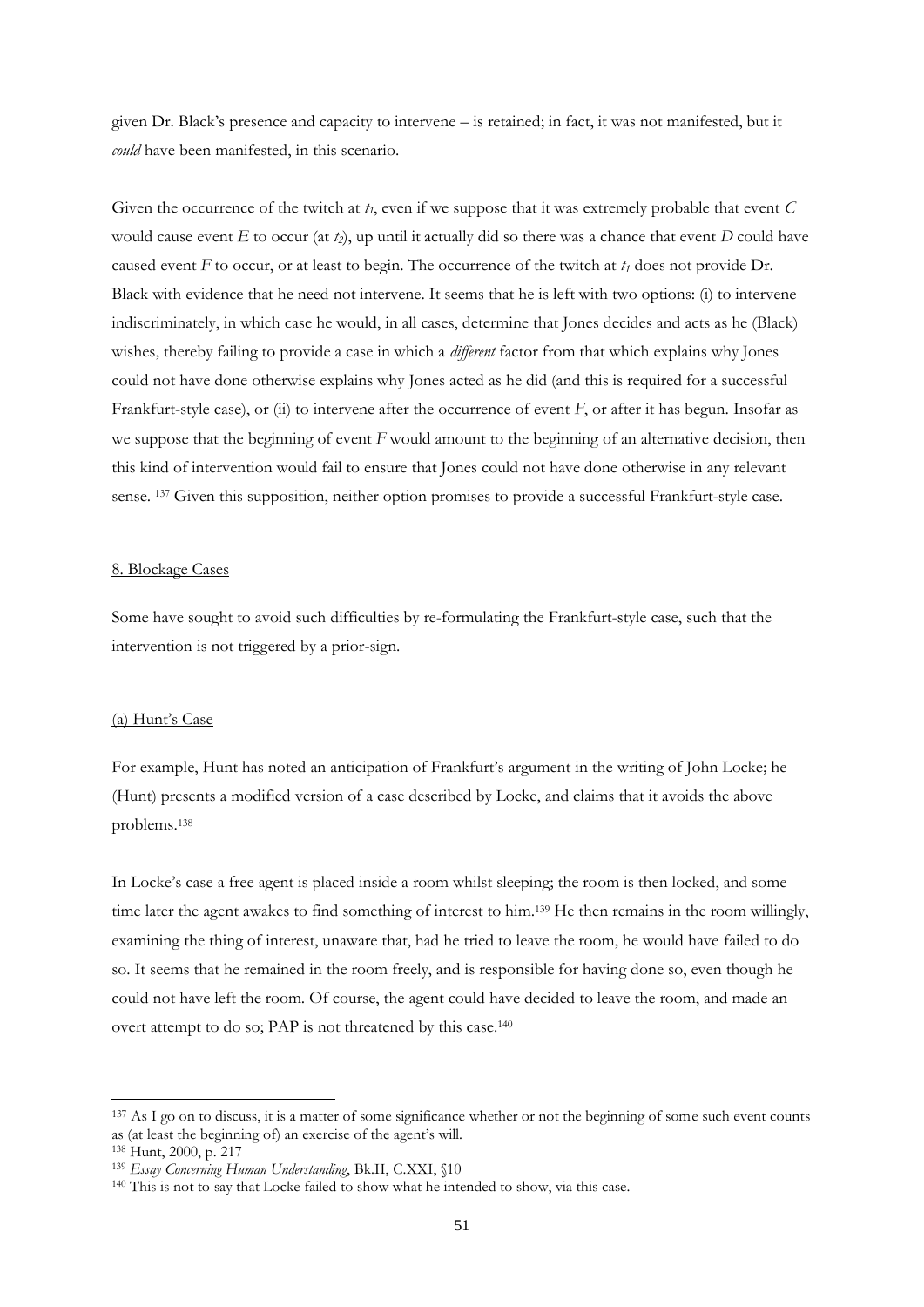Hunt proposes that analogous intervention can ensure that Jones could not even have decided to do otherwise; 'blockages' (analogous with Locke's door) may be introduced within the agent's decisionmaking system, such that they cannot decide otherwise, but nonetheless can decide "on their own" to perform some action. We are to suppose that at some time prior to his deliberation, all of Jones"s "neural pathways", apart from one, are blocked (by Dr. Black); neural firings which follow this open pathway somehow correlate with Jones deciding, at *t2*, to eat a blue sweet. The firings in Jones"s brain follow this pathway, and he makes this decision, but Hunt claims that the blockages may be causally irrelevant; it may be the case that, had there been no blockages, the firings in Jones"s brain would have followed precisely this pathway. <sup>141</sup> In this case, he claims that we have a successful Frankfurt-style case, without reliance on a prior-sign.

But, it is unclear how the presence of such "blockages" is supposed to ensure that Jones could not have done otherwise, in any relevant sense. If, given conditions at *t<sup>1</sup>* (at which point, the blockages are in place) and the laws of nature, the presence of the blockages ensures that only one event is physically possible at any time between *t<sup>1</sup>* and *t2*, then their presence determines Jones"s decision at *t<sup>2</sup>* and this case must face the deterministic horn of the original dilemma. The presence of the blockages must, then, be consistent with the possibility that other events could occur prior to, and at,  $t_2$ . Yet, if this is conceded, we have no reason to suppose that neural firings might not diverge from the specified path, only to meet with the blockage and thereby be caused to return to the specified path.<sup>142</sup> If so, there would remain a possibility that event *D* (Jones's recognising a reason to eat a red sweet) would cause some divergence towards the causation of event *F* (his deciding to eat a red sweet), before the causal process is cut short and a different deterministic process is induced. Without the assumption of blockage-induced determinism, this case is exactly analogous with the case described above, in which Dr. Black intervenes only *after* some initial divergence. On the supposition that such divergence would amount to an exercise of Jones"s will, I have argued that this kind of intervention does not succeed.

#### (b) Mele & Robb"s Case

Mele and Robb have attempted to "rescue" Frankfurt-style cases from the original dilemma via the following modified case.<sup>143</sup> Prior to Jones's deliberation, Dr. Black has induced a deterministic causal process "*P*" in Jones"s brain, such that he will decide at *t<sup>2</sup>* to eat a blue sweet, unless (a) he decides on his own at, or prior to, *t<sup>2</sup>* to eat a blue sweet, or (b) is incapable of making a decision at *t<sup>2</sup>* (e.g. he is unconscious or dead). In fact, Jones does decide at *t2*, via his own indeterministic decision-making process "*U*", to eat a blue sweet, and the operation of process *P* does not affect the operation of process *U*.

<sup>141</sup> Hunt, 2000, p. 218

<sup>142</sup> Fischer calls these "bumping" events – see his, 1999, p. 119

<sup>143</sup> Mele & Robb, 1998, pp. 101 – 102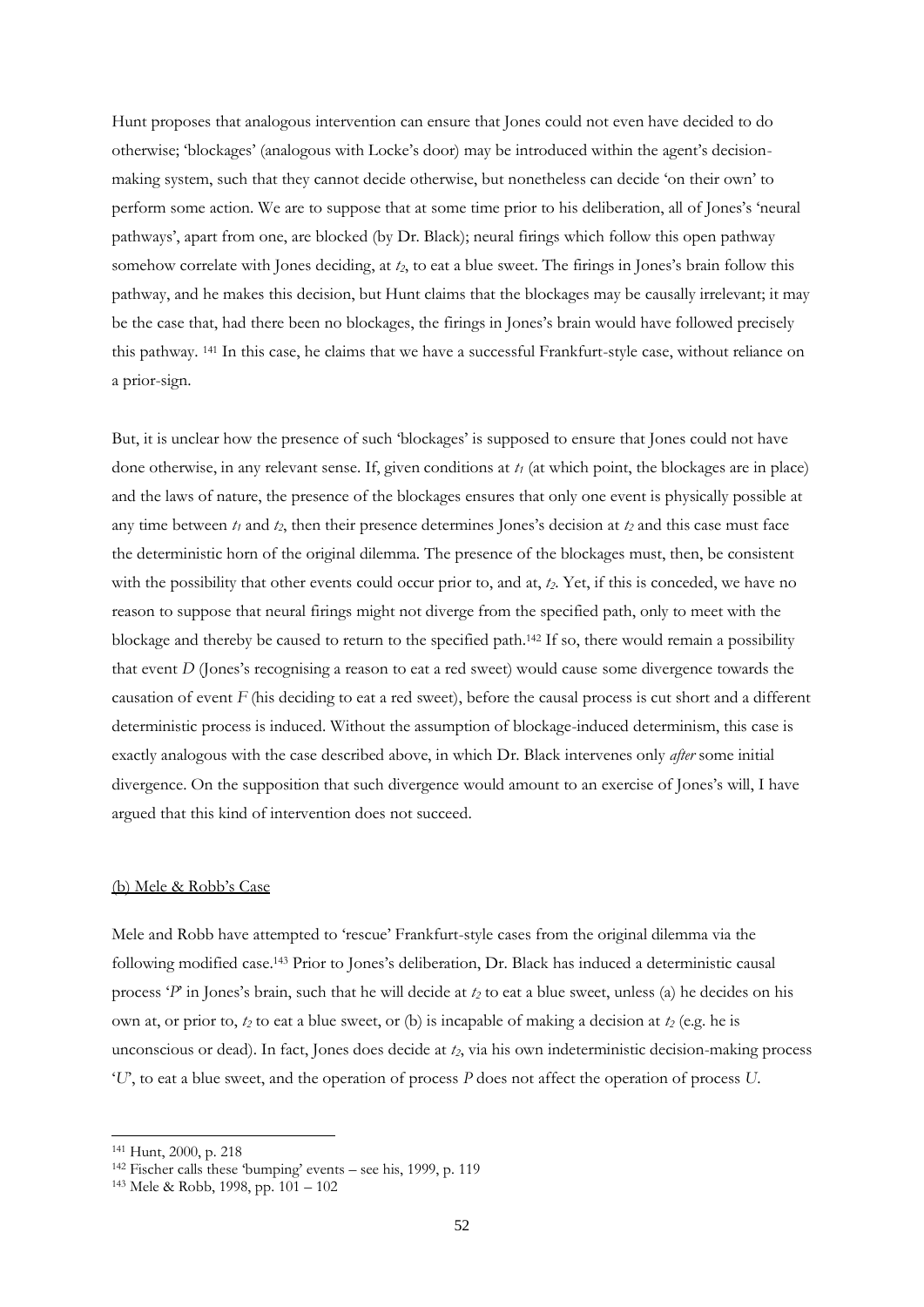For this case to succeed, two things must be established. Firstly, why is it only process *U* which is causally effective in bringing about Jones"s decision at *t2*, and not process *P*? If process *P* were causally effective, then the case would face the deterministic horn of the original dilemma. And, secondly, if it is granted that Jones is able to bring about his decision at *t<sup>2</sup>* via process *U* only, why is Jones unable to decide otherwise via process *U* at, or before, *t2*?

With regard to the first point, we are asked to suppose that it is necessary, for one to make a decision, that a 'decision-node' in one's brain is caused to 'light up'.<sup>144</sup> Normally, events in Jones's psychology nondeterministically cause these nodes to light up (this is "process *U'*). Prior to *t1*, Dr. Black has initiated a deterministic causal process (i.e. "process *P'*) which includes the relevant node (i.e. the node, the lighting of which is necessary for a decision to eat a blue sweet) lighting up at *t2*, and which leaves Jones"s normal decision-making process intact. Significantly, the relevant node is sensitive to the kind of event which is about to cause it to light up; if both an event in process *U* and an event in process *P* were about to cause it to light up, at *t2*, the node would light up only because of the event in process *U*. Causal process *U* is said to trump causal process *P* when they converge on this node at *t2*.

If this is granted, then might process *U* have this power when striking other nodes at *t2*? If so, Jones – via process *U* – could decide, at *t2*, to act otherwise. Perhaps it could be argued that the lighting up of the relevant node would trump the simultaneous lighting up of any other node (regardless of the process which caused it to light up) in the subsequent causation of Jones's decision. This would, however, leave open the possibility that process *U* be about to cause an alternative node to fire, only for this process to be cut short by the activity of process *P*. In fact, Mele and Robb suggest that all other nodes are 'neutralised' when Black initiates process  $P$ <sup>145</sup> Presumably, this means that if process *U* were to arrive at any other nodes at or before *t2*, it would not cause them to light up. But, similarly, this leaves open the possibility that process *U* meets with a blockage at or before *t<sup>2</sup>* and is rendered ineffective. It seems, then, that this case is very similar to Hunt"s; it depends on prior blockage of processes necessary for alternative decisions, but permits alternatives of a certain sort. Insofar as we suppose that such alternatives would amount to an exercise of Jones"s will, we have no reason to suppose that Jones could not have done otherwise, in some relevant sense, in this case.

#### 9. Flickers of Freedom

The difficulty with these modified Frankfurt-style cases is that, in order to avoid the deterministic horn of the original dilemma, they must allow that, given the presence of the intervener or mechanism, alternative events of some sort may occur. And, for all that has been specified in these cases, we have no reason to

<sup>144</sup> Ibid. pp. 103 – 104

<sup>145</sup> See ibid. p. 105 (fn. 16)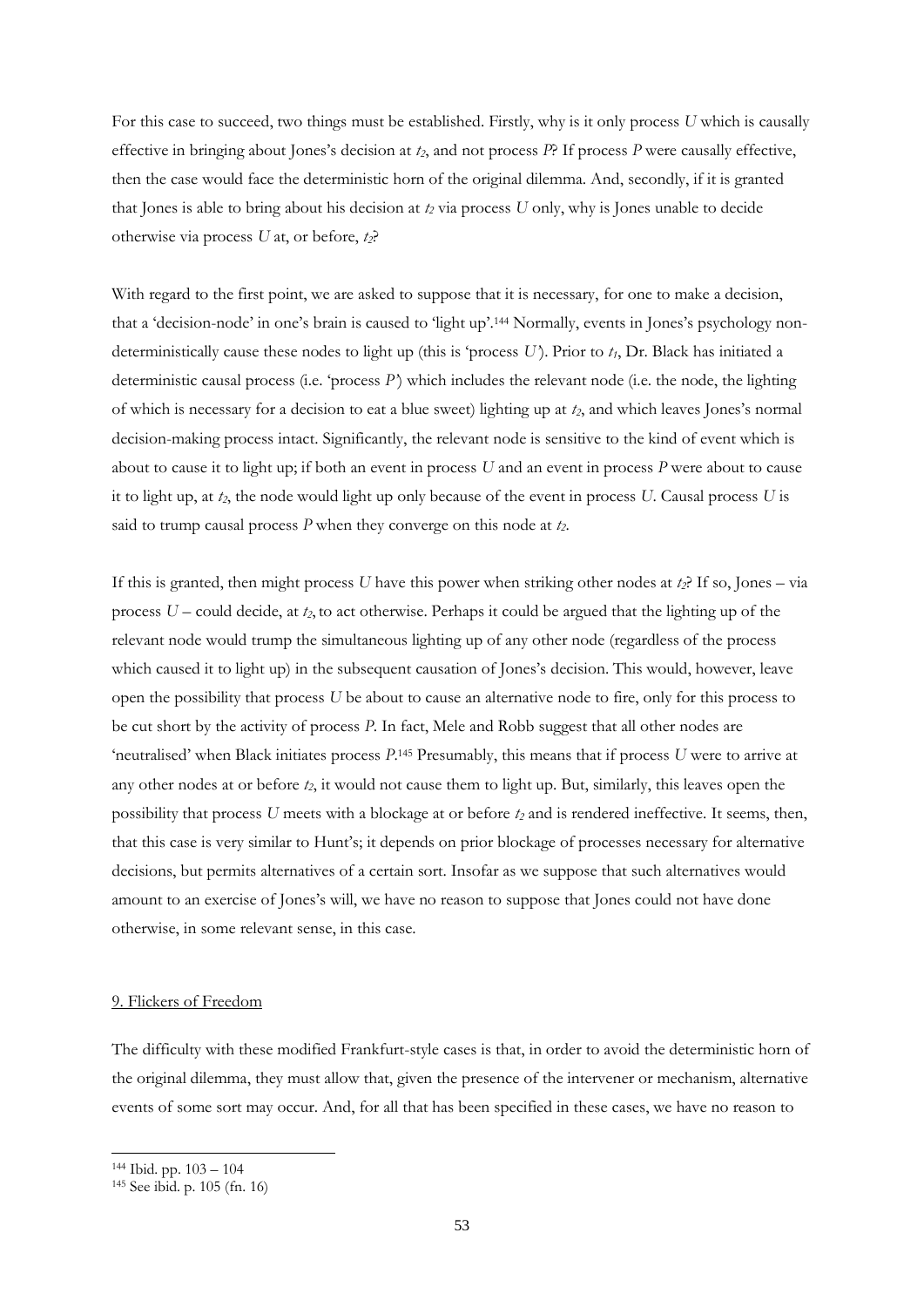suppose that these alternative events might not amount to (at least the beginning of) an alternative act of will. The intervention would, therefore, fail to ensure that the agent could not have done otherwise in some relevant sense.

One apparent advantage of intervention triggered by a prior-sign, over blockage-style intervention, is that it can be made clearer that the possibility of the occurrence of the triggering event (e.g. the event of Jones not twitching at *t1*) does not suffice for Jones to be able even to begin an alternative act of will.<sup>146</sup> The triggering aspect of prior-sign cases may be consistent with the falsity of general causal determinism, as they may allow that given the precise conditions up until *t1*, and the laws of nature, it is possible for Jones to twitch and for him not to twitch at *t1*. They may, therefore, allow alternative *possibilities*; a different event, involving Jones's body, might have occurred at  $t<sub>l</sub>$ , thereby triggering intervention. But, mere possibilities of this sort do not (or, at least not obviously) suffice for Jones to be able to do otherwise, in any relevant sense.

For example, it may be specified that the occurrence of the event of Jones not twitching at *t<sup>1</sup>* (a) would not itself amount to the beginning of a decision to act otherwise and (b) would have been beyond Jones"s control (i.e. the twitch, or non-twitch, would have been involuntary).<sup>147</sup> In such a case, Jones could, in some sense, have done otherwise at  $t_i$ : he might not have twitched (and then been caused, via Dr. Black's intervention, to act in accordance with the plan). But, if conditions (a) and (b) are satisfied by the triggering event, it seems that Jones satisfies no plausible version of PAP; he "could" have done otherwise only in a very weak sense – of mere *possibility* - rather than in the stronger sense – of *ability* – which seems to be required.

Fischer has called alternative possibilities of this sort mere "flickers of freedom", and has argued that the fact that such "flickers" remain in a Frankfurt-style case is insufficient to show that this case does not count against PAP.<sup>148</sup> According to Fischer, alternative possibilities are relevant only insofar as they are "...sufficiently robust to ground our attributions of...responsibility".<sup>149</sup> And, he has claimed that it is "highly implausible that it is in virtue of the existence of such an alternative possibility [e.g. of Jones not twitching at  $t_1$  that Jones is... responsible for what he does".<sup>150</sup>

<sup>146</sup> Perhaps the blockage cases could be modified, such that the alternative processes earlier in the causal chain are also blocked. But, this would lead to difficulties regarding the prior determination of the action, analogous with those faced by prior-sign cases; blockage would, then, lose its initial appeal.

<sup>&</sup>lt;sup>147</sup> If involuntariness is not specified (i.e. if it is allowed that the occurrence of the twitch at  $t<sub>1</sub>$  is 'up to' the agent), then even if a deterministic relation is assumed to hold between events at  $t_1$  and the ensuing decision at  $t_2$ , one might claim that the agent is responsible for what they have done, without threatening PAP; this may be a case of indirect (or derivative) responsibility.

<sup>148</sup> Fischer, 1994, pp. 140 – 147 (see also his 2011, pp. 260 – 261).

<sup>149</sup> Fischer, 1999, p. 110

<sup>150</sup> Fischer, 1994, p. 140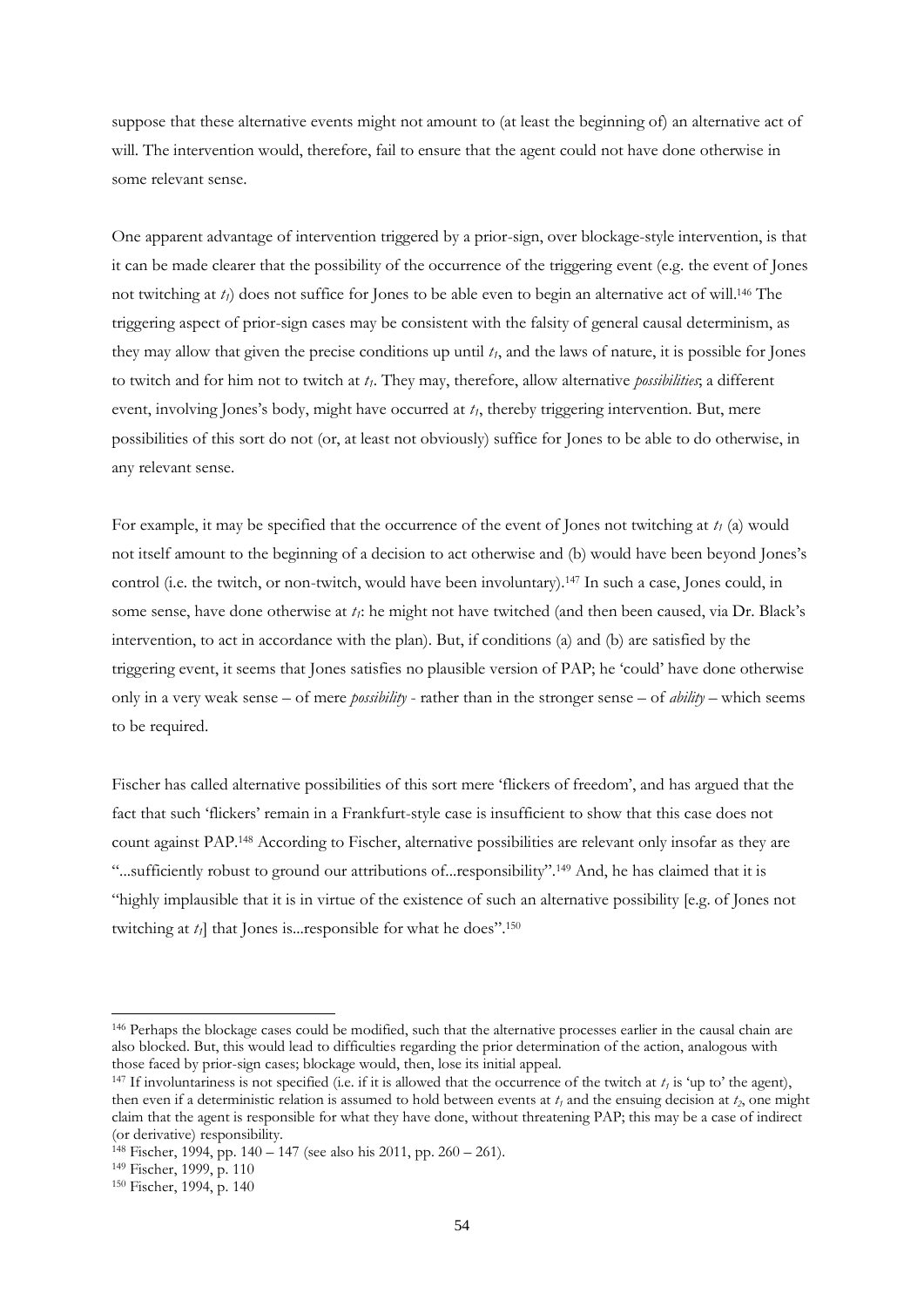Fischer has argued along the following lines.<sup>151</sup> Suppose that, given the precise conditions prior to *t1*, and the actual laws of nature, it is impossible for Jones not to twitch at *t1*, and that his twitch is deterministically related to his decision at *t2*. Any leeway incompatibilist will deny that Jones is responsible for deciding as he does at *t2*. But, now suppose that it was possible, given prior conditions and the laws, for Jones to have twitched at *t<sup>1</sup>* and then to have been determined (by an intervention) to make a decision at *t<sup>2</sup>* of the same type (e.g. to eat a blue sweet). Normally, the presumption in a Frankfurt-style case is that Jones *is* responsible for what he has done in the actual scenario, and alternatives are *removed* until only "flickers" remain. Those Fischer calls "flicker theorists" argue that it is in virtue of these flickers that Jones is responsible for what he has done in the actual scenario. But, in this case, the presumption is that Jones is *not* responsible for what he has done in the actual scenario, and exactly analogous "flickers" are *added*. Flicker theorists assume the burden of explaining why, in virtue of these added flickers, Jones might be responsible for what he has done in the actual scenario. According to Fischer, they cannot do so without appealing to some kind of "alchemy"; he concludes that, if Jones is responsible, in the Frankfurt-style case, for what he has done in the actual scenario, then this is not in virtue of the presence of flickers.

There is, however, a sense in which such flickers do seem to "play a role" in grounding attributions of responsibility. We may suppose that the event of Jones not twitching at *t<sup>1</sup>* is (in the absence of an intervener) deterministically related to his deciding at *t<sup>2</sup>* to act otherwise. So, in the alternative scenario Jones would have decided as he did only because of the intervention. There is, then, an alternative possible scenario in which Jones avoids authorship of, and responsibility for, what he has done; by being such that he would otherwise have decided otherwise at *t2*, Jones (in some sense) made it the case that Dr. Black is the author of, and therefore responsible for, what Jones has done.<sup>152</sup> And, perhaps this possibility is sufficiently 'robust' to account for Jones's responsibility for what he has done in the actual scenario.

Fischer has granted that these Frankfurt-style cases leave open an alternative possible scenario in which the agent avoids authorship of, and responsibility for, what they have done. But, he has argued that they do not thereby leave open "robust" alternatives, because the agent cannot *voluntarily* avoid responsibility; it is possible for them to avoid responsibility only 'accidentally'.<sup>153</sup> If the occurrence of the triggering event is not something over which the agent has voluntary control, then it does not amount to an act of the agent's will, or even the beginning of such an act. Fischer has noted a parallel between the debate over the significance of "flickers" and the relationship, which I mentioned earlier, between freedom and

<sup>151</sup> See Fischer, 1999, pp. 110 – 111

<sup>152</sup> See Wyma, 1997, p. 57, and McKenna, 1997, pp. 74 – 75. Otsuka (1998, pp. 691 -692) offers a slightly different response, which is relevant only to ascriptions of blameworthiness. Otsuka proposes a necessary condition for blameworthiness (i.e. PAB: "one is blameworthy for what one has done only if one could have behaved less badly") and claims that either (i) the agent in a Frankfurt-style case retains the ability to behave less badly (e.g. they could have acted from more worthy motives) or (ii) if they lack this ability, then they are not blameworthy. Due to the comparatively narrow scope of this argument, and various difficulties involved in motivating and defending PAB, I will not consider this response any further.

<sup>153</sup> Fischer, 1999, p. 121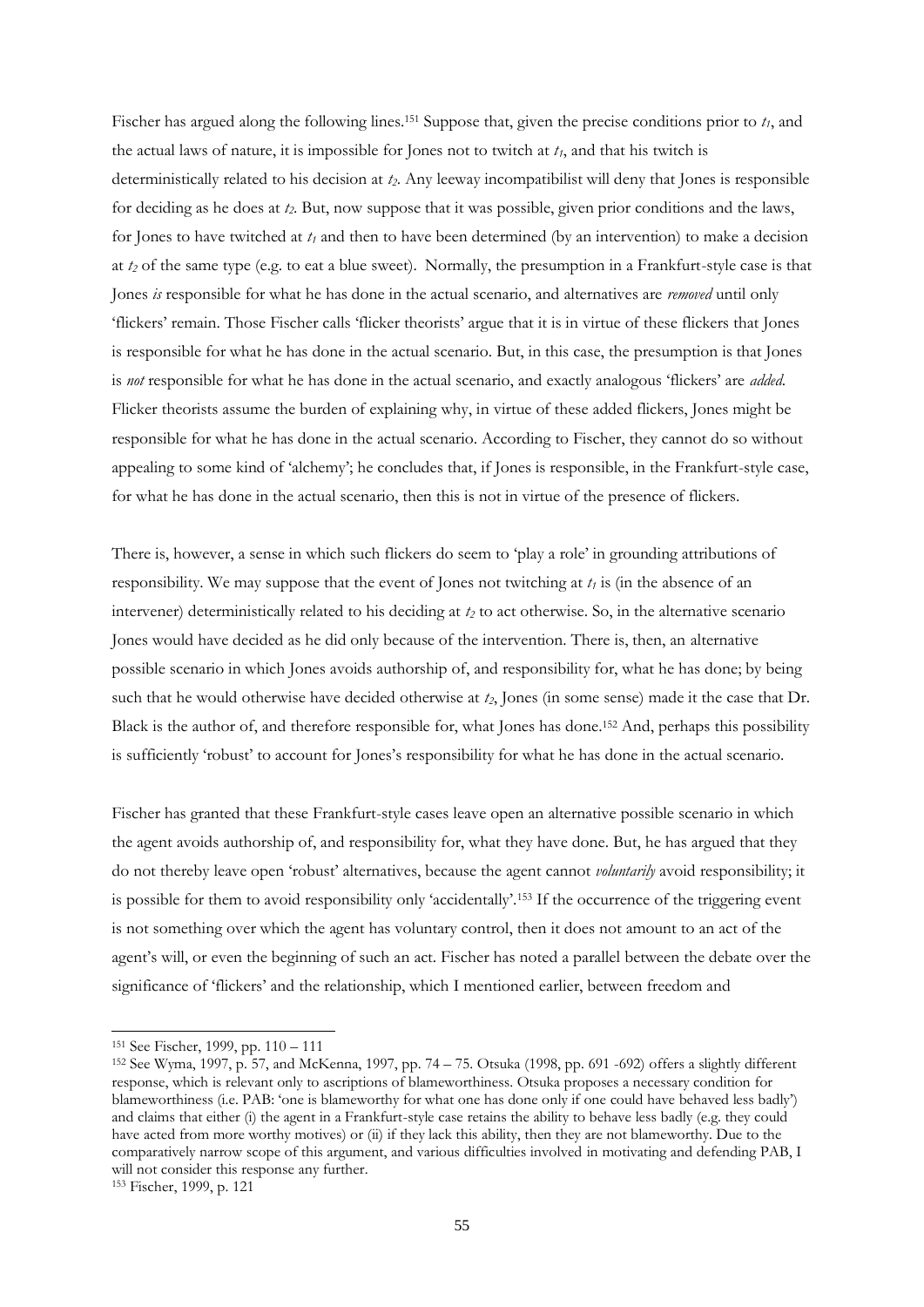indeterminism: those committed to leeway incompatibilism must account for the "crucial difference between the ability to do otherwise, and the mere possibility of something different happening", and it seems that mere possibility of the occurrence or non-occurrence of a twitch is insufficient to indicate the agent's retention of an *ability* to do otherwise, even if it would determine their responsibility for their ensuing behaviour.<sup>154</sup> If these are the only possibilities at  $t_1$ , then it seems that no further necessary condition (for the agent"s retention of this ability) can be met.

Of course, the model of intervention on which it is triggered by a prior-sign leads to difficulties already discussed regarding the relationship between prior-sign and decision; if a deterministic relation is assumed, it becomes problematic to suppose that the agent acted freely and is responsible for what they have done, and if an indeterministic relation is assumed, it becomes problematic to suppose that the agent could not have done otherwise, in some relevant sense. These prior-sign cases do, however, seem to be preferable in at least one way; their structure seems to allow agents only mere "flickers" of freedom, rather than the genuine freedom to do otherwise which I argued – on the supposition that initial divergences from the specified paths were *voluntary* – is permitted by the blockage cases considered. If this is right, a prior-sign case in which conditions (a) and (b) are satisfied by the triggering event, in which this "flicker" is the *only* alternative possibility, and which (somehow) avoids the problematic assumption of prior determination of the agent's act of will, would be a promising Frankfurt-style case.

#### 10. Stump's Case

The following modified Frankfurt-style case, introduced by Stump, may fulfil these criteria.<sup>155</sup> Dr. Black is able to monitor Jones"s neural firings, and knows that any neural sequence which begins with neural firings *a,b,c,* is correlated with, and only with, a mental act of Jones deciding to eat a blue sweet.<sup>156</sup> He therefore knows that any neural sequence which begins with neural firings other than  $a, b, c$  is correlated with a mental act of Jones deciding to act otherwise. So, Dr. Black's intervention would be triggered by his observation of the beginning of a neural sequence with firings other than *a,b,c*; he would then induce, in Jones"s brain, a neural sequence beginning with firings *a,b,c*, determining that Jones perform his (Dr. Black"s) preferred action. In fact, Dr. Black observes neural firings *a,b,c,* and does not intervene; Jones decides to eat a blue sweet, and does so.

Dr. Black"s intervention would be triggered by firings other than *a,b,c*, and therefore by the commencement of a neural sequence correlated with an alternative act of will. For all that has been specified so far, one might object that the commencement of this sequence would be correlated with the

<sup>154</sup> Fischer, 2002 (reprinted in Watson (ed.), 2002) p. 196

<sup>155</sup> See Stump 1999, pp. 305 – 307

<sup>156</sup> It is assumed that there is some correlation between neural states and mental acts and states; this is compatible with various theories of the relation between mind and brain. See Stump, 1999, pp. 305 – 306.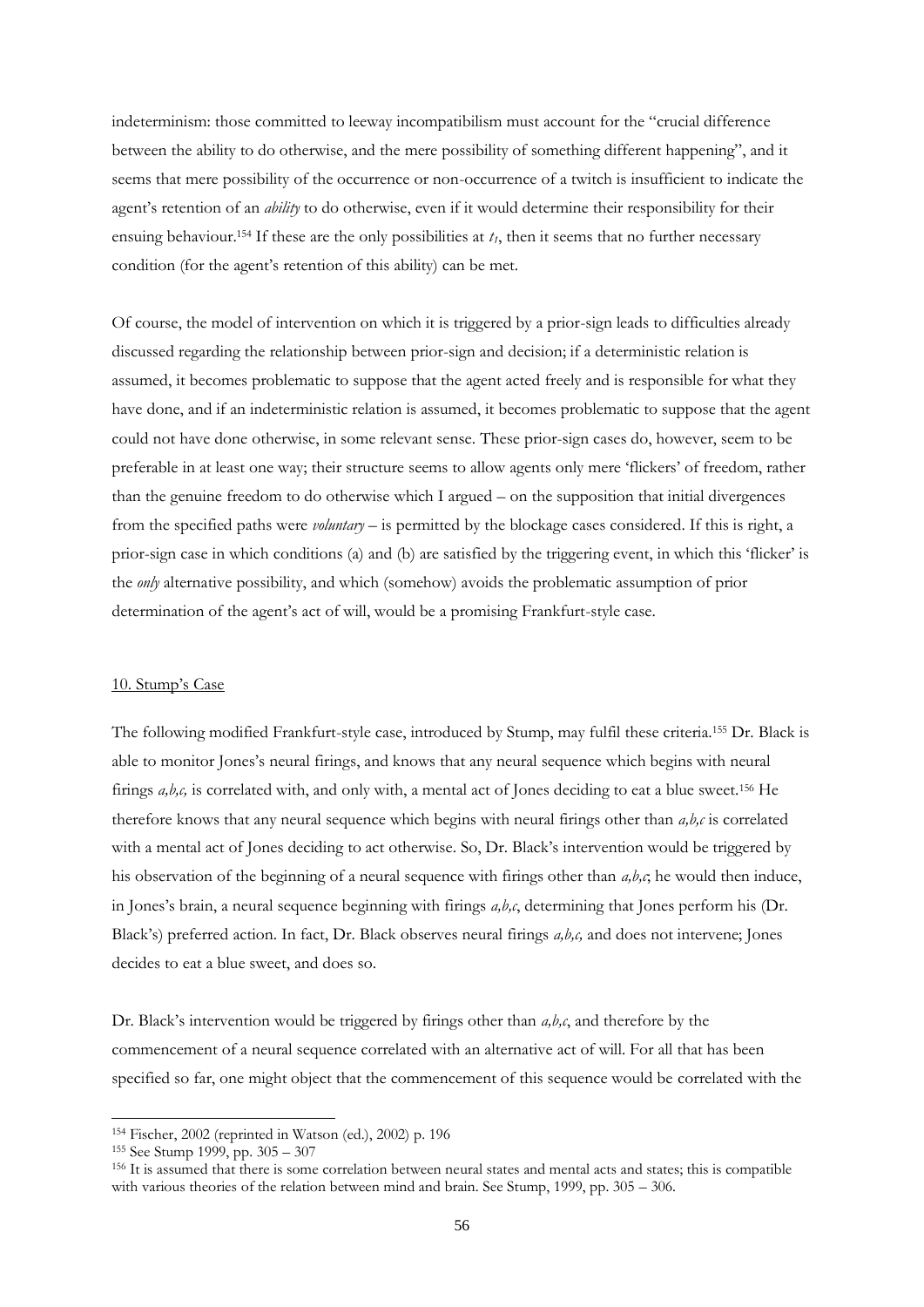beginning of an alternative act of will, and therefore that this case leaves the agent with "robust alternatives" by Fischer"s standards: Jones retains the ability to begin to decide to act otherwise, and to be prevented from completing this decision. Stump supposes, however, that there is a one-many relation between a mental state or act and the neural firings correlated with it, such that there is no mental state or act (not even the early stages of one) without a *completed* correlated neural sequence.<sup>157</sup> If so, Stump would be entitled to claim that Dr. Black"s intervention, triggered by firings other than *a,b,c*, would precede (even the beginning of) an alternative act of Jones's will; if there is no act (or even 'movement') of an agents will without the completion of the appropriate neural sequence, then the occurrence of a partially completed neural sequence cannot be within the control of, or amount to an exercise of, the agent's will. Of course, this leaves open the possibility that some firings other than *a,b,c* might occur (i.e. those which would trigger the intervention). But, because such an occurrence must be involuntary, given the above supposition, this possibility is a mere "flicker" by Fischer"s standards; it is insufficiently robust to satisfy a plausible version of PAP.

Even if Stump"s supposition is granted and it is conceded that the remaining alternatives are non-robust, a different objection may be pressed: if firings *a,b,c* precede the mental act and suffice to determine that it will be performed (i.e. that Jones will decide to eat a blue sweet), and if the occurrence of these firings is not within Jones"s control, then his act of will is determined by prior occurrences beyond his control, and therefore this case fails to avoid the deterministic horn of the original dilemma. According to Stump, however, nothing specified in this case is incompatible with the assumption that Jones acted indeterministically; it is not required, for successful intervention, that something "acted causally on Jones to produce the act in question", because the intervention would be triggered by the early stages of a neural process correlated with the mental act in question, not by a prior event.<sup>158</sup> On an identity theory, for example, the completed sequence of neural events *is* the mental act.<sup>159</sup> Dr. Black may wait until the sequence has begun before judging whether to intervene; successful intervention is consistent with the indeterministic causation of this sequence, or with its uncaused occurrence.<sup>160</sup> On the assumption that the occurrence of the early stages of this sequence are beyond the agent"s voluntary control, this model of intervention would not leave open robust alternatives.

<sup>157</sup> Stump, 1999, pp. 306 – 307 (This might commit one to the view that a mental act is temporally extended. Identity theorists might be committed to this view – e.g. the mental act is identical with the (temporally extended) neural sequence, but (for some reason) the whole sequence of firings is required for the mental act to exist. On other theories, it might be claimed that the mental act exists only after the final neural firing in the sequence. See ibid. pp. 306 – 307 (fn. 20)).

<sup>158</sup> Ibid. p. 308

<sup>159</sup> More would need to be said about why the occurrence of the early stages of this neural sequence is not identical with the beginning of the mental act.

<sup>160</sup> Ibid. p. 310 – it might be more difficult to make a similar point on the assumption of some other view about the relation between mind and brain; for example, if mental events are distinct from, yet causally related to, physical events, perhaps the mental act might be determined to come into existence after, or simultaneous with, the completion of the sequence of physical events. As I wish to criticise Stump"s case on a different basis, I will not discuss this issue further.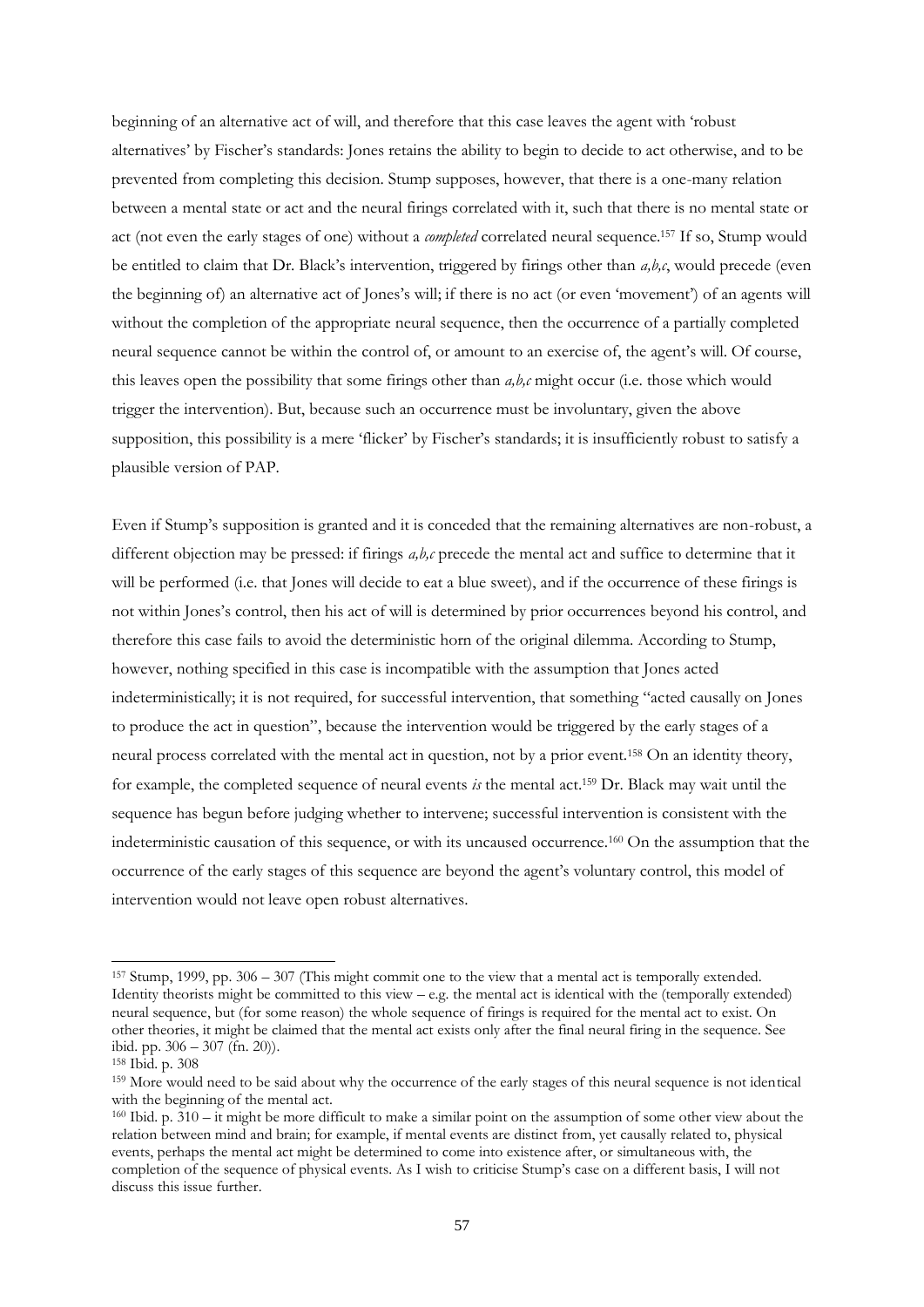#### 11. Agent-Causation and the Power to Determine One"s Own Will

Stump"s case depends upon the assumption that the occurrence of any event in the neural sequence, prior to its completion, is beyond the agent's voluntary control. This assumption commits one to the view that it is not up to the agent whether a sequence beginning with firings  $a, b, c$  occurs, or a sequence beginning with, say, firings *x*,y,z<sup>*o*</sup> occurs; these are events which occur in the agent's brain, independently of the agent's will. As the agent performs an act of will only when some such sequence of neural firings is completed, and lacks control over any part of this sequence prior to its completion, it seems clear that, on this picture, it is impossible for the agent to initiate and determine their own will; they must lack the power to bring about their own decisions (or, more broadly, acts of will (or "volitions")).

This picture seems to be consistent with what is required for freedom on an event-causal leeway incompatibilist view. For example, the physical events correlated with psychological states of the agent (e.g. their holding certain beliefs and pro-attitudes) at some time (*t1*) might indeterministically cause the occurrence, in the agent's brain, of a neural sequence beginning with firings  $a,b,c$ , which is correlated with a decision to, say, eat a blue sweet. This leaves open the possibility that events correlated with the agent"s holding certain other beliefs and pro-attitudes (which they also hold at *t1*) might indeterministically cause the occurrence, in their brain, of a neural sequence beginning with firings *x,y,z,* which is correlated with a decision to, say, eat a red sweet. In the absence of Dr. Black, the agent could, in the freedom-relevant sense (on this view), decide otherwise than to eat a blue sweet. But, given the presence of Dr. Black, and supposing the truth of Stump's assumptions, if a neural sequence beginning with firings  $x, y, z$  were to commence, it would not be completed. As the completion of the sequence is necessary for an alternative decision, then given conditions as they are in this scenario, no alternative decision could be made, or even begun.

Stump"s case may, then, pose a problem for event-causal leeway incompatibilism. But, there is independent reason to suppose that such views do not provide an adequate account of the ability to do otherwise. Event-causal leeway incompatibilist theories of freedom face a "problem of luck". On these views, an agent is said to exercise freedom-relevant control over what they decide when their decision is indeterministically caused by the antecedent occurrence of certain agent-involving events. The agent"s involvement in these antecedent events exhausts their role in bringing about their decision.<sup>161</sup> But, insofar as these events indeterministically cause the agent"s decision, their occurrence must leave open the possibility that, given conditions precisely as they were up until the time of the decision, the agent might decide otherwise. So, for all the input that the agent has, it seems nonetheless to be a matter of chance whether, given their antecedent states, they will decide to eat a blue sweet, or decide otherwise. This, it is argued, is not sufficient for the agent to exercise freedom-relevant control; granted, the agent might have

<sup>161</sup> Pereboom, 2007, p. 102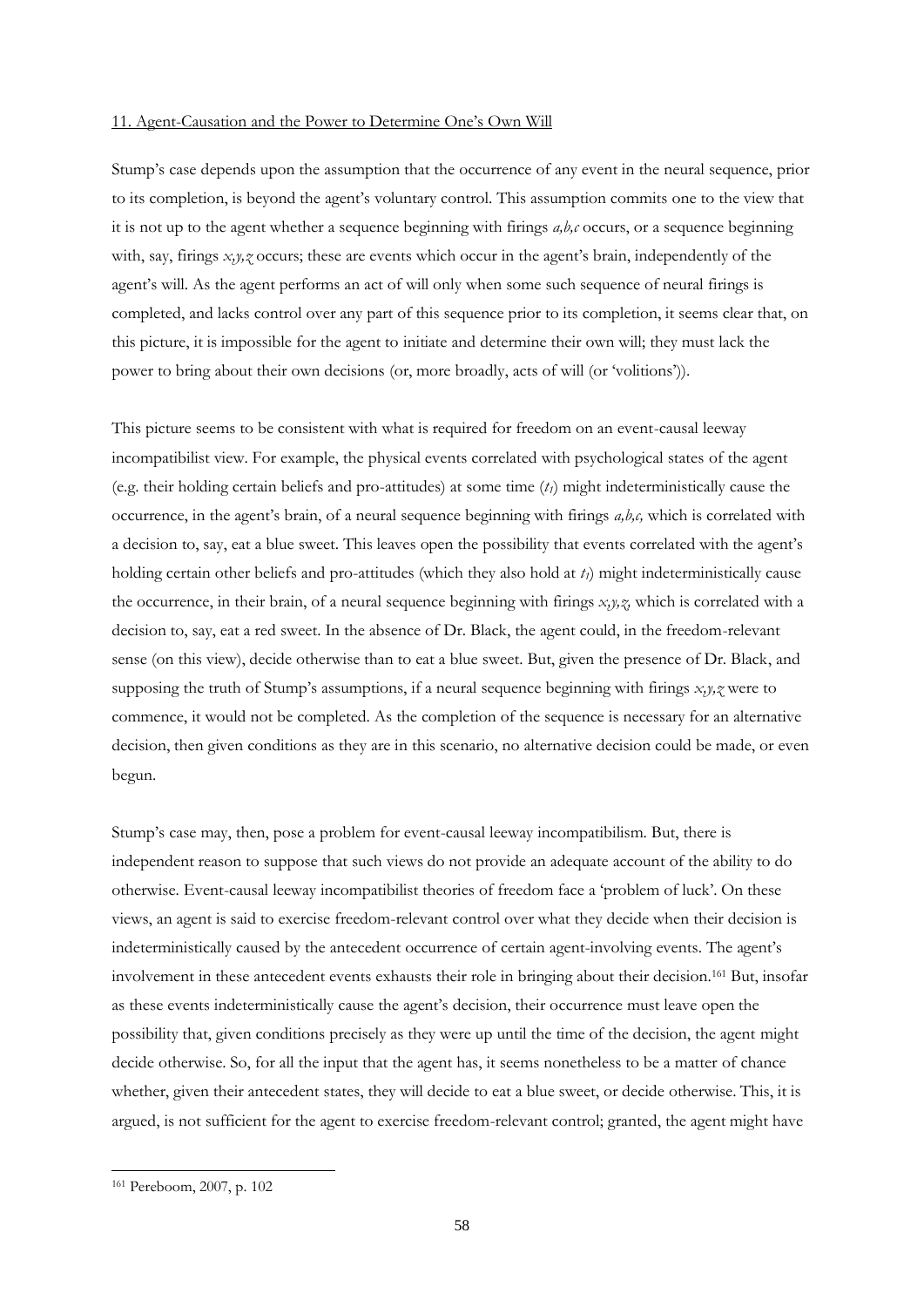decided otherwise, but it does not seem to be "up to them" what they decide, in the sense that seems to be significant for freedom and responsibility.<sup>162</sup>

Suppose, for example, that the occurrence of these states were to indeterministically cause the agent"s decision to eat a blue sweet. In taking this decision, the agent would exercise a sort of agential control available under determinism (i.e. to be caused, via agent-involving events, to make this decision), with the addition of the open possibility that they exercise this same sort of control in the performance of a different decision.<sup>163</sup> Leeway incompatibilists must claim that the kind of agential control available under determinism is not sufficient for freedom of the relevant sort; so, it does not seem promising to suppose that the mere possibility of the occurrence of an alternative scenario in which this sort of control is exercised – a possibility which might obtain, but which is not within the agent's power to bring about – could be sufficient for freedom of the relevant sort. The addition of indeterminism in the causal process seems to add nothing to the agent"s control, and seems insufficient for them to be able to do otherwise in a relevant sense.

A free agent, on an event-causal leeway incompatibilist view, is subject to luck in their performance of acts of will because their "freedom" consists in *being* (indeterministically) *caused*, via events involving them (over the occurrence of which they lack control), to have volitions. Free agents, on such views, need not have the power to initiate their acts of will; hence, such views are consistent with the assumption made in Stump's case. There is reason to suppose that *this* fact about event-causal views renders them vulnerable to the luck objection. Compatibilist theories of freedom tend to be event-causal theories; an agent's freedom consists in their *being* (deterministically) *caused*, via agent-involving events, to have volitions. Incompatibilists must consider this kind of power to be insufficient for a kind of freedom worth wanting. But, to argue that this kind of freedom requires only indeterministic causation between agent-involving events and volitions seems nonetheless insufficient; this seems to concede too much to the compatibilist, namely that freedom consists in being caused (somehow) by agent-involving events to have volitions. If it is accepted that the agent need not have control over the occurrence of these agent-involving events, then no additional control – over and above that available on a compatibilist view – is added by the requirement of indeterministic causation.

Leeway incompatibilists may reject the claim that being caused (even in a way which is incompatible with the truth of determinism) by agent-involving events to have volitions is sufficient for the kind of freedom worth wanting (i.e. that which is relevant to agents' responsibility). Some further power seems to be

<sup>162</sup> My comments in fn. 67 do not commit me to an analogous response here. Luck in the production of volitions seems to undermine control in a stronger sense than luck in the production of outcomes; the latter is compatible with, say, agent-causation of volitions.

<sup>163</sup> See Clarke, 2011, pp. 339 – 342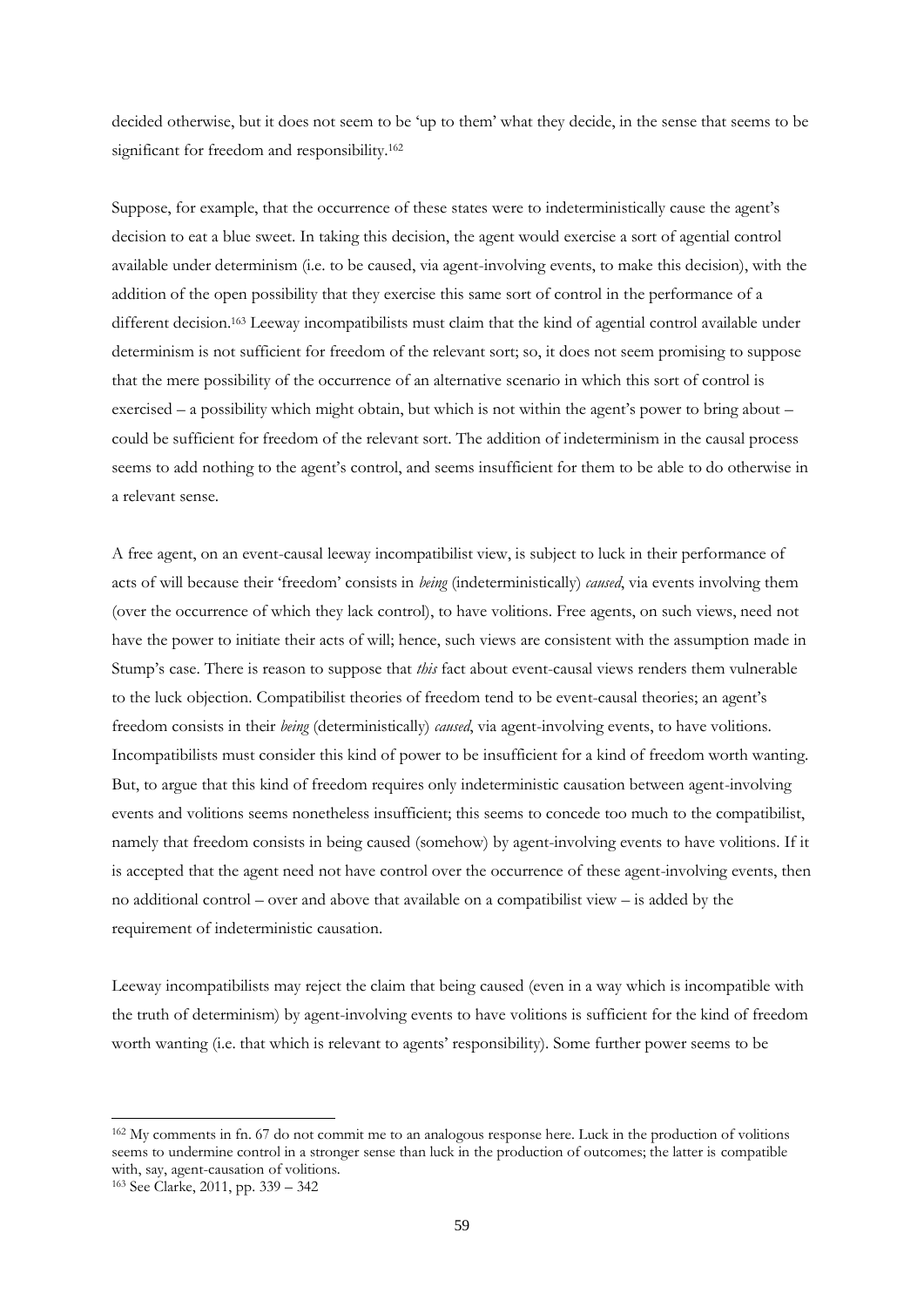necessary, namely a power of agents to determine for themselves, without being caused to determine, what they will to do.

One way in which leeway incompatibilists have attempted to account for this sort of power is via an agent-causal theory; on these views, the relevant power is considered to be a power of the agent, as a persisting substance, to be the causal origin – the uncaused cause – of their volitions. These views seem to avoid the problem of luck.<sup>164</sup> Suppose that Jones has decided, at *t2*, to eat a blue sweet. An agent-causal view requires that Jones"s decision was undetermined; it must be the case that, given facts about the past and the laws of nature, Jones might have decided differently. It is consistent, then, with agent-causal views that there is a possible world, identical with the actual world up until *t2*, in which Jones decides then to eat a red sweet. On an event-causal view, the difference between these worlds seems to be *only* a matter of luck. The agent's control is said to consist in the causation of volitions by agent-involving events, and there is no difference in the agent-involving events which occur in each world, while there is a difference in the volitions which occur in each world. Hence, for all of the agent's input, an alternative decision might or might not occur; the agent lacks the power to settle which probabilistic disposition will be manifested on this particular occasion. On an agent-causal view, however, the agent"s control is said to consist in their power to cause their volitions, without being caused to do so; we may suppose that this power may be exercised in various ways, whatever agent-involving events precede its exercise. So, on this view, the difference between these worlds need not be only a matter of luck; in the alternative world, Jones may have exercised his power to cause a different volition to that which he caused in the actual world – it was within Jones's control to bring about each of these scenarios.<sup>165</sup>

If a leeway incompatibilist does deem some such power (i.e. to bring about one"s own volitions) to be necessary for freedom of the sort required for responsibility, then their view will be inconsistent with the assumptions upon which Stump"s case depends. Recall that it is granted, in the set-up of the Frankfurtstyle case, that the agent is "able to do otherwise" in the sense one deems to be necessary for responsibility. If this kind of power is deemed to be necessary, Stump"s intervener cannot effectively intervene on the observation of the "early stages" of a sequence of events correlated with an alternative decision, because the assumption that the occurrence of these events is beyond the control of the agent is unwarranted. If the agent exercises their power to initiate their act of will, no event which precedes their doing so counts as the "early stages" of their act of will; if an act of will is correlated with a temporally extended sequence of events, then the occurrence or non-occurrence of even the earliest of these events will be, on this view, up to the agent. Hence, Stump's intervener, by waiting until some such sequence has commenced, will leave the agent with the ability to initiate an alternative act of will; this would be a robust alternative, by Fischer"s standards, and the agent would, therefore, satisfy a plausible version of PAP.

<sup>164</sup> This is disputed by Mele, 2006 (see p. 70), and Haji, 2009 (see pp. 197 – 201). Clarke (2005) defends agentcausation against the luck objection.

<sup>165</sup> Clarke & Capes, 2013, §3.2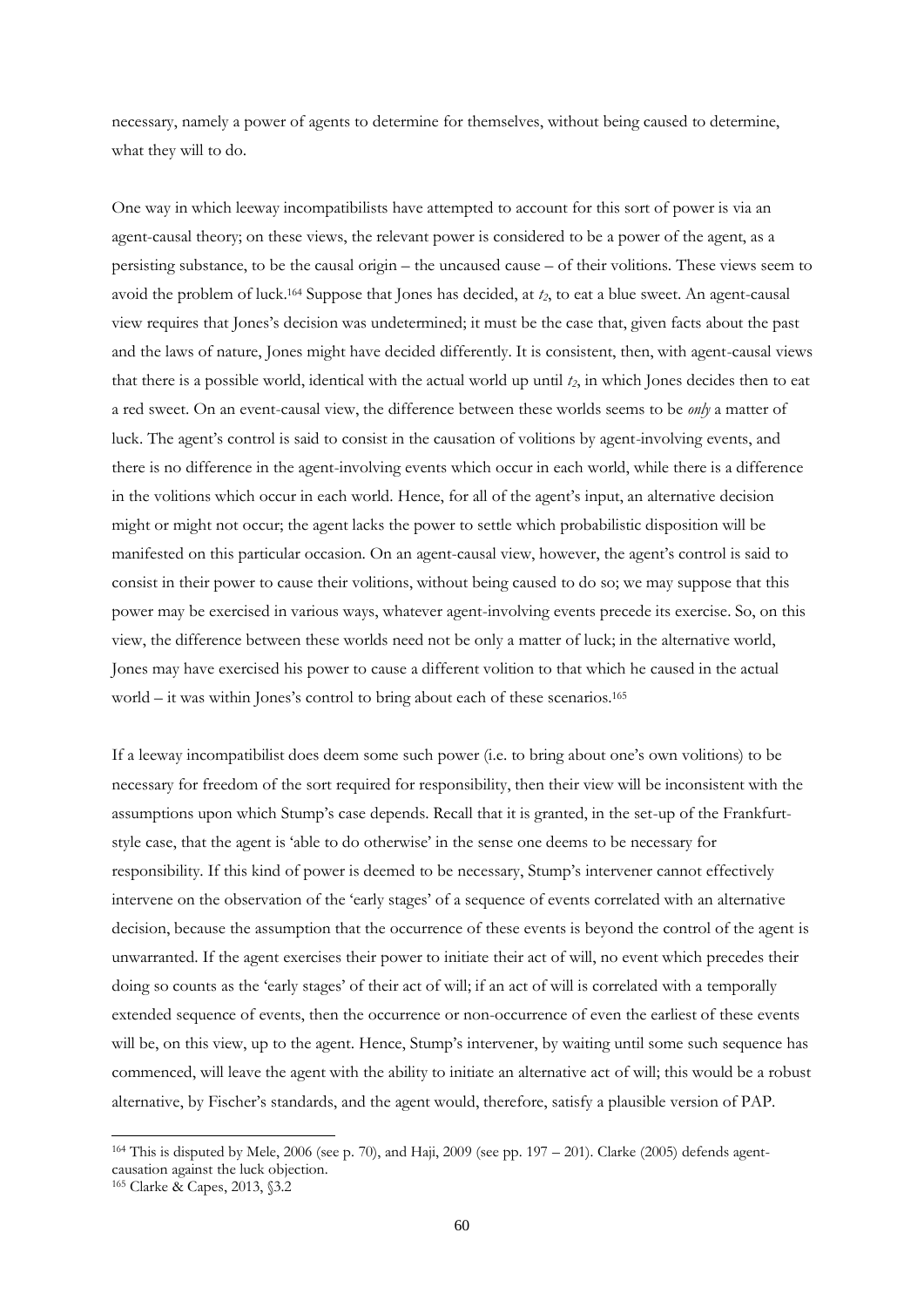#### 12. Conclusion

Stump"s case promised to avoid the deterministic horn of the original dilemma, and to permit the agent only mere flickers of freedom. Contrary to other prior-sign cases, which either presuppose a deterministic relation between sign and decision, or leave open robust alternatives, intervention in Stump's case would be triggered by an event in the early, and involuntary, sequence of physical events correlated with the mental act of the decision. But, an incompatibilist of the sort under consideration need not concede that any such event could occur. The intervener"s options are, then, constrained; they must find some other trigger for intervention. Their task is made even more difficult because, on this sort of incompatibilist view, even the smallest flicker could be relevant to PAP, as it would leave the agent able to do otherwise, in a relevant sense. So, for example, insofar as some alternatives are not "blocked", even the smallest divergence from the path might constitute the beginning of an exercise of their will to act otherwise. And, if *all* alternatives are "blocked", the case would face the deterministic horn of the original dilemma; I have argued that such cases do not succeed. It seems, then, that no Frankfurt-style case can succeed against leeway incompatibilism, insofar as leeway incompatibilists consider the ability bring about, without prior determination, one's own acts of will, to be necessary for freedom and responsibility.

If this conclusion is correct, it need not count against the effectiveness of Frankfurt-style cases against leeway incompatibilism. There might be independent reasons to reject the idea that it is necessary, for freedom of the relevant sort, that an agent possesses a power to bring about their own volitions, without determination by prior events, motives or other potential causes. This idea has much historical precedent in motivating commitment to incompatibilism.<sup>166</sup> But, it has also faced severe criticism.

According to Hobbes, such a power is unintelligible; in order for an agent to have such a power, their acts of will must be caused by prior acts of will.<sup>167</sup> For example, the agent must be able to decide whether they will make one decision or another; a vicious regress of prior decisions threatens. And, in any case, it seems that decisions are not the kind of thing which can be taken on the basis of prior decisions; if one decided to decide to perform some action, it would already be the case that one has decided to perform this action – after the initial decision, there would be no decision left to make.<sup>168</sup> Therefore, insofar as deliberate actions must be the effects of prior acts of will, the idea that one could "will what one wills" seems to be incoherent. According to Hobbes, what one wills must be beyond one"s voluntary control; he

<sup>166</sup> See Harris, 2005, p.7

<sup>167</sup> Hobbes, "*The Questions Concerning Liberty, Necessity and Chance*", §1(c), (Chappell (ed.), 1999, p. 72).

<sup>168</sup> See Pink, 2004, p. 61 (and Clarke, 2009, p. 347) – One might decide to later *make a decision* about some issue, without deciding which option to take. But, one cannot decide to decide to do A, rather than B, without having decided to do A.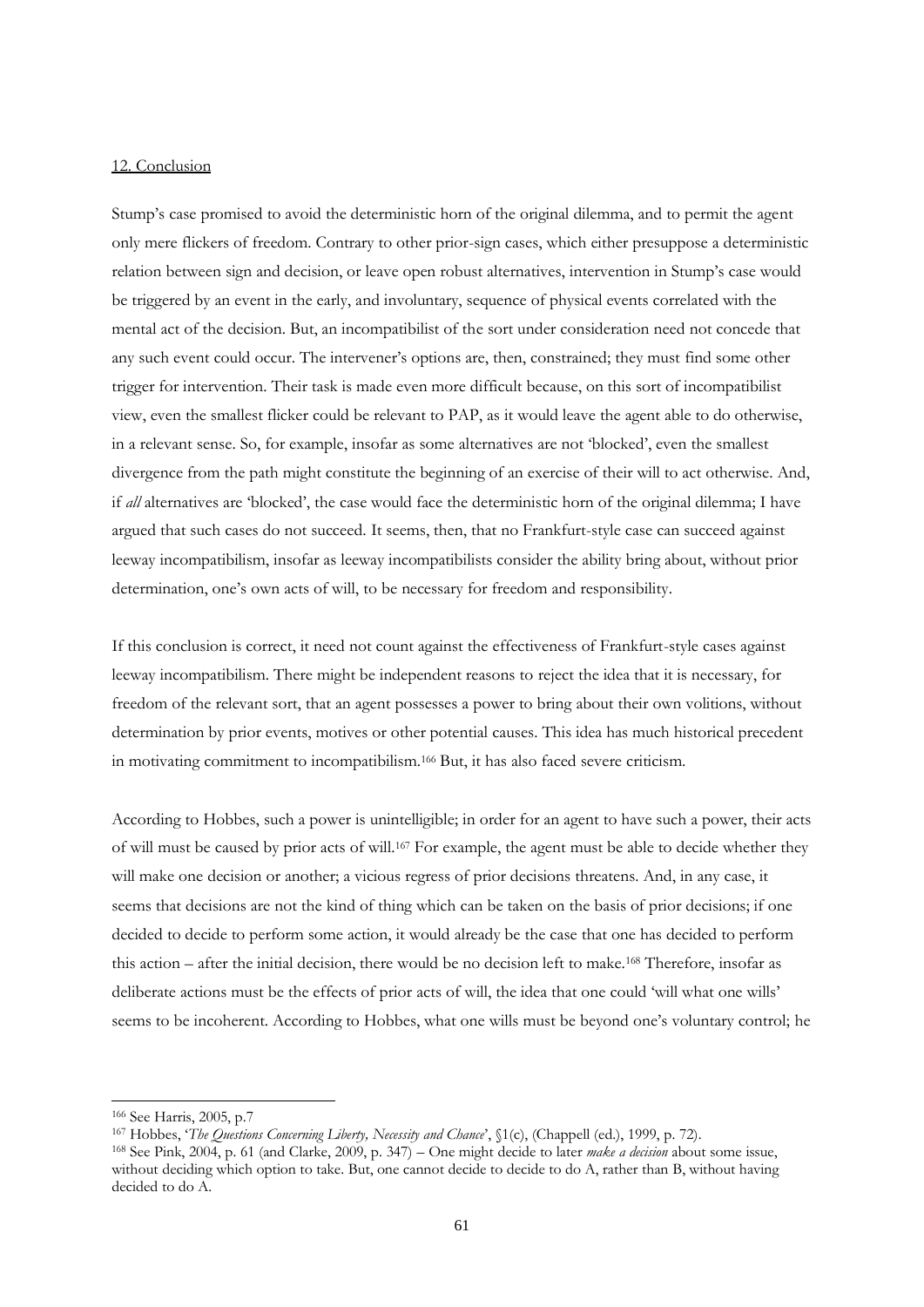claimed that "I acknowledge this liberty, that I can do if I will, but to say that I can will if I will, I take to be an absurd speech".<sup>169</sup>

Hobbes"s criticisms are not compelling. They depend on the assumption that, for something to be within one"s voluntary control, it must be the effect of a prior act of will. His opponents need not concede that this is a necessary condition for something like a decision to be within our control ("up to us") to perform.<sup>170</sup> Acts of will might be within our control in a different manner from that in which voluntary actions are within our control; they might, for example, be exercises of a distinctive capacity of ours.<sup>171</sup>

Other arguments purport to show that an agent with this sort of power would nonetheless lack freedom, given indeterminism.<sup>172</sup> If successful, these arguments would not show that this kind of power is not necessary for freedom; they would not, therefore, support Frankfurt's argument. Even if it were established that this kind of power is physically impossible, we need not conclude that it is unnecessary for freedom or responsibility; this conclusion is consistent with the truth of hard (leeway) incompatibilism. If it could be shown that there is some conceptual flaw in the account of this power, such that its possession by human agents is impossible in some stronger sense, this might count against its necessity for freedom and responsibility.

The significant point, however, for the purposes of discussion here, is that Frankfurt-style cases have no bearing on this point.<sup>173</sup> Insofar as Frankfurt's aim, in proposing this form of counterexample, was to provide an independently effective argument against leeway theory of *any* sort considered plausible by parties to the debate about free will and responsibility, then his strategy must fail. For Frankfurt-style cases to count against *all* plausible leeway incompatibilist views, it must be established independently that the ability to bring about, without prior determination, one"s acts of will, is not necessary for freedom. And, if this can be established, then – given much of the historical debate on this topic – a strong source of motivation for incompatibilism would be undermined already, independently of Frankfurt-style cases.

<sup>&</sup>lt;sup>169</sup> Hobbes, '*Of Liberty and Necessity*', §3, (Chappell (ed.), 1999, p. 16).

<sup>170</sup> Pink, 2004, p. 71

<sup>171</sup> See, for example, Pink, 2004, pp. 94 – 103

<sup>172</sup> See O"Connor, 2011, pp. 317 – 327

<sup>173</sup> Parts of the argument in this section are due to Elzein, 2009, pp. 109 – 119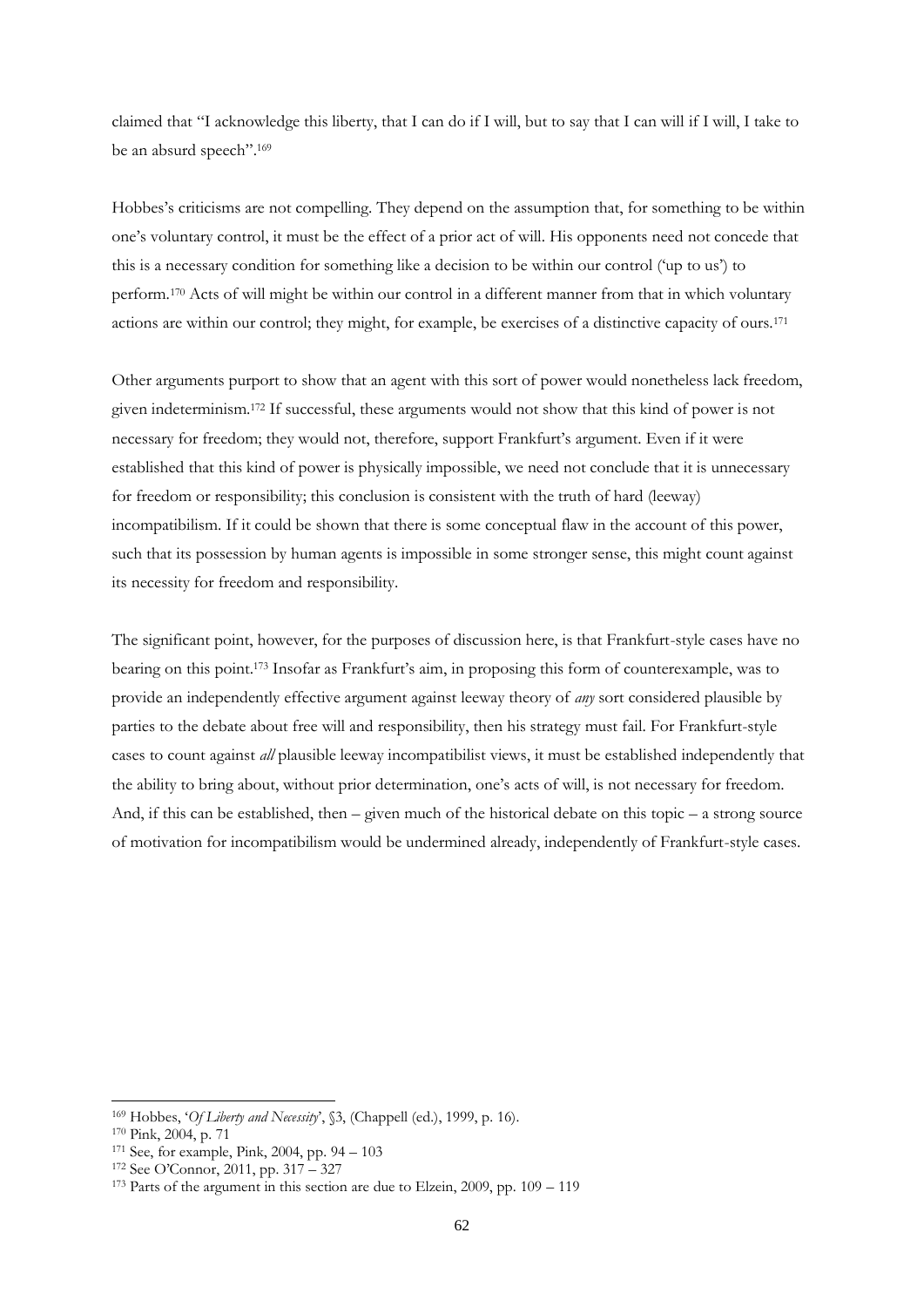# **Bibliography**

Austin, J.L. (1961) Philosophical Papers (Ed. Urmson, J.O. & Warnock, G.J.), Oxford University Press.

Anscombe, G.E.M. (1971) Causality and Determination, Cambridge University Press (reprinted (pp. 88 – 104) in Sosa, E & Tooley, M (eds.) (1993) Causation – Oxford Readings in Philosophy, Oxford University Press).

Ayer, A.J. (1954) "Freedom and Necessity" (pp. 271 – 284) in *Philosophical Essays*, Macmillan, London (reprinted in Watson, G. (ed.) (1982) Free Will (First Edition), OUP, pp. 15 – 23).

Berofsky, B. (2011) 'Compatibilism Without Frankfurt: Dispositional Analyses of Free Will', (pp. 153 – 174) in Kane, R. (ed.) (2011) The Oxford Handbook of Free Will (Second Edition), Oxford University Press

Clarke, R. & Capes, J. (2013) "Incompatibilist (Nondeterministic) Theories of Free Will", The Stanford Encyclopedia of Philosophy (Summer 2013 Edition), Zalta, E.N. (ed.), URL = < [http://plato.stanford.edu/entries/incompatibilism-theories/>](http://plato.stanford.edu/entries/incompatibilism-theories/)

Dennett, D.C. (1984) Elbow Room – The Varieties of Free Will Worth Wanting, Clarendon Press, Oxford.

Campbell, J.K. (1997) "A Compatibilist Theory of Alternative Possibilities", Philosophical Studies, Vol. 88, No. 3 (Dec. 1997), pp. 319 – 330

Campbell, J.K. (2005) "Compatibilist Alternatives", Canadian Journal of Philosophy, Vol. 35, No. 3, pp. 387 – 406

Chappell, V. (ed.) (1999) Hobbes and Bramhall on Liberty and Necessity – Cambridge Texts in the History of Philosophy, Cambridge University Press

Chisholm, R.M. (1964) 'Human Freedom and the Self', University of Kansas Lindley Lecture 1964 (reprinted in Watson, G. (ed.) (2003) Free Will – Oxford Readings in Philosophy (Second Edition), Oxford University Press, pp. 26 – 37).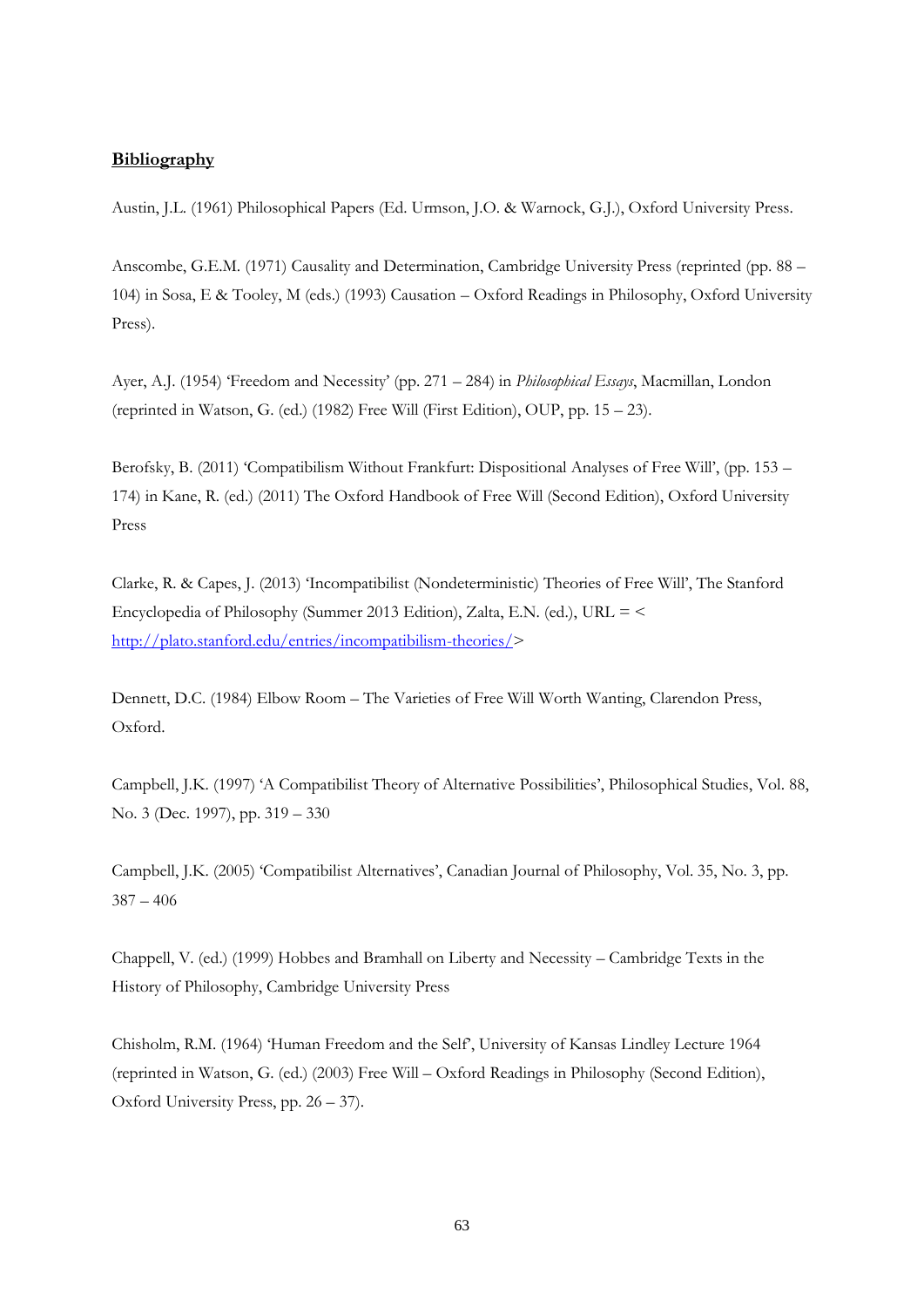Choi, S. & Fara, M. (2013) "Dispositions", The Stanford Encyclopedia of Philosophy (Summer 2013 Edition), Zalta, E.N. (ed.), URL =  $\langle \frac{\text{http://plate.stanford.edu/entries/dispositions/}}{\text{http://plate.stanford.edu/entries/dispositions/}} \rangle$ 

Clarke, R. (2005) "Agent Causation and the Problem of Luck", Pacific Philosophical Quarterly, 86, pp. 408 – 421

Clarke, R. (2009) "Dispositions, Abilities to Act, and Free Will: The New Dispositionalism", Mind, Vol. 118, 470 (April 2009), pp. 323 – 351

Clarke, R. (2011) 'Alternatives for Libertarians', (pp. 329 – 348) in Kane, R.H. (ed.) (2011) The Oxford Handbook of Free Will (Second Edition), Oxford University Press

Ekstrom, L.W. (2000) Free Will: A Philosophical Study, Boulder: Westview Press.

Elzein, N. (2009) Freedom of the Will: A Possible Alternative, Doctoral Thesis, University College London.

Fara, M. (2005) Dispositions and Habituals', Nous, Vol. 39:1, pp.  $43 - 82$ 

Fara, M. (2008) "Masked Abilities and Compatibilism", Mind, Vol. 117, No. 468 (Oct. 2008), pp. 843 – 865

Fischer, J.M. (1982) "Responsibility and Control", The Journal of Philosophy, Vol. 79, No. 1 (Jan. 1982), pp. 24 – 40

Fischer, J.M. (1994) The Metaphysics of Free Will, Blackwell.

Fischer, J.M. (1999) "Recent Work on Moral Responsibility", Ethics, Vol. 110, Oct. 1999, pp. 93 – 139

Fischer, J.M. (2002) "Frankfurt-type Examples and Semi-Compatibilism", (pp. 281 – 308) in Kane, R.H. (ed.) (2002) The Oxford Handbook of Free Will (First Edition), Oxford University Press

Fischer, J.M. (2010) 'The Frankfurt Cases: The Moral of the Stories', Philosophical Review, Vol. 119, No. 3, pp. 315 – 336

Fischer, J.M. (2011) "Frankfurt-Type Examples and Semicompatibilism: New Work", (pp. 243 – 265) in Kane, R.H. (ed.) (2011) The Oxford Handbook of Free Will (Second Edition), Oxford University Press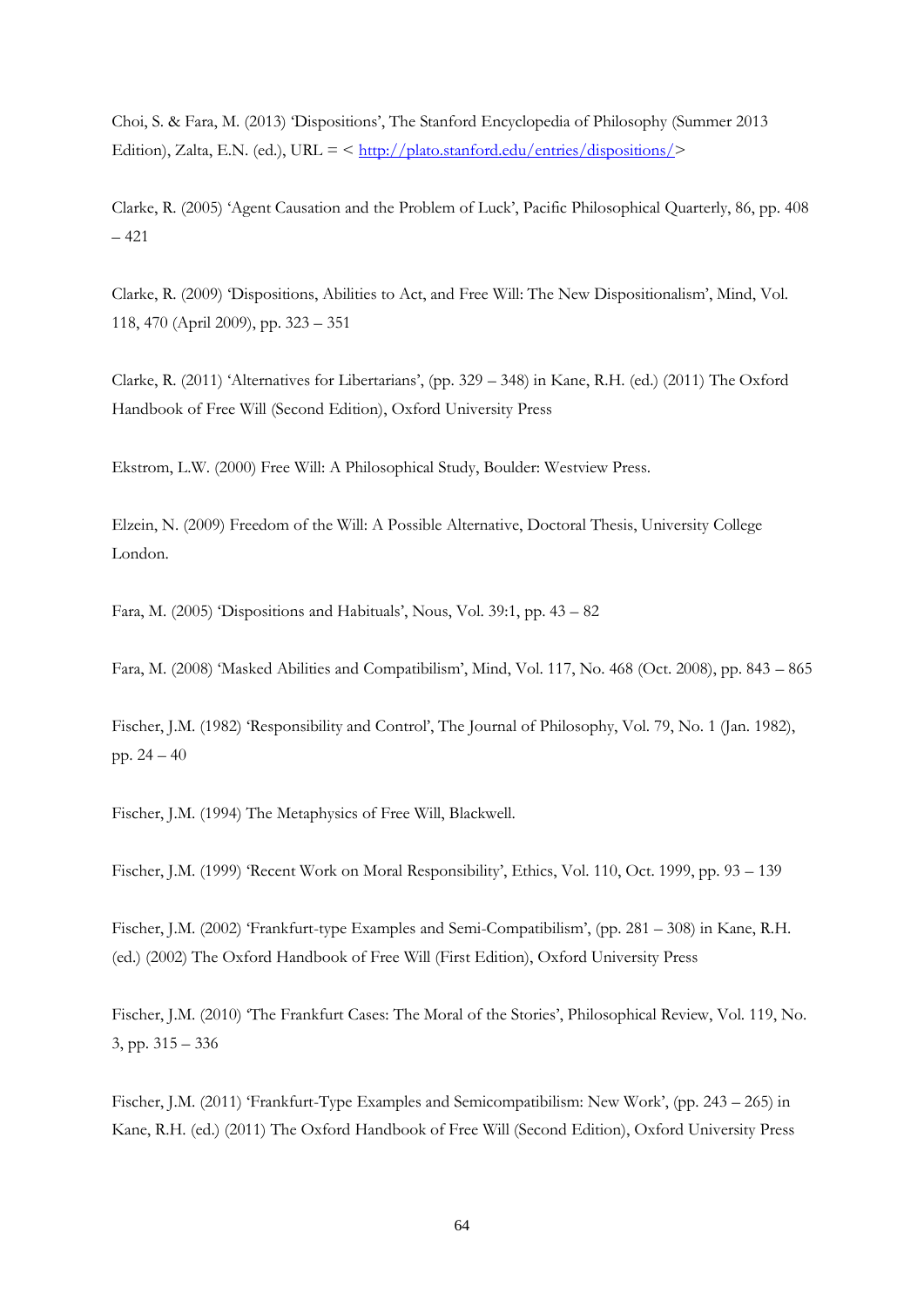Fischer, J.M. & Ravizza, M. (1998) Responsibility and Control: A Theory of Moral Responsibility, Cambridge University Press

Frankfurt, H. G. (1969) "Alternate Possibilities and Moral Responsibility", The Journal of Philosophy, Vol. 66, No. 23. (Dec. 4, 1969), pp. 829 – 839

Frankfurt, H.G. (1971) "Freedom of the Will and the Concept of a Person", The Journal of Philosophy, Vol. 68, No. 1 (Jan. 14, 1971) pp. 5 – 20

Frankfurt, H. G. (1988) The Importance of What We Care About, Cambridge University Press

Ginet, C. (1980) 'The Conditional Analysis of Freedom', (pp. 171 – 186) in Van Inwagen (ed.) (1980) Time and Cause, Dordrecht.

Ginet, C. (1996) 'In Defence of the Principle of Alternative Possibilities: Why I Don't Find Frankfurt's Argument Convincing", Nous, Vol. 30 – Supplement: Philosophical Perspectives, 10, Metaphysics, pp.  $403 - 417$ 

Garnett, M. (2013) "Fischer-style Compatibilism", Analysis, 73, (2), pp. 1 – 10

Goetz, S. (2005) "Frankfurt-Style Counterexamples and Begging the Question", Midwest Studies in Philosophy, Vol. XXIX, pp. 83 – 105

Haji, I. (2009) Incompatibilism"s Allure: Principal Arguments for Incompatibilism, Broadview Press.

Harris, J.A. (2005) Of Liberty and Necessity: The Free Will Debate in Eighteenth-Century British Philosophy, Oxford University Press.

Hunt, D. (2000) "Moral Responsibility and Unavoidable Action," Philosophical Studies, Vol. 97, No. 2, Jan 2000, pp. 195 – 227

Hurley, S.L. (2000) "Responsibility, Reason, and Irrelevant Alternatives", Philosophy and Public Affairs, Vol. 28, pp. 205 – 241

Johnston, M. (1992) "How to Speak of the Colours", Philosophical Studies, No. 68, pp. 221 – 263

Kane, R.H. (1996) The Significance of Free Will, Oxford University Press.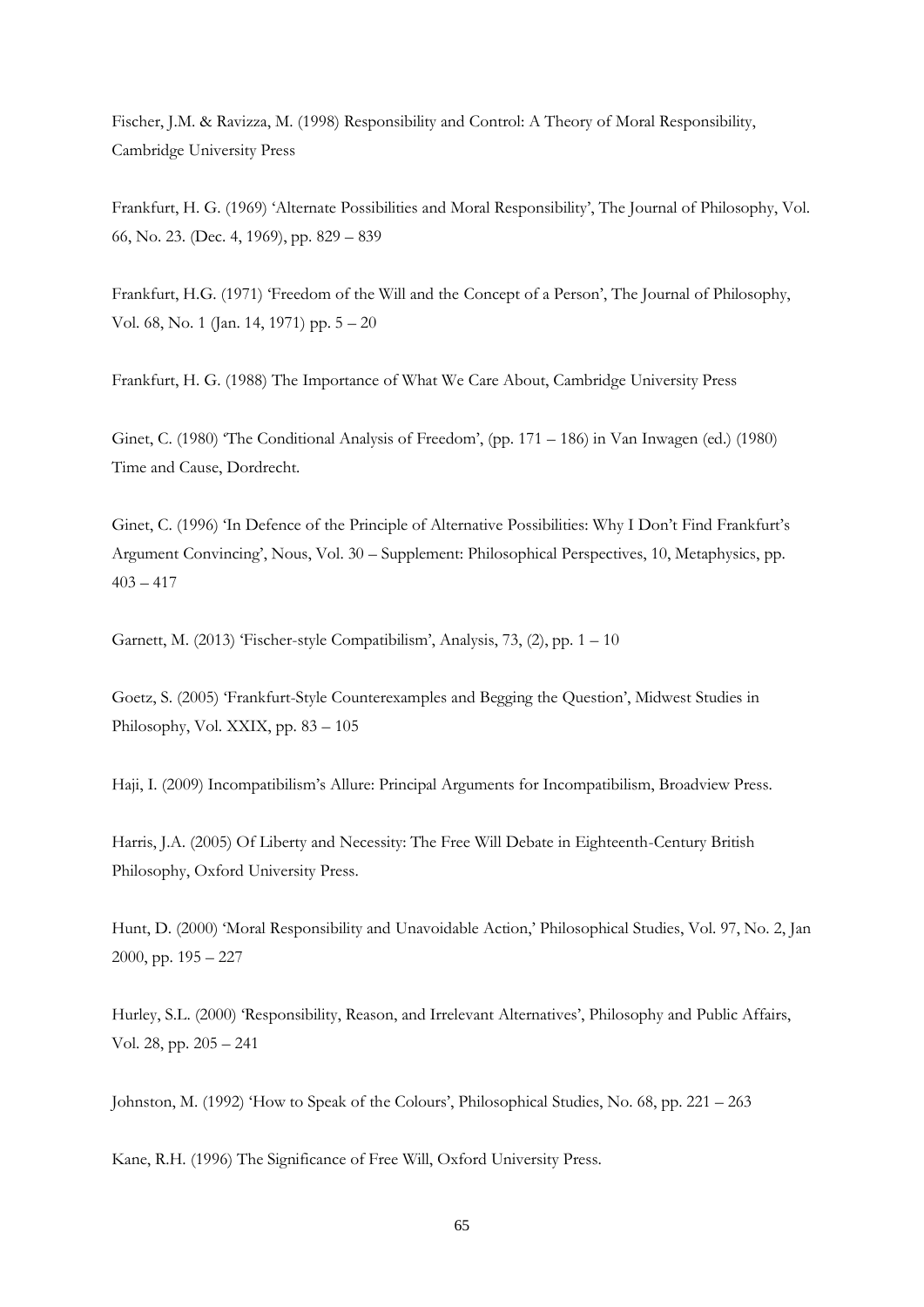Kane, R.H. (ed.) (2002) The Oxford Handbook of Free Will (First Edition), Oxford University Press

Kane, R.H. (ed.) (2011) The Oxford Handbook of Free Will (Second Edition), Oxford University Press

Lehrer, K. (1968) 'Cans Without Ifs', Analysis, Vol. 29 (1. Oct, 1968), pp.  $29 - 32$  (reprinted in Watson, G. (ed.) (1982) Free Will (First Edition), OUP, pp. 41 – 45).

Lewis, D. (1979) "Counterfactual Dependence and Time"s Arrow", Nous, Vol. 13, No. 4 (Nov. 1979), pp.  $455 - 476$ 

Lewis, D. (1981) "Are We Free to Break the Laws?", Theoria, No. 47 (1981), pp. 112 – 121.

Lewis, D. (1987) Philosophical Papers: Volume II, Oxford University Press.

Lewis, D. (1997) "Finkish Dispositions", The Philosophical Quarterly, Vol. 47, No. 187, pp. 143 – 158

Locke, J. (Woolhouse, R. (ed.). (1997) An Essay Concerning Human Understanding, Penguin Classics.

Manley, D. & Wasserman, R. (2008) "On Linking Dispositions and Conditionals", Mind, Vol. 117, No. 465, pp.  $59 - 84$ 

Martin, C.B. (1994) 'Dispositions and Conditionals', The Philosophical Quarterly, Vol. 44, No. 174, pp. 1 – 8

Maier, J. (2013) 'Abilities', The Stanford Encyclopedia of Philosophy (Summer 2013 Edition), Zalta, E.N. (ed.), URL =  $\frac{\text{http://plate.stanford.edu/entries/}$ 

McCann, H.J. (1998) The Works of Agency: On Human Action, Will, and Freedom. Cornell University Press. Ithaca.

McKenna, M.S. (1997) "Alternative Possibilities and the Failure of the Counterexample Strategy", Journal of Social Philosophy, Vol. 28, No. 3, Winter 1997, pp. 71 – 85

McKenna, M.S. (1998) "Does Strong Compatibilism Survive Frankfurt Counterexamples?", Philosophical Studies, Vol. 91, No. 3, pp. 259 – 264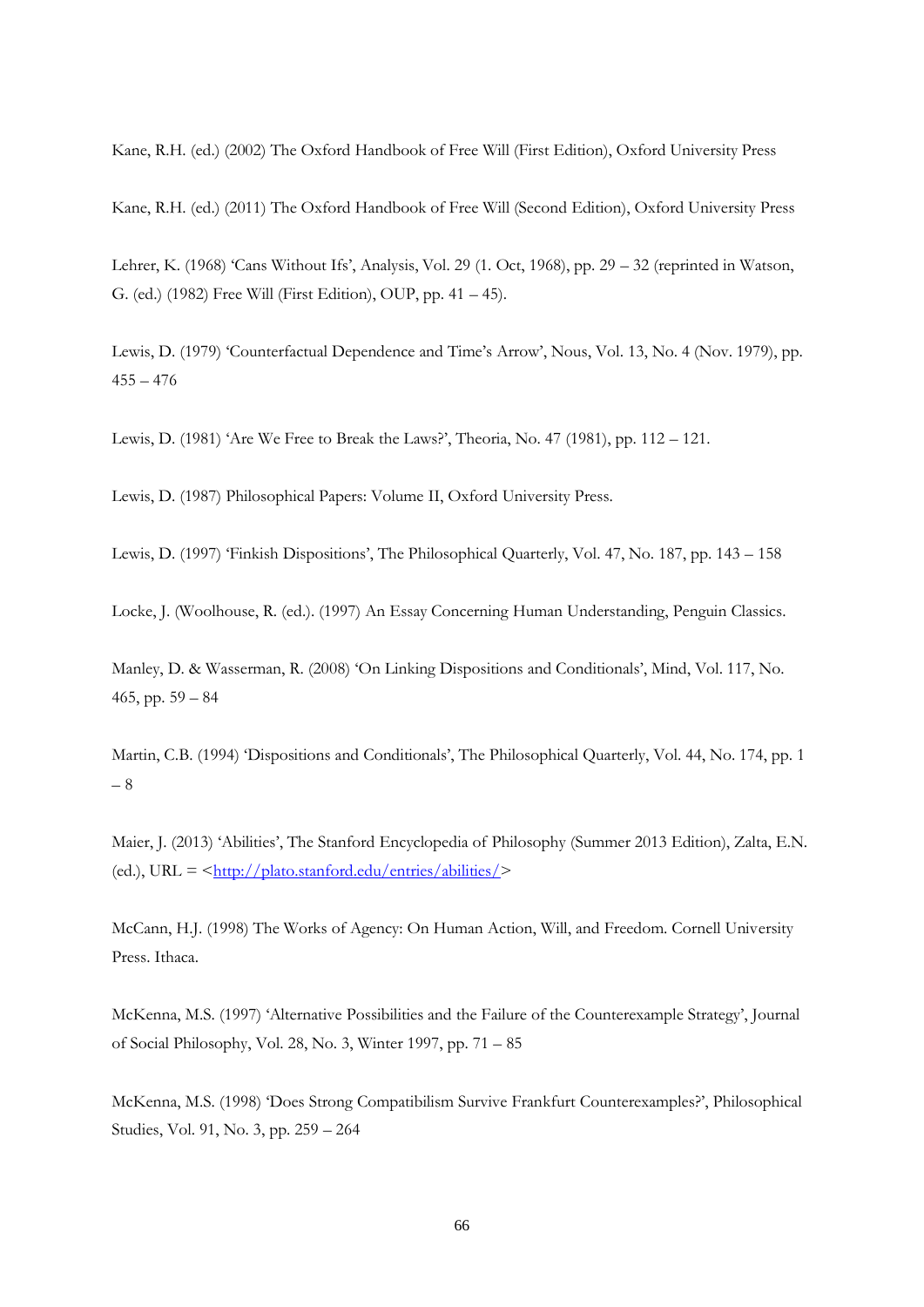McKenna, M.S. (2011) "Contemporary Compatibilism: Mesh Theories and Reason-Responsive Theories", (pp. 175 – 198) in Kane, R. (ed.) (2011) The Oxford Handbook of Free Will (Second Edition), Oxford University Press

McKitrick, J. (2003) "A Case for Extrinsic Dispositions", Australian Journal of Philosophy, No. 81, pp.  $155 - 174$ 

Mele, A.R. (2003) Motivation and Agency, Oxford University Press

Mele, A.R. (2005) 'Libertarianism, Luck, and Control', Pacific Philosophical Quarterly, 86, pp. 381 – 407

Mele, A.R. (2006) Free Will and Luck, Oxford University Press

Mele, A.R. & Robb, D. (1998) 'Rescuing Frankfurt-style Cases', The Philosophical Review, Vol. 107, No. 1 (Jan. 1998), pp. 97 – 112

Moore, G.E. (1911) Ethics: and "The Nature of Moral Philosophy" (Shaw, W.H. (ed.)), Oxford University Press.

Mumford, S. (1998) Dispositions, Oxford University Press.

Nozick, R. (1981) Philosophical Explanations, Belknap Press, Harvard.

O"Connor, T. (2011) "Agent-Causal Theories of Freedom", (pp. 309 – 328) in Kane, R.H. (ed.) (2011) The Oxford Handbook of Free Will (Second Edition), Oxford University Press

Otsuka, M. (1998) "Incompatibilism and the Avoidability of Blame", Ethics, vol. 108, No. 4, July 1998: pp. 685 – 701

Pink, T. (2004) Free Will: A Very Short Introduction, Oxford University Press.

Pereboom, D. (2007) "Hard Incompatibilism", in Four Views on Free Will – Great Debates in Philosophy (Sosa, E. (series ed.)), Blackwell Publishing

Ryle, G. (1959) The Concept of Mind, London.

Sosa, E & Tooley, M (eds.) (1993) Causation – Oxford Readings in Philosophy, Oxford University Press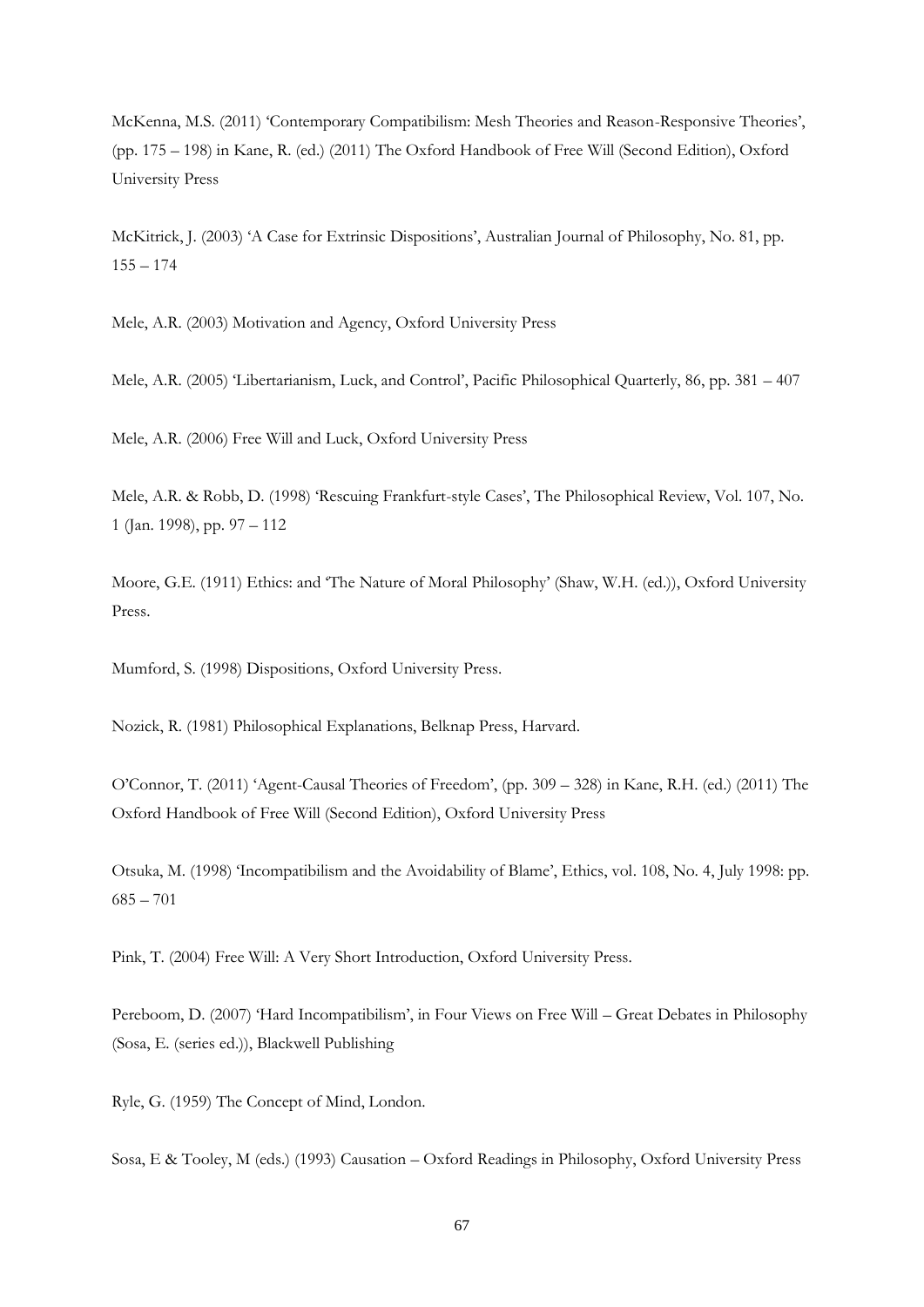Shope, R.K. (1978) "The Conditional Fallacy in Contemporary Philosophy", The Journal of Philosophy, Vol. LXXV, No. 8, pp. 397 – 413

Smith, M. (1997) 'A Theory of Freedom and Responsibility', in Cullity G. & Gaut, B. (eds.) Ethics and Practical Reason, Clarendon Press, Oxford.

Smith, M. (2003) 'Rational Capacities, or: How to Distinguish Recklessness, Weakness, and Compulsion', in Stroud, S. & Tappolet, C. (eds.) Weakness of Will and Practical Irrationality, Oxford University Press.

Strawson, P.F. (1962) "Freedom and Resentment", Proceedings of the British Academy, vol. XLVIII, pp. 1 – 25

Stump, E. (1999) "Alternative Possibilities and Moral Responsibility: The Flicker of Freedom", The Journal of Ethics, 3, pp. 299 – 324 (Kluwer Academic Publishers).

Torre, S. (2011) "The Open Future", Philosophy Compass, 6/5, pp. 360 – 373

Van Inwagen, P. (1978) "Ability and Responsibility," The Philosophical Review, Vol. 87, No. 2, Apr. 1978, pp. 201-224

Van Inwagen, P. (1983) An Essay on Free Will, Clarendon Press, Oxford.

Van Inwagen, P. (2002) "Free Will Remains A Mystery" (pp. 158 – 177) in Kane, R.H. (ed.) (2002) The Oxford Handbook of Free Will (First Edition), Oxford University Press

Vihvelin, K. (2000) "Freedom, Foreknowledge, and the Principle of Alternate Possibilities", Canadian Journal of Philosophy, Vol. 30, No. 1 (Mar. 2000), pp. 1 – 23

Vihvelin, K. (2004) "Free Will Demystified: A Dispositional Account", Philosophical Topics, Vol. 32, Nos. 1&2, pp. 427 – 450

Vihvelin, K. (2008) "Foreknowledge, Frankfurt, and Ability to do Otherwise: A Reply to Fischer", Canadian Journal of Philosophy, Vol. 38, No. 3, pp. 343 – 372

Watson, G. (ed.) (1982) Free Will – Oxford Readings in Philosophy (First Edition), Oxford University Press